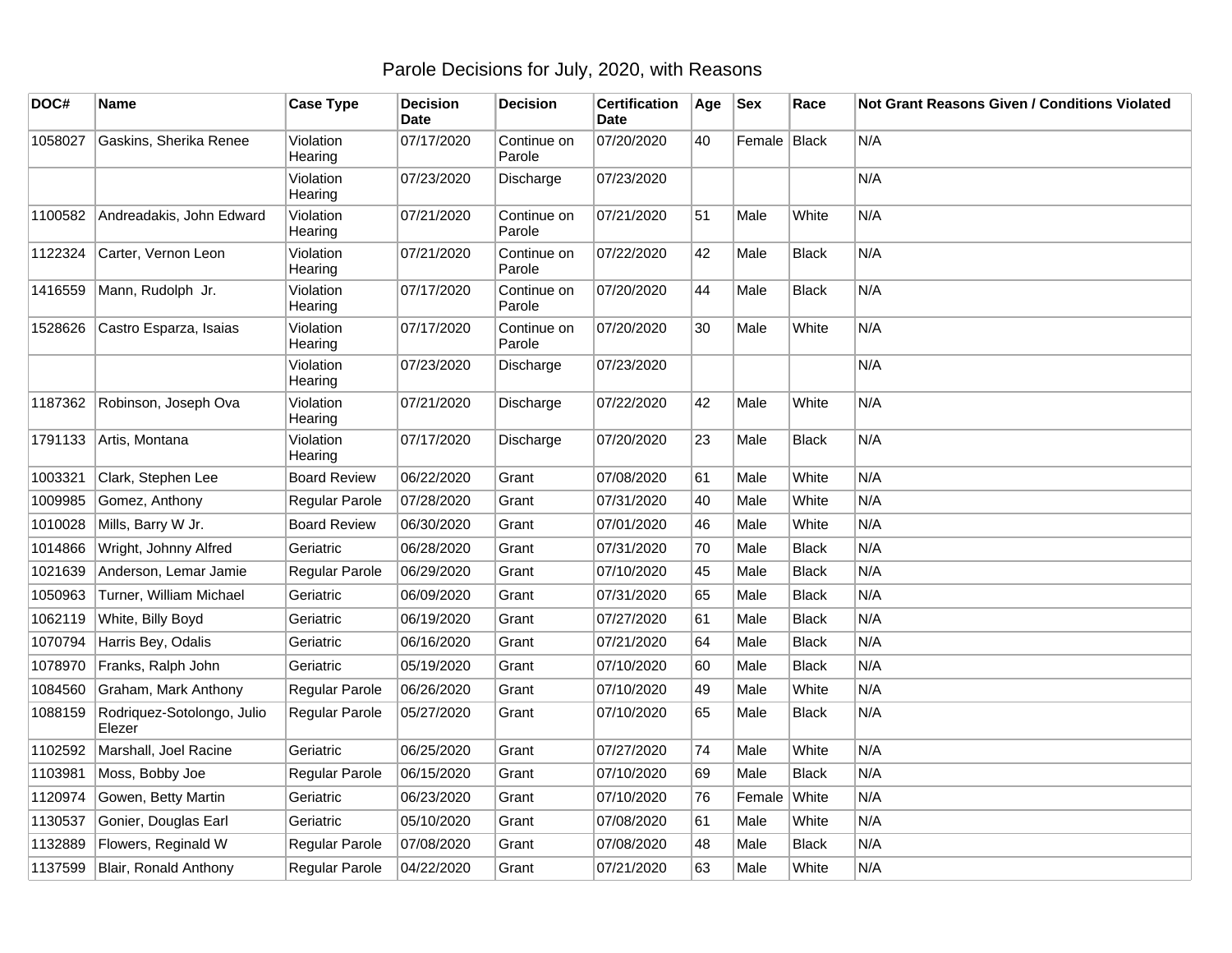| DOC#    | <b>Name</b>                | <b>Case Type</b>      | <b>Decision</b><br><b>Date</b> | <b>Decision</b>  | <b>Certification</b><br>Date | Age | <b>Sex</b> | Race         | Not Grant Reasons Given / Conditions Violated                                                                                                        |
|---------|----------------------------|-----------------------|--------------------------------|------------------|------------------------------|-----|------------|--------------|------------------------------------------------------------------------------------------------------------------------------------------------------|
| 1140412 | Allen, James Junior        | <b>Regular Parole</b> | 07/03/2020                     | Grant            | 07/27/2020                   | 62  | Male       | <b>Black</b> | N/A                                                                                                                                                  |
| 1153340 | Thomas, B Frank Jr.        | Regular Parole        | 06/14/2020                     | Grant            | 07/27/2020                   | 61  | Male       | White        | N/A                                                                                                                                                  |
| 1155655 | Smith, Kevin Dwayne        | Regular Parole        | 03/11/2020                     | Grant            | 07/08/2020                   | 46  | Male       | Black        | N/A                                                                                                                                                  |
| 1160481 | Preston, Matthew Timothy   | Geriatric             | 06/29/2020                     | Grant            | 07/27/2020                   | 61  | Male       | Black        | N/A                                                                                                                                                  |
| 1171675 | Rudd, Aubrey Lamont        | <b>Regular Parole</b> | 04/01/2020                     | Grant            | 07/08/2020                   | 47  | Male       | <b>Black</b> | N/A                                                                                                                                                  |
| 1172585 | Strawderman, Eric David    | <b>Regular Parole</b> | 06/29/2020                     | Grant            | 07/31/2020                   | 58  | Male       | White        | N/A                                                                                                                                                  |
| 1797931 | Johnson, Austin Glen       | Regular Parole        | 04/14/2020                     | Grant            | 07/08/2020                   | 22  | Male       | White        | N/A                                                                                                                                                  |
| 1892827 | Perry, Juan Christia       | Regular Parole        | 06/20/2020                     | Grant            | 07/31/2020                   | 23  | Male       | Black        | N/A                                                                                                                                                  |
| 1954311 | Williams, Shane Lee        | Regular Parole        | 04/21/2020                     | Grant            | 07/10/2020                   | 20  | Male       | White        | N/A                                                                                                                                                  |
| 1001506 | Runnebohm, John Robert Jr. | Geriatric             | 07/28/2020                     | <b>Not Grant</b> | 07/28/2020                   | 63  | Male       | White        | Other                                                                                                                                                |
|         |                            |                       |                                |                  |                              |     |            |              | Serious nature and circumstances of your offense(s).                                                                                                 |
| 1004647 | Brock, Tommy               | Regular Parole        | 07/30/2020                     | Not Grant        | 07/30/2020                   | 66  | Male       | <b>Black</b> | Crimes committed - Forcible Sodomy; Assault;<br><b>Malicious Wounding</b>                                                                            |
|         |                            |                       |                                |                  |                              |     |            |              | Extensive criminal record                                                                                                                            |
|         |                            |                       |                                |                  |                              |     |            |              | Serious nature and circumstances of your offense(s).                                                                                                 |
| 1005540 | Minkins, Al Hubert         | Geriatric             | 07/25/2020                     | Not Grant        | 07/28/2020                   | 69  | Male       | Black        | Extensive criminal record                                                                                                                            |
|         |                            |                       |                                |                  |                              |     |            |              | Release at this time would diminish seriousness of<br>crime                                                                                          |
|         |                            |                       |                                |                  |                              |     |            |              | The Board concludes that you should serve more of<br>your sentence prior to release on parole.                                                       |
|         |                            |                       |                                |                  |                              |     |            |              | The Board considers you to be a risk to the<br>community.                                                                                            |
| 1005825 | Pierce, Mark Augustus Jr.  | Regular Parole        | 07/10/2020                     | Not Grant        | 07/13/2020                   | 70  | Male       | Black        | Crimes committed - Homicide-1st Degree; Sex<br>Assault, Rape; Larc-Grand                                                                             |
|         |                            |                       |                                |                  |                              |     |            |              | Release at this time would diminish seriousness of<br>crime                                                                                          |
|         |                            |                       |                                |                  |                              |     |            |              | Serious nature and circumstances of your offense(s).                                                                                                 |
|         |                            |                       |                                |                  |                              |     |            |              | The Board considers you to be a risk to the<br>community.                                                                                            |
| 1007097 | Copeland, Robert J III     | <b>Regular Parole</b> | 07/22/2020                     | <b>Not Grant</b> | 07/24/2020                   | 69  | Male       | Black        | Crimes committed - Homicide-Capital; Robbery                                                                                                         |
|         |                            |                       |                                |                  |                              |     |            |              | Release at this time would diminish seriousness of<br>crime                                                                                          |
|         |                            |                       |                                |                  |                              |     |            |              | Serious nature and circumstances of your offense(s).                                                                                                 |
|         |                            |                       |                                |                  |                              |     |            |              | The Board concludes that you should serve more of<br>your sentence prior to release on parole.                                                       |
| 1007274 | Evans, Charles Roy         | Geriatric             | 07/30/2020                     | Not Grant        | 07/31/2020                   | 64  | Male       | Black        | Considering your offense and your institutional<br>records, the Board concludes that you should serve<br>more of your sentence before being paroled. |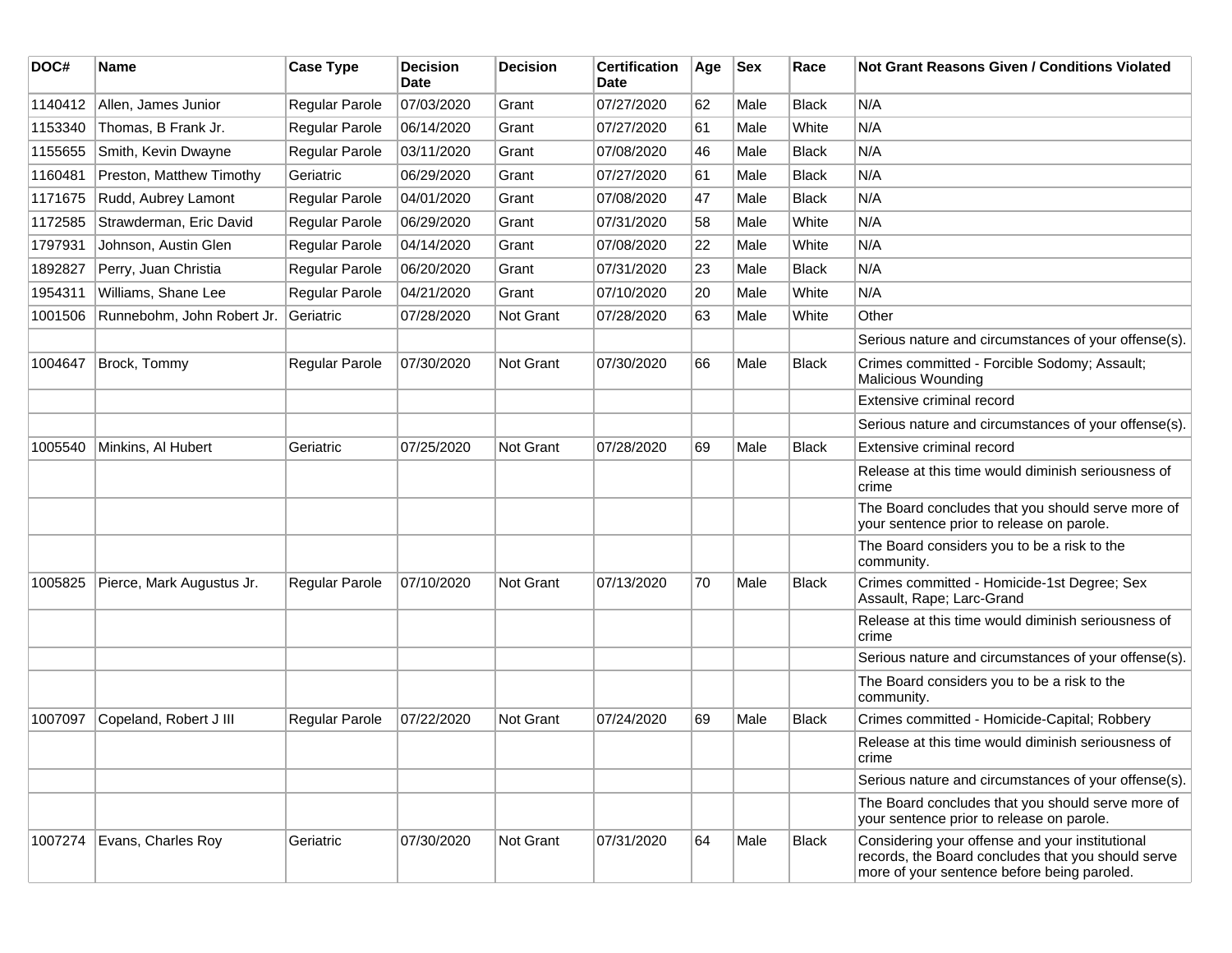| DOC#    | <b>Name</b>                                | <b>Case Type</b>      | <b>Decision</b><br><b>Date</b> | <b>Decision</b>  | <b>Certification</b><br>Date | Age | <b>Sex</b>   | Race         | <b>Not Grant Reasons Given / Conditions Violated</b>                                                                                                        |
|---------|--------------------------------------------|-----------------------|--------------------------------|------------------|------------------------------|-----|--------------|--------------|-------------------------------------------------------------------------------------------------------------------------------------------------------------|
| 1007274 | Evans, Charles Roy                         | Geriatric             | 07/30/2020                     | <b>Not Grant</b> | 07/31/2020                   | 64  | Male         | <b>Black</b> | Crimes committed - Robbery; Robbery                                                                                                                         |
|         |                                            |                       |                                |                  |                              |     |              |              | History of substance abuse.                                                                                                                                 |
|         |                                            |                       |                                |                  |                              |     |              |              | Serious nature and circumstances of your offense(s).                                                                                                        |
|         |                                            |                       |                                |                  |                              |     |              |              | Your prior failure(s) and/or convictions while under<br>community supervision indicate that you are unlikely<br>to comply with conditions of release.       |
| 1007281 | Jones, Melvin Lee                          | Geriatric             | 06/29/2020                     | <b>Not Grant</b> | 07/01/2020                   | 62  | Male         | <b>Black</b> | Crimes committed - Sex Assault, Rape; Robbery;<br>Burglary                                                                                                  |
|         |                                            |                       |                                |                  |                              |     |              |              | The Board concludes that you should serve more of<br>your sentence prior to release on parole.                                                              |
| 1008091 | Carney, Charlie Ray                        | <b>Regular Parole</b> | 07/15/2020                     | <b>Not Grant</b> | 07/20/2020                   | 59  | Male         | <b>Black</b> | No Interest in Parole                                                                                                                                       |
| 1008673 | Jordan, Lucy Ann                           | Geriatric             | 07/09/2020                     | <b>Not Grant</b> | 07/13/2020                   | 77  | Female White |              | Crimes committed - Sex Assault, Rape; Sex Assault,<br>Rape; Aggravated Sexual Battery                                                                       |
|         |                                            |                       |                                |                  |                              |     |              |              | Release at this time would diminish seriousness of<br>crime                                                                                                 |
|         |                                            |                       |                                |                  |                              |     |              |              | Serious nature and circumstances of your offense(s).                                                                                                        |
|         |                                            |                       |                                |                  |                              |     |              |              | The Board concludes that you should serve more of<br>your sentence prior to release on parole.                                                              |
| 1008835 | Campbell, Darren Ross                      | Geriatric             | 07/07/2020                     | Not Grant        | 07/09/2020                   | 68  | Male         | White        | Extensive criminal record                                                                                                                                   |
|         |                                            |                       |                                |                  |                              |     |              |              | Release at this time would diminish seriousness of<br>crime                                                                                                 |
|         |                                            |                       |                                |                  |                              |     |              |              | The Board concludes that you should serve more of<br>your sentence prior to release on parole.                                                              |
|         |                                            |                       |                                |                  |                              |     |              |              | Your record indicates a serious disregard for the<br>property rights of others.                                                                             |
| 1010606 | Steptoe, Tommy Ricardo                     | Geriatric             | 07/03/2020                     | Not Grant        | 07/08/2020                   | 67  | Male         | <b>Black</b> | Extensive criminal record                                                                                                                                   |
|         |                                            |                       |                                |                  |                              |     |              |              | Serious nature and circumstances of your offense(s).                                                                                                        |
|         |                                            |                       |                                |                  |                              |     |              |              | The Board concludes that you should serve more of<br>your sentence prior to release on parole.                                                              |
|         |                                            |                       |                                |                  |                              |     |              |              | Your prior failure(s) and/or convictions while under<br>community supervision indicate that you are unlikely<br>to comply with conditions of release.       |
| 1010619 | Mcdonough, Frank Arthur Jr. Regular Parole |                       | 07/01/2020                     | Not Grant        | 07/08/2020                   | 63  | Male         | White        | Crimes committed - Sex Assault, Rape; Burglary;<br>Burglary                                                                                                 |
|         |                                            |                       |                                |                  |                              |     |              |              | Extensive criminal record                                                                                                                                   |
|         |                                            |                       |                                |                  |                              |     |              |              | History of violence.                                                                                                                                        |
|         |                                            |                       |                                |                  |                              |     |              |              | Serious nature and circumstances of your offense(s).                                                                                                        |
| 1010681 | Grant, Pharis Raymond                      | Geriatric             | 07/07/2020                     | Not Grant        | 07/09/2020                   | 67  | Male         | Black        | Crimes committed - Drugs: Distrib/Sell For Profit Sch<br>I Or II; Drugs: Distrib/Sell For Profit Sch I Or II;<br>Drugs: Distrib/Sell For Profit Sch I Or II |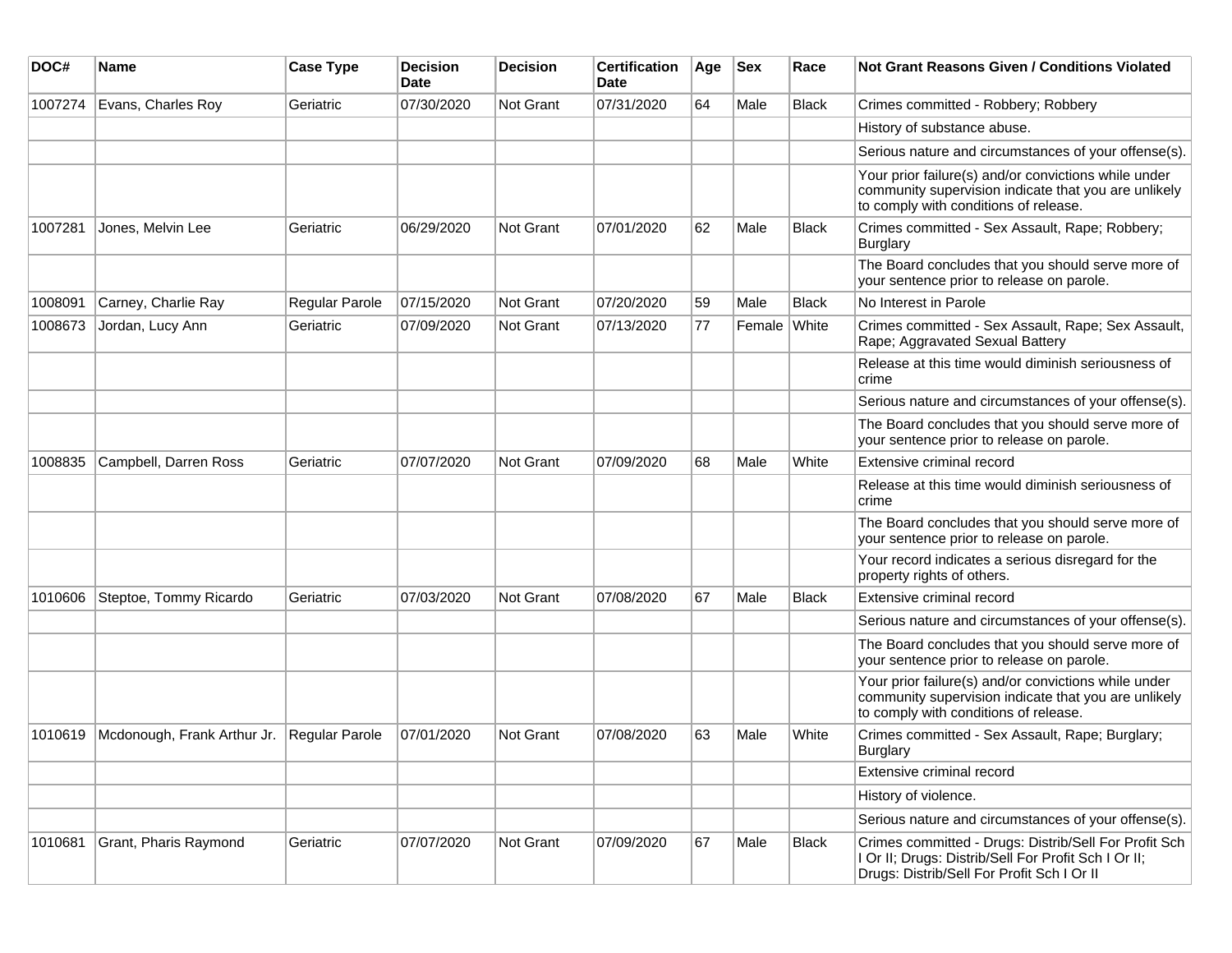| DOC#    | Name                  | <b>Case Type</b> | <b>Decision</b><br><b>Date</b> | <b>Decision</b>  | <b>Certification</b><br>Date | Age | <b>Sex</b> | Race         | Not Grant Reasons Given / Conditions Violated                                                                                                               |
|---------|-----------------------|------------------|--------------------------------|------------------|------------------------------|-----|------------|--------------|-------------------------------------------------------------------------------------------------------------------------------------------------------------|
| 1010681 | Grant, Pharis Raymond | Geriatric        | 07/07/2020                     | Not Grant        | 07/09/2020                   | 67  | Male       | <b>Black</b> | Serious nature and circumstances of your offense(s).                                                                                                        |
|         |                       |                  |                                |                  |                              |     |            |              | The Board concludes that you should serve more of<br>your sentence prior to release on parole.                                                              |
|         |                       |                  |                                |                  |                              |     |            |              | You need further participation in institutional work<br>and/or educational programs to indicate your positive<br>progression towards re-entry into society. |
| 1011319 | Fink, Branson Eugene  | Regular Parole   | 07/23/2020                     | Not Grant        | 07/24/2020                   | 65  | Male       | White        | Crimes committed - Homicide/Murder; Homicide-<br>Invol Manslaughter; Use Of Firearm In Felony                                                               |
|         |                       |                  |                                |                  |                              |     |            |              | Release at this time would diminish seriousness of<br>crime                                                                                                 |
|         |                       |                  |                                |                  |                              |     |            |              | Serious nature and circumstances of your offense(s).                                                                                                        |
|         |                       |                  |                                |                  |                              |     |            |              | The Board concludes that you should serve more of<br>your sentence prior to release on parole.                                                              |
| 1011622 | Settle, John H Jr.    | Regular Parole   | 07/29/2020                     | <b>Not Grant</b> | 07/30/2020                   | 54  | Male       | <b>Black</b> | Considering your offense and your institutional<br>records, the Board concludes that you should serve<br>more of your sentence before being paroled.        |
|         |                       |                  |                                |                  |                              |     |            |              | Crimes committed - Mayhem/Maiming; Cocaine-Sell;<br>Cocaine-Sell                                                                                            |
|         |                       |                  |                                |                  |                              |     |            |              | Extensive criminal record                                                                                                                                   |
|         |                       |                  |                                |                  |                              |     |            |              | History of substance abuse.                                                                                                                                 |
|         |                       |                  |                                |                  |                              |     |            |              | Your prior failure(s) and/or convictions while under<br>community supervision indicate that you are unlikely<br>to comply with conditions of release.       |
| 1012834 | Harvey, Rhoden Elijah | Regular Parole   | 07/22/2020                     | <b>Not Grant</b> | 07/24/2020                   | 48  | Male       | <b>Black</b> | Release at this time would diminish seriousness of<br>crime                                                                                                 |
|         |                       |                  |                                |                  |                              |     |            |              | Serious nature and circumstances of your offense(s).                                                                                                        |
|         |                       |                  |                                |                  |                              |     |            |              | The Board concludes that you should serve more of<br>your sentence prior to release on parole.                                                              |
| 1012966 | Baker, Joe Nathion    | Geriatric        | 07/08/2020                     | Not Grant        | 07/13/2020                   | 69  | Male       | <b>Black</b> | Crimes committed - Penetrate W/Inanimate Object;<br>Forcible Sodomy; Indecent Liberties                                                                     |
|         |                       |                  |                                |                  |                              |     |            |              | You need to show a longer period of stable<br>adjustment.                                                                                                   |
| 1014535 | Wood, Cecil Jr        | Geriatric        | 06/29/2020                     | Not Grant        | 07/01/2020                   | 75  | Male       | <b>Black</b> | Crimes committed - Abduct-No Ransom Or Asslt;<br>Abduct-No Ransom Or Asslt; Sex Assault, Rape                                                               |
|         |                       |                  |                                |                  |                              |     |            |              | Serious nature and circumstances of your offense(s).                                                                                                        |
|         |                       |                  |                                |                  |                              |     |            |              | The Board considers you to be a risk to the<br>community.                                                                                                   |
| 1017124 | Smith, Alton          | Geriatric        | 07/22/2020                     | Not Grant        | 07/24/2020                   | 70  | Male       | White        | Extensive criminal record                                                                                                                                   |
|         |                       |                  |                                |                  |                              |     |            |              | Release at this time would diminish seriousness of<br>crime                                                                                                 |
|         |                       |                  |                                |                  |                              |     |            |              | Serious nature and circumstances of your offense(s).                                                                                                        |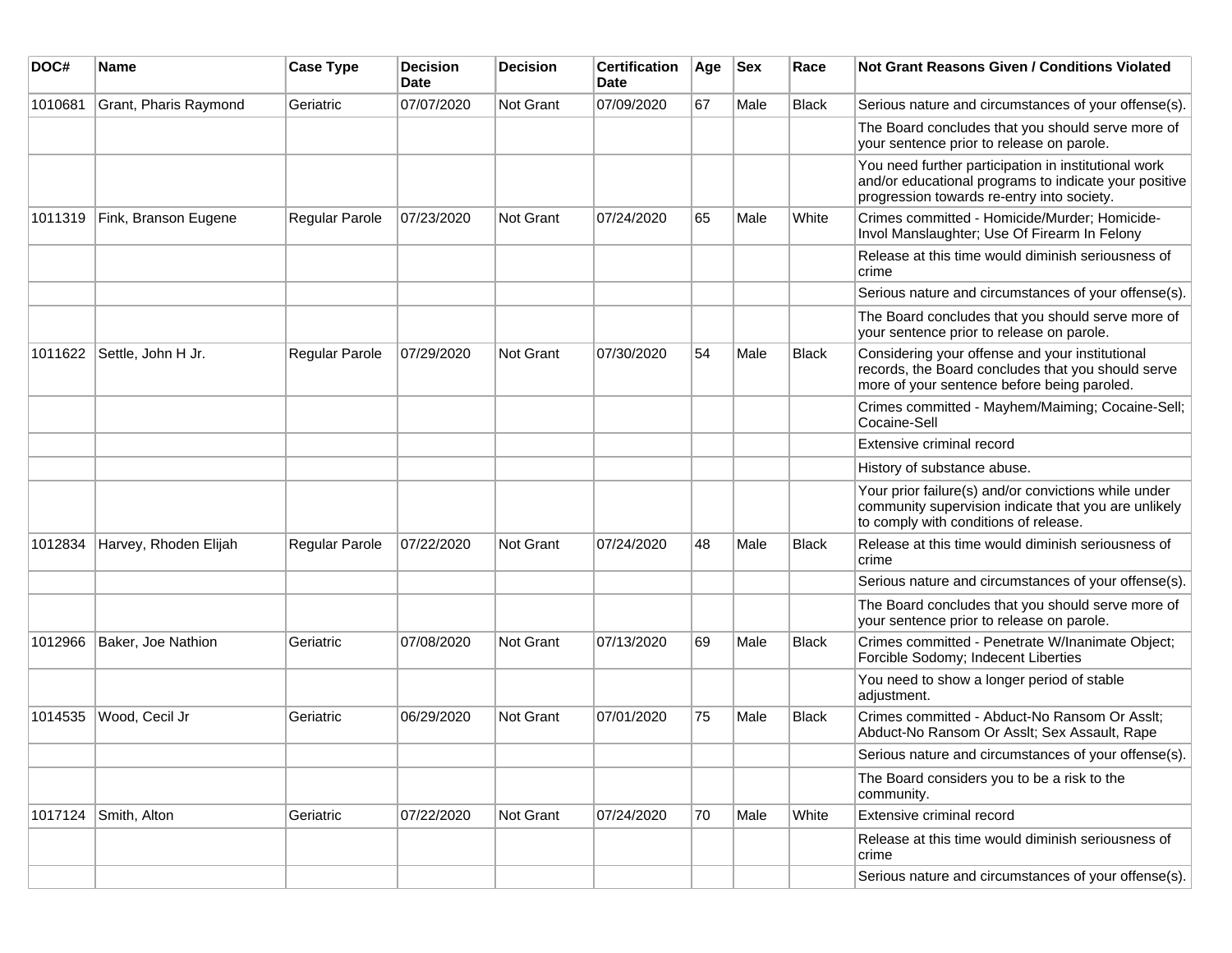| DOC#    | Name                   | <b>Case Type</b>      | <b>Decision</b><br><b>Date</b> | <b>Decision</b>  | <b>Certification</b><br>Date | Age | <b>Sex</b> | Race                                        | <b>Not Grant Reasons Given / Conditions Violated</b>                                                                                                        |
|---------|------------------------|-----------------------|--------------------------------|------------------|------------------------------|-----|------------|---------------------------------------------|-------------------------------------------------------------------------------------------------------------------------------------------------------------|
| 1017124 | Smith, Alton           | Geriatric             | 07/22/2020                     | Not Grant        | 07/24/2020                   | 70  | Male       | White                                       | The Board concludes that you should serve more of<br>your sentence prior to release on parole.                                                              |
| 1017579 | Medina, Paublo Vega    | Geriatric             | 07/21/2020                     | Not Grant        | 07/24/2020                   | 60  | Male       | <b>Black</b>                                | Release at this time would diminish seriousness of<br>crime                                                                                                 |
|         |                        |                       |                                |                  |                              |     |            |                                             | Serious nature and circumstances of your offense(s).                                                                                                        |
| 1024369 | Reedy, Claude Junior   | <b>Regular Parole</b> | 07/03/2020                     | <b>Not Grant</b> | 07/08/2020                   | 56  | Male       | White                                       | Crimes committed - Homicide-1st Degree                                                                                                                      |
|         |                        |                       |                                |                  |                              |     |            |                                             | Release at this time would diminish seriousness of<br>crime                                                                                                 |
|         |                        |                       |                                |                  |                              |     |            |                                             | Serious nature and circumstances of your offense(s).                                                                                                        |
|         |                        |                       |                                |                  |                              |     |            |                                             | The Board concludes that you should serve more of<br>your sentence prior to release on parole.                                                              |
| 1025925 | Bland, William         | Regular Parole        | 07/28/2020                     | Not Grant        | 07/30/2020                   | 64  | Male       | <b>Black</b>                                | Conviction of a new crime while incarcerated                                                                                                                |
|         |                        |                       |                                |                  |                              |     |            |                                             | The Board concludes that you should serve more of<br>your sentence prior to release on parole.                                                              |
|         |                        |                       |                                |                  |                              |     |            |                                             | Your prior failure(s) and/or convictions while under<br>community supervision indicate that you are unlikely<br>to comply with conditions of release.       |
| 1026103 | Miller, Eric Winston   | Geriatric             | 07/15/2020                     | Not Grant        | 07/20/2020                   | 72  | Male       | Indian or crime<br>Alaskan<br><b>Native</b> | American Release at this time would diminish seriousness of                                                                                                 |
|         |                        |                       |                                |                  |                              |     |            |                                             | Serious nature and circumstances of your offense(s).                                                                                                        |
|         |                        |                       |                                |                  |                              |     |            |                                             | The Board considers you to be a risk to the<br>community.                                                                                                   |
| 1027264 | Creamer, Joseph Walter | Regular Parole        | 07/22/2020                     | <b>Not Grant</b> | 07/24/2020                   | 46  | Male       | White                                       | Crimes committed - Homicide-Capital; Robbery                                                                                                                |
|         |                        |                       |                                |                  |                              |     |            |                                             | Release at this time would diminish seriousness of<br>crime                                                                                                 |
|         |                        |                       |                                |                  |                              |     |            |                                             | Serious nature and circumstances of your offense(s).                                                                                                        |
|         |                        |                       |                                |                  |                              |     |            |                                             | You need further participation in institutional work<br>and/or educational programs to indicate your positive<br>progression towards re-entry into society. |
| 1028856 | Steppe, Tony E         | Regular Parole        | 07/03/2020                     | <b>Not Grant</b> | 07/08/2020                   | 66  | Male       | Black                                       | Crimes committed - Homicide/Murder; Weapon<br>Offense; Crimes Against Person                                                                                |
|         |                        |                       |                                |                  |                              |     |            |                                             | Extensive criminal record                                                                                                                                   |
|         |                        |                       |                                |                  |                              |     |            |                                             | Serious nature and circumstances of your offense(s).                                                                                                        |
|         |                        |                       |                                |                  |                              |     |            |                                             | The Board concludes that you should serve more of<br>your sentence prior to release on parole.                                                              |
| 1029241 | Brandon, Warren H      | Geriatric             | 07/01/2020                     | Not Grant        | 07/08/2020                   | 64  | Male       | White                                       | Crimes committed - Aggravated Sexual Battery;<br>Forcible Sodomy; Indecent Liberties                                                                        |
|         |                        |                       |                                |                  |                              |     |            |                                             | Extensive criminal record                                                                                                                                   |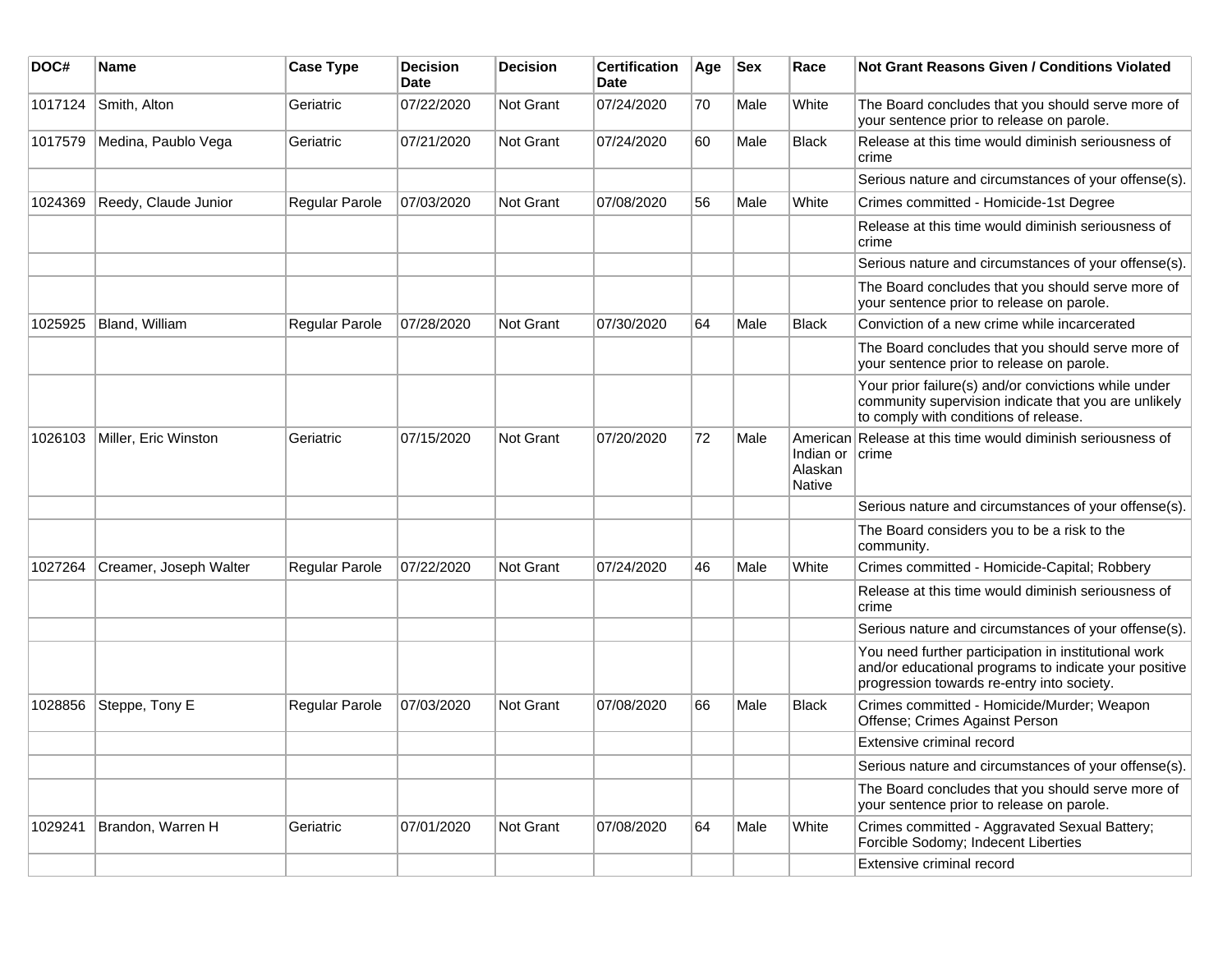| DOC#    | <b>Name</b>            | <b>Case Type</b> | <b>Decision</b><br><b>Date</b> | <b>Decision</b> | <b>Certification</b><br>Date | Age | <b>Sex</b> | Race         | Not Grant Reasons Given / Conditions Violated                                                                                                               |
|---------|------------------------|------------------|--------------------------------|-----------------|------------------------------|-----|------------|--------------|-------------------------------------------------------------------------------------------------------------------------------------------------------------|
| 1029241 | Brandon, Warren H      | Geriatric        | 07/01/2020                     | Not Grant       | 07/08/2020                   | 64  | Male       | White        | Serious nature and circumstances of your offense(s).                                                                                                        |
|         |                        |                  |                                |                 |                              |     |            |              | The Board concludes that you should serve more of<br>your sentence prior to release on parole.                                                              |
| 1031877 | Strait, Donald Everett | Geriatric        | 07/03/2020                     | Not Grant       | 07/08/2020                   | 65  | Male       | White        | Serious nature and circumstances of your offense(s).                                                                                                        |
|         |                        |                  |                                |                 |                              |     |            |              | The Board concludes that you should serve more of<br>your sentence prior to release on parole.                                                              |
|         |                        |                  |                                |                 |                              |     |            |              | The Board considers you to be a risk to the<br>community.                                                                                                   |
|         |                        |                  |                                |                 |                              |     |            |              | You need further participation in institutional work<br>and/or educational programs to indicate your positive<br>progression towards re-entry into society. |
| 1032403 | Bennett, Robert Morgan | Geriatric        | 06/29/2020                     | Not Grant       | 07/01/2020                   | 64  | Male       | White        | Conviction of a new crime while incarcerated                                                                                                                |
|         |                        |                  |                                |                 |                              |     |            |              | Crimes committed - Aggravated Sexual Battery;<br>Aggravated Sexual Battery; Aggravated Sexual<br><b>Battery</b>                                             |
|         |                        |                  |                                |                 |                              |     |            |              | The Board concludes that you should serve more of<br>your sentence prior to release on parole.                                                              |
|         |                        |                  |                                |                 |                              |     |            |              | The Board considers you to be a risk to the<br>community.                                                                                                   |
| 1034333 | Roberts, Jupiter       | Geriatric        | 07/25/2020                     | Not Grant       | 07/28/2020                   | 69  | Male       | <b>Black</b> | Crimes committed - Sex Assault, Rape; Aggravated<br>Sexual Battery; Carnal Knowledge                                                                        |
|         |                        |                  |                                |                 |                              |     |            |              | Extensive criminal record                                                                                                                                   |
|         |                        |                  |                                |                 |                              |     |            |              | Serious nature and circumstances of your offense(s).                                                                                                        |
|         |                        |                  |                                |                 |                              |     |            |              | The Board considers you to be a risk to the<br>community.                                                                                                   |
| 1034838 | Coston, Raymond Earl   | Regular Parole   | 07/03/2020                     | Not Grant       | 07/08/2020                   | 56  | Male       | <b>Black</b> | Crimes committed - Homicide/Murder;<br>Kidnap/Abduct; Robbery                                                                                               |
|         |                        |                  |                                |                 |                              |     |            |              | Extensive criminal record                                                                                                                                   |
|         |                        |                  |                                |                 |                              |     |            |              | Serious nature and circumstances of your offense(s).                                                                                                        |
|         |                        |                  |                                |                 |                              |     |            |              | The Board concludes that you should serve more of<br>your sentence prior to release on parole.                                                              |
|         |                        |                  |                                |                 |                              |     |            |              | Your prior failure(s) and/or convictions while under<br>community supervision indicate that you are unlikely<br>to comply with conditions of release.       |
| 1038253 | Tompkins, Ernest N     | Regular Parole   | 07/01/2020                     | Not Grant       | 07/08/2020                   | 55  | Male       | Black        | Crimes committed - Sex Assault, Rape; Sex Assault,<br>Rape; Breaking And Entering                                                                           |
|         |                        |                  |                                |                 |                              |     |            |              | Release at this time would diminish seriousness of<br>crime                                                                                                 |
|         |                        |                  |                                |                 |                              |     |            |              | Serious nature and circumstances of your offense(s).                                                                                                        |
|         |                        |                  |                                |                 |                              |     |            |              | The Board concludes that you should serve more of<br>your sentence prior to release on parole.                                                              |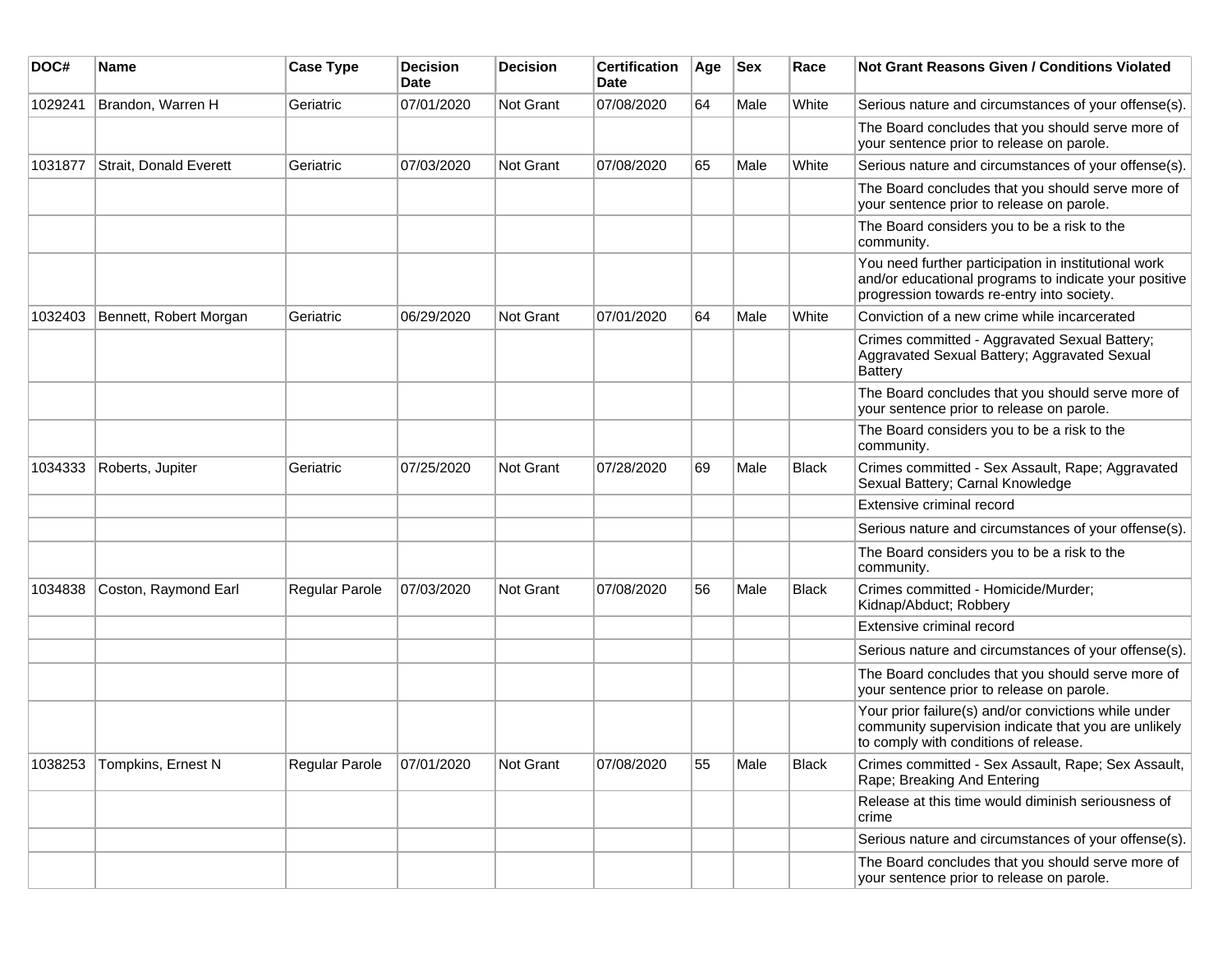| DOC#    | Name                        | <b>Case Type</b> | <b>Decision</b><br><b>Date</b> | <b>Decision</b>  | <b>Certification</b><br><b>Date</b> | Age | <b>Sex</b> | Race                            | <b>Not Grant Reasons Given / Conditions Violated</b>                                                                                                                |
|---------|-----------------------------|------------------|--------------------------------|------------------|-------------------------------------|-----|------------|---------------------------------|---------------------------------------------------------------------------------------------------------------------------------------------------------------------|
| 1040916 | Jacobs, Michael Ray         | Geriatric        | 07/26/2020                     | Not Grant        | 07/28/2020                          | 60  | Male       | White                           | Crimes committed - Burgl: Enter Structure To<br>Commit Larceny/A&B/Etc; B&E: Occupied House To<br>Commit Certain Misd.; Grand Larceny: >=\$200 Not<br>From A Person |
|         |                             |                  |                                |                  |                                     |     |            |                                 | Extensive criminal record                                                                                                                                           |
|         |                             |                  |                                |                  |                                     |     |            |                                 | The Board concludes that you should serve more of<br>your sentence prior to release on parole.                                                                      |
|         |                             |                  |                                |                  |                                     |     |            |                                 | Your prior failure(s) and/or convictions while under<br>community supervision indicate that you are unlikely<br>to comply with conditions of release.               |
| 1041060 | Dubon, Jose Cruz            | Geriatric        | 06/29/2020                     | Not Grant        | 07/01/2020                          | 68  | Male       | White                           | History of violence.                                                                                                                                                |
|         |                             |                  |                                |                  |                                     |     |            |                                 | Release at this time would diminish seriousness of<br>crime                                                                                                         |
|         |                             |                  |                                |                  |                                     |     |            |                                 | Serious nature and circumstances of your offense(s).                                                                                                                |
| 1042675 | King, James Dewey Jr.       | Geriatric        | 07/16/2020                     | <b>Not Grant</b> | 07/20/2020                          | 69  | Male       | White                           | Release at this time would diminish seriousness of<br>crime                                                                                                         |
|         |                             |                  |                                |                  |                                     |     |            |                                 | Serious nature and circumstances of your offense(s).                                                                                                                |
|         |                             |                  |                                |                  |                                     |     |            |                                 | The Board concludes that you should serve more of<br>your sentence prior to release on parole.                                                                      |
| 1044281 | Medici, Lawrence P          | Geriatric        | 07/29/2020                     | <b>Not Grant</b> | 07/30/2020                          | 66  | Male       | White                           | Extensive criminal record                                                                                                                                           |
|         |                             |                  |                                |                  |                                     |     |            |                                 | History of violence.                                                                                                                                                |
|         |                             |                  |                                |                  |                                     |     |            |                                 | Serious nature and circumstances of your offense(s).                                                                                                                |
|         |                             |                  |                                |                  |                                     |     |            |                                 | The Board concludes that you should serve more of<br>your sentence prior to release on parole.                                                                      |
| 1044325 | Gibson, James H             | Regular Parole   | 07/03/2020                     | <b>Not Grant</b> | 07/08/2020                          | 58  | Male       | White                           | Crimes committed - Kidnap/Abduct; Sex Assault,<br>Rape; Weapon Offense                                                                                              |
|         |                             |                  |                                |                  |                                     |     |            |                                 | Extensive criminal record                                                                                                                                           |
|         |                             |                  |                                |                  |                                     |     |            |                                 | Serious nature and circumstances of your offense(s).                                                                                                                |
| 1044595 | Boonak, Charnwit Tom        | Regular Parole   | 06/29/2020                     | Not Grant        | 07/01/2020                          | 61  | Male       | Asian or<br>Pacific<br>Islander | Crimes committed - Homicide/Murder; Robbery;<br>Mayhem/Maiming                                                                                                      |
|         |                             |                  |                                |                  |                                     |     |            |                                 | Serious nature and circumstances of your offense(s).                                                                                                                |
|         |                             |                  |                                |                  |                                     |     |            |                                 | The Board concludes that you should serve more of<br>your sentence prior to release on parole.                                                                      |
| 1048446 | Salafi, Lateef Abdul-Jabbar | Regular Parole   | 06/29/2020                     | <b>Not Grant</b> | 07/01/2020                          | 58  | Male       | <b>Black</b>                    | Crimes committed - Abduction: By Force,<br>Intimidation Or Deception; Rape: Intercourse By<br>Force/Threat/Intimidation; Malicious Wounding                         |
|         |                             |                  |                                |                  |                                     |     |            |                                 | Extensive criminal record                                                                                                                                           |
|         |                             |                  |                                |                  |                                     |     |            |                                 | History of violence.                                                                                                                                                |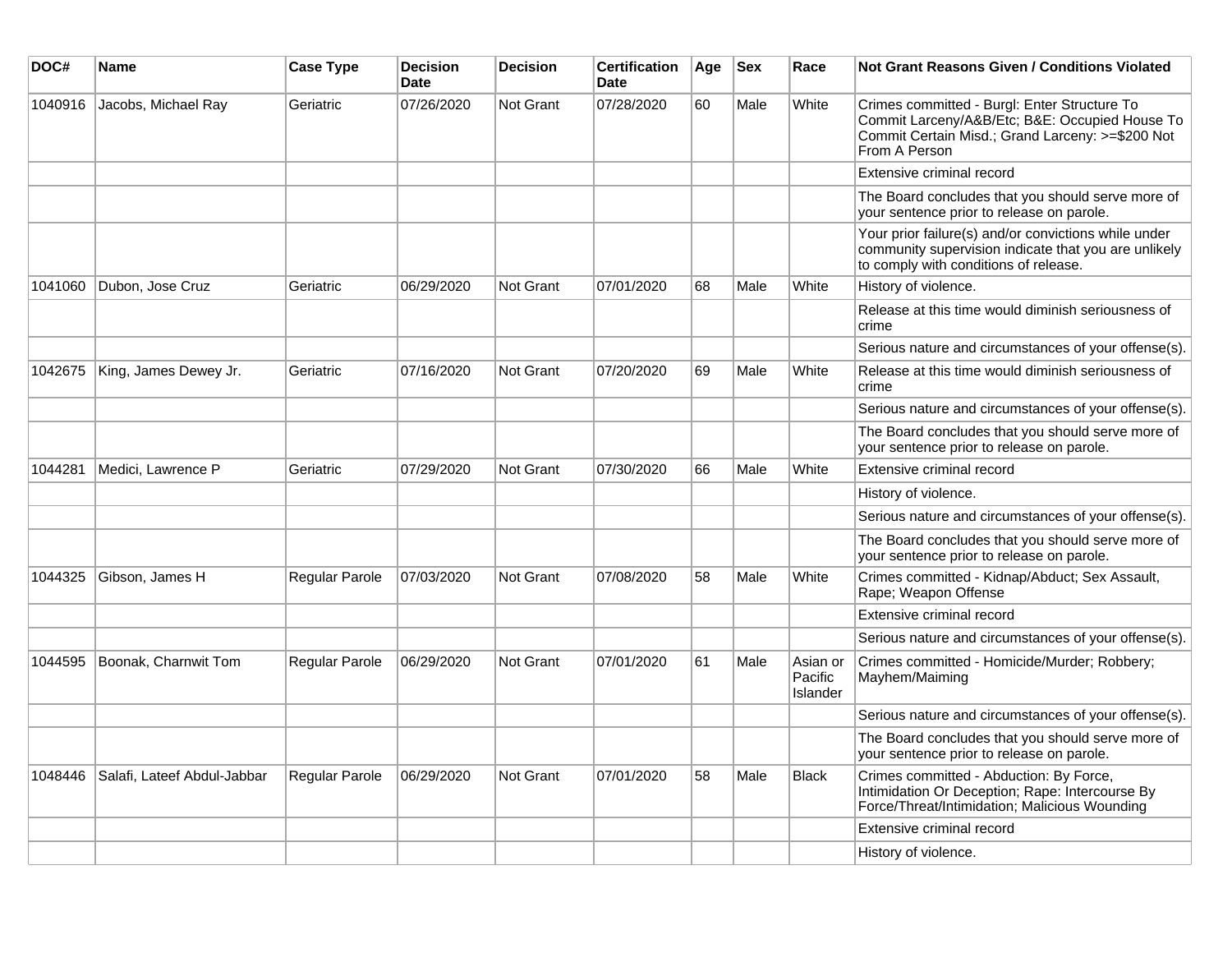| DOC#    | Name                        | <b>Case Type</b>      | <b>Decision</b><br>Date | <b>Decision</b>  | <b>Certification</b><br>Date | Age | <b>Sex</b>   | Race         | <b>Not Grant Reasons Given / Conditions Violated</b>                                                                                                        |
|---------|-----------------------------|-----------------------|-------------------------|------------------|------------------------------|-----|--------------|--------------|-------------------------------------------------------------------------------------------------------------------------------------------------------------|
| 1048446 | Salafi, Lateef Abdul-Jabbar | Regular Parole        | 06/29/2020              | Not Grant        | 07/01/2020                   | 58  | Male         | <b>Black</b> | The Board concludes that you should serve more of<br>your sentence prior to release on parole.                                                              |
| 1050445 | Blanco, Benito              | Regular Parole        | 07/07/2020              | Not Grant        | 07/09/2020                   | 58  | Male         | White        | No Interest in Parole                                                                                                                                       |
| 1050624 | Hartlove, Toni Nanette      | Geriatric             | 07/21/2020              | Not Grant        | 07/21/2020                   | 71  | Female Black |              | Crimes committed - Homicide-1st Degree; Firing<br>Weapon; Use Of Firearm In Felony                                                                          |
|         |                             |                       |                         |                  |                              |     |              |              | The Board concludes that you should serve more of<br>your sentence prior to release on parole.                                                              |
|         |                             |                       |                         |                  |                              |     |              |              | You need to show a longer period of stable<br>adjustment.                                                                                                   |
|         |                             |                       |                         |                  |                              |     |              |              | Your record of institutional infractions indicates a<br>disregard for rules and that you are not ready to<br>conform to society.                            |
| 1054001 | Moore, Oscar Allen          | Geriatric             | 07/07/2020              | <b>Not Grant</b> | 07/08/2020                   | 63  | Male         | <b>Black</b> | Conviction of a new crime while incarcerated                                                                                                                |
|         |                             |                       |                         |                  |                              |     |              |              | Crimes committed - Kidnap/Abduct; Carjacking;<br>Larc-Grand                                                                                                 |
|         |                             |                       |                         |                  |                              |     |              |              | Extensive criminal record                                                                                                                                   |
|         |                             |                       |                         |                  |                              |     |              |              | History of substance abuse.                                                                                                                                 |
|         |                             |                       |                         |                  |                              |     |              |              | Serious nature and circumstances of your offense(s).                                                                                                        |
|         |                             |                       |                         |                  |                              |     |              |              | You need to show a longer period of stable<br>adjustment.                                                                                                   |
| 1054419 | Hostetter, Robert Vernon    | <b>Regular Parole</b> | 07/29/2020              | Not Grant        | 07/30/2020                   | 54  | Male         | White        | Crimes committed - Homicide/Murder; Sex Assault,<br>Rape; Burglary                                                                                          |
|         |                             |                       |                         |                  |                              |     |              |              | Release at this time would diminish seriousness of<br>crime                                                                                                 |
|         |                             |                       |                         |                  |                              |     |              |              | Serious nature and circumstances of your offense(s).                                                                                                        |
|         |                             |                       |                         |                  |                              |     |              |              | The Board concludes that you should serve more of<br>your sentence prior to release on parole.                                                              |
|         |                             |                       |                         |                  |                              |     |              |              | You need further participation in institutional work<br>and/or educational programs to indicate your positive<br>progression towards re-entry into society. |
| 1055046 | Wyche, Nathan               | Regular Parole        | 07/28/2020              | <b>Not Grant</b> | 07/30/2020                   | 62  | Male         | <b>Black</b> | Serious nature and circumstances of your offense(s).                                                                                                        |
|         |                             |                       |                         |                  |                              |     |              |              | The Board concludes that you should serve more of<br>your sentence prior to release on parole.                                                              |
| 1059475 | Browder, Tony Irvin         | Regular Parole        | 07/06/2020              | Not Grant        | 07/08/2020                   | 54  | Male         | <b>Black</b> | Extensive criminal record                                                                                                                                   |
|         |                             |                       |                         |                  |                              |     |              |              | Poor institutional adjustment (for example,<br>motivation/attitude, unfavorable reports, lack of<br>program involvement, etc.)                              |
|         |                             |                       |                         |                  |                              |     |              |              | The Board concludes that you should serve more of<br>your sentence prior to release on parole.                                                              |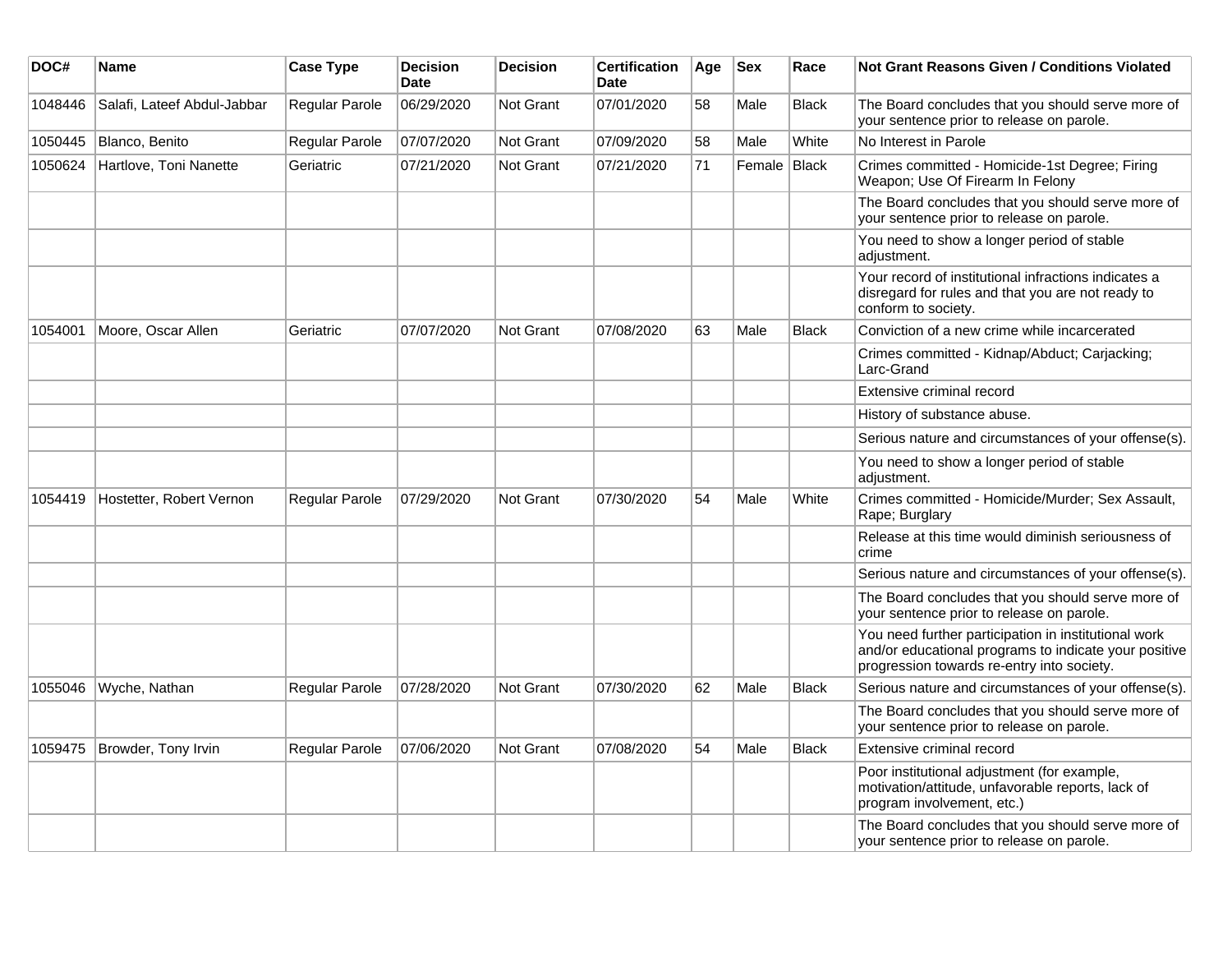| DOC#    | Name                           | <b>Case Type</b> | <b>Decision</b><br><b>Date</b> | <b>Decision</b>  | <b>Certification</b><br>Date | Age | <b>Sex</b> | Race         | Not Grant Reasons Given / Conditions Violated                                                                                                         |
|---------|--------------------------------|------------------|--------------------------------|------------------|------------------------------|-----|------------|--------------|-------------------------------------------------------------------------------------------------------------------------------------------------------|
| 1059475 | Browder, Tony Irvin            | Regular Parole   | 07/06/2020                     | Not Grant        | 07/08/2020                   | 54  | Male       | <b>Black</b> | Your prior failure(s) and/or convictions while under<br>community supervision indicate that you are unlikely<br>to comply with conditions of release. |
| 1059729 | Griggs, Clifford Douglas       | Geriatric        | 07/15/2020                     | Not Grant        | 07/20/2020                   | 69  | Male       | <b>Black</b> | History of substance abuse.                                                                                                                           |
|         |                                |                  |                                |                  |                              |     |            |              | Release at this time would diminish seriousness of<br>crime                                                                                           |
|         |                                |                  |                                |                  |                              |     |            |              | Serious nature and circumstances of your offense(s).                                                                                                  |
|         |                                |                  |                                |                  |                              |     |            |              | The Board concludes that you should serve more of<br>your sentence prior to release on parole.                                                        |
|         |                                |                  |                                |                  |                              |     |            |              | The Board considers you to be a risk to the<br>community.                                                                                             |
| 1063313 | Scott, Robert Brian            | Geriatric        | 07/22/2020                     | <b>Not Grant</b> | 07/24/2020                   | 62  | Male       | White        | Crimes committed - Aggravated Sexual Battery;<br>Forcible Sodomy                                                                                      |
|         |                                |                  |                                |                  |                              |     |            |              | Extensive criminal record                                                                                                                             |
|         |                                |                  |                                |                  |                              |     |            |              | Serious nature and circumstances of your offense(s).                                                                                                  |
|         |                                |                  |                                |                  |                              |     |            |              | The Board concludes that you should serve more of<br>your sentence prior to release on parole.                                                        |
| 1063343 | Cummings, Randy                | Regular Parole   | 07/03/2020                     | Not Grant        | 07/08/2020                   | 57  | Male       | <b>Black</b> | Crimes committed - Mayhem/Maiming; Use Of<br>Firearm In Felony                                                                                        |
|         |                                |                  |                                |                  |                              |     |            |              | Extensive criminal record                                                                                                                             |
|         |                                |                  |                                |                  |                              |     |            |              | Serious nature and circumstances of your offense(s).                                                                                                  |
|         |                                |                  |                                |                  |                              |     |            |              | The Board considers you to be a risk to the<br>community.                                                                                             |
| 1067608 | Dozier, Eugene C               | Regular Parole   | 07/16/2020                     | Not Grant        | 07/20/2020                   | 78  | Male       | <b>Black</b> | Crimes committed - Kidnap/Abduct; Sex Assault,<br>Rape; Sex Assault, Rape                                                                             |
|         |                                |                  |                                |                  |                              |     |            |              | Extensive criminal record                                                                                                                             |
|         |                                |                  |                                |                  |                              |     |            |              | Release at this time would diminish seriousness of<br>crime                                                                                           |
|         |                                |                  |                                |                  |                              |     |            |              | Serious nature and circumstances of your offense(s).                                                                                                  |
|         |                                |                  |                                |                  |                              |     |            |              | The Board considers you to be a risk to the<br>community.                                                                                             |
| 1070773 | Stacy, Michael Waverly         | Regular Parole   | 07/03/2020                     | Not Grant        | 07/08/2020                   | 51  | Male       | White        | Crimes committed - Statutory Burglary; Statutory<br>Burglary; Statutory Burglary                                                                      |
|         |                                |                  |                                |                  |                              |     |            |              | Extensive criminal record                                                                                                                             |
|         |                                |                  |                                |                  |                              |     |            |              | The Board concludes that you should serve more of<br>your sentence prior to release on parole.                                                        |
|         |                                |                  |                                |                  |                              |     |            |              | Your prior failure(s) and/or convictions while under<br>community supervision indicate that you are unlikely<br>to comply with conditions of release. |
| 1071638 | Morrisette, William Wilton III | Regular Parole   | 06/30/2020                     | Not Grant        | 07/01/2020                   | 73  | Male       | White        | No Interest in Parole                                                                                                                                 |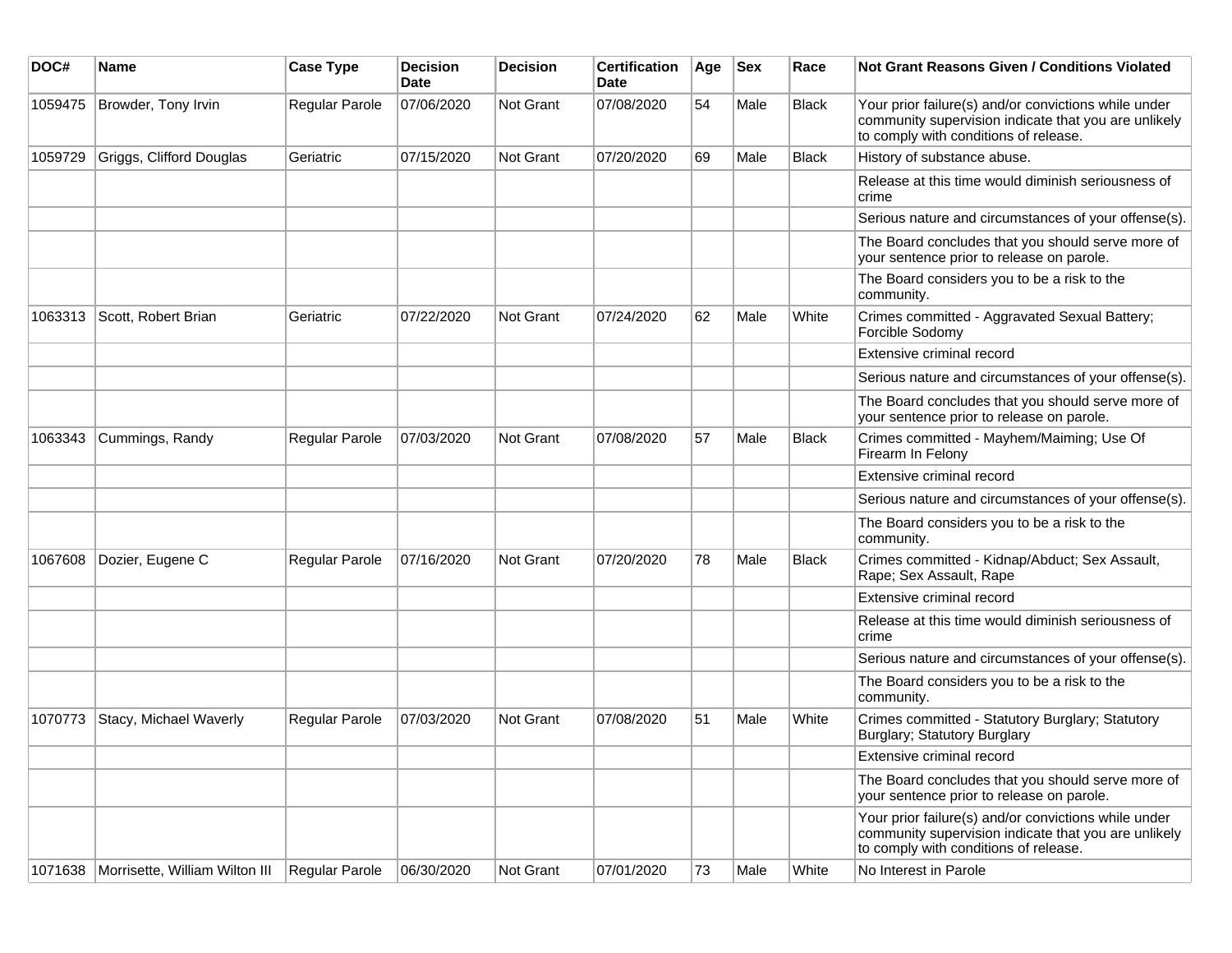| DOC#    | <b>Name</b>            | <b>Case Type</b> | <b>Decision</b><br><b>Date</b> | <b>Decision</b>  | <b>Certification</b><br><b>Date</b> | Age | <b>Sex</b> | Race         | <b>Not Grant Reasons Given / Conditions Violated</b>                                                                                                                          |
|---------|------------------------|------------------|--------------------------------|------------------|-------------------------------------|-----|------------|--------------|-------------------------------------------------------------------------------------------------------------------------------------------------------------------------------|
| 1072559 | Chapman, Louis Roy     | Geriatric        | 07/22/2020                     | Not Grant        | 07/24/2020                          | 68  | Male       | White        | Crimes committed - Kidnap/Abduct; Kidnap/Abduct;<br>Kidnap/Abduct                                                                                                             |
|         |                        |                  |                                |                  |                                     |     |            |              | Release at this time would diminish seriousness of<br>crime                                                                                                                   |
|         |                        |                  |                                |                  |                                     |     |            |              | Serious nature and circumstances of your offense(s).                                                                                                                          |
| 1072717 | Samuels, Rudolph       | Regular Parole   | 07/03/2020                     | <b>Not Grant</b> | 07/08/2020                          | 53  | Male       | <b>Black</b> | Crimes committed - Homicide-Attempted; Homicide-<br>Attempted; Homicide-Attempted                                                                                             |
|         |                        |                  |                                |                  |                                     |     |            |              | Extensive criminal record                                                                                                                                                     |
|         |                        |                  |                                |                  |                                     |     |            |              | The Board concludes that you should serve more of<br>your sentence prior to release on parole.                                                                                |
|         |                        |                  |                                |                  |                                     |     |            |              | Your prior failure(s) and/or convictions while under<br>community supervision indicate that you are unlikely<br>to comply with conditions of release.                         |
| 1072774 | Watson, Charles Lewis  | Geriatric        | 07/21/2020                     | <b>Not Grant</b> | 07/22/2020                          | 61  | Male       | <b>Black</b> | Crimes committed - Burglary: Enter House To<br>Commit Larceny/A&B/Etc; Burglary: Enter House To<br>Commit Larceny/A&B/Etc; Burglary: Enter House To<br>Commit Larceny/A&B/Etc |
|         |                        |                  |                                |                  |                                     |     |            |              | Extensive criminal record                                                                                                                                                     |
|         |                        |                  |                                |                  |                                     |     |            |              | Serious nature and circumstances of your offense(s).                                                                                                                          |
|         |                        |                  |                                |                  |                                     |     |            |              | The Board concludes that you should serve more of<br>your sentence prior to release on parole.                                                                                |
|         |                        |                  |                                |                  |                                     |     |            |              | The Board considers you to be a risk to the<br>community.                                                                                                                     |
| 1073357 | Mccarthy, Paul Patrick | Regular Parole   | 07/22/2020                     | Not Grant        | 07/24/2020                          | 71  | Male       | White        | Crimes committed - Homicide-1st Degree; Homicide-<br>1st Degree; Burglary                                                                                                     |
|         |                        |                  |                                |                  |                                     |     |            |              | History of violence.                                                                                                                                                          |
|         |                        |                  |                                |                  |                                     |     |            |              | The Board concludes that you should serve more of<br>your sentence prior to release on parole.                                                                                |
| 1073457 | Lewis, Tony Edward     | Geriatric        | 07/03/2020                     | Not Grant        | 07/08/2020                          | 63  | Male       | <b>Black</b> | Considering your offense and your institutional<br>records, the Board concludes that you should serve<br>more of your sentence before being paroled.                          |
|         |                        |                  |                                |                  |                                     |     |            |              | Crimes committed - Homicide/Murder; Sex Assault,<br>Rape; Robbery                                                                                                             |
|         |                        |                  |                                |                  |                                     |     |            |              | Release at this time would diminish seriousness of<br>crime                                                                                                                   |
|         |                        |                  |                                |                  |                                     |     |            |              | The Board concludes that you should serve more of<br>your sentence prior to release on parole.                                                                                |
|         |                        |                  |                                |                  |                                     |     |            |              | You need to show a longer period of stable<br>adjustment.                                                                                                                     |
|         |                        |                  |                                |                  |                                     |     |            |              | Your prior failure(s) and/or convictions while under<br>community supervision indicate that you are unlikely<br>to comply with conditions of release.                         |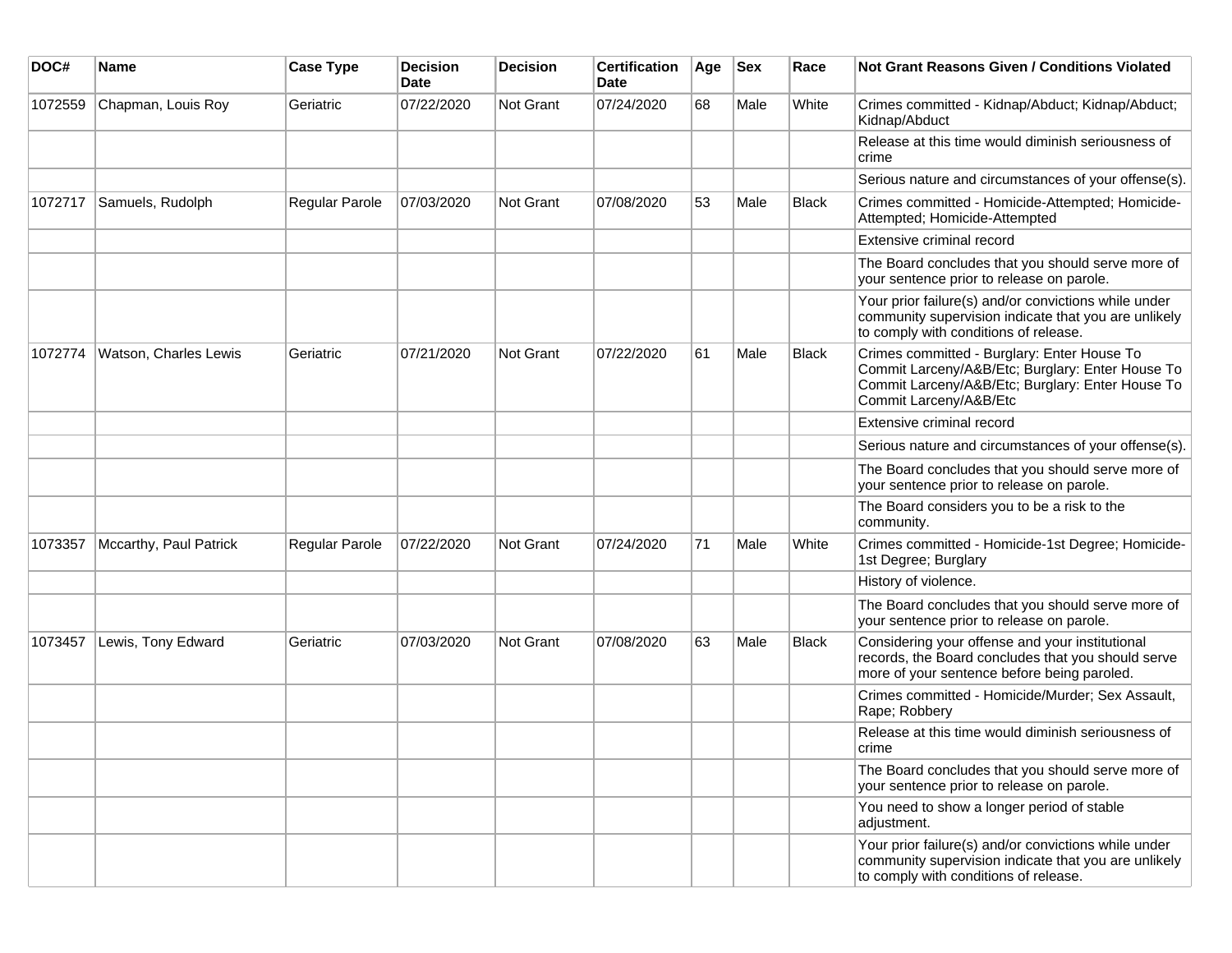| DOC#    | <b>Name</b>                     | <b>Case Type</b>      | <b>Decision</b><br>Date | <b>Decision</b> | <b>Certification</b><br>Date | Age | <b>Sex</b> | Race         | Not Grant Reasons Given / Conditions Violated                                                                                                         |
|---------|---------------------------------|-----------------------|-------------------------|-----------------|------------------------------|-----|------------|--------------|-------------------------------------------------------------------------------------------------------------------------------------------------------|
| 1073597 | Brooks, Carl Jerome             | Geriatric             | 07/27/2020              | Not Grant       | 07/28/2020                   | 60  | Male       | <b>Black</b> | Crimes committed - Homicide-1st Degree; Burglary;<br>Larc-Grand                                                                                       |
|         |                                 |                       |                         |                 |                              |     |            |              | History of violence.                                                                                                                                  |
|         |                                 |                       |                         |                 |                              |     |            |              | Release at this time would diminish seriousness of<br>crime                                                                                           |
|         |                                 |                       |                         |                 |                              |     |            |              | Your prior failure(s) and/or convictions while under<br>community supervision indicate that you are unlikely<br>to comply with conditions of release. |
| 1074006 | Koper, Mark Alan                | <b>Regular Parole</b> | 07/25/2020              | Not Grant       | 07/28/2020                   | 55  | Male       | White        | Extensive criminal record                                                                                                                             |
|         |                                 |                       |                         |                 |                              |     |            |              | Release at this time would diminish seriousness of<br>crime                                                                                           |
|         |                                 |                       |                         |                 |                              |     |            |              | Serious nature and circumstances of your offense(s).                                                                                                  |
| 1074094 | Simerly, Bobby Joe              | Geriatric             | 07/01/2020              | Not Grant       | 07/08/2020                   | 64  | Male       | White        | No Interest in Parole                                                                                                                                 |
| 1074438 | Taylor, Robert Logan            | <b>Regular Parole</b> | 07/21/2020              | Not Grant       | 07/22/2020                   | 52  | Male       | White        | Crimes committed - Homicide-1st Degree; Burning<br>Misc; Use Of Firearm In Felony                                                                     |
|         |                                 |                       |                         |                 |                              |     |            |              | History of violence.                                                                                                                                  |
|         |                                 |                       |                         |                 |                              |     |            |              | Release at this time would diminish seriousness of<br>crime                                                                                           |
|         |                                 |                       |                         |                 |                              |     |            |              | The Board concludes that you should serve more of<br>your sentence prior to release on parole.                                                        |
| 1075054 | Morgan, Billy Ray               | Regular Parole        | 07/15/2020              | Not Grant       | 07/20/2020                   | 70  | Male       | White        | Extensive criminal record                                                                                                                             |
|         |                                 |                       |                         |                 |                              |     |            |              | Serious nature and circumstances of your offense(s).                                                                                                  |
|         |                                 |                       |                         |                 |                              |     |            |              | The Board concludes that you should serve more of<br>your sentence prior to release on parole.                                                        |
| 1077334 | Charlton, Edwin Lee             | <b>Regular Parole</b> | 07/14/2020              | Not Grant       | 07/15/2020                   | 46  | Male       | <b>Black</b> | Crimes committed - Homicide-Capital; Sex Assault,<br>Rape                                                                                             |
|         |                                 |                       |                         |                 |                              |     |            |              | History of violence.                                                                                                                                  |
|         |                                 |                       |                         |                 |                              |     |            |              | Serious nature and circumstances of your offense(s).                                                                                                  |
| 1079518 | Bonds, Ronald David             | Geriatric             | 07/21/2020              | Not Grant       | 07/24/2020                   | 62  | Male       | White        | Extensive criminal record                                                                                                                             |
|         |                                 |                       |                         |                 |                              |     |            |              | Serious nature and circumstances of your offense(s).                                                                                                  |
|         |                                 |                       |                         |                 |                              |     |            |              | The Board considers you to be a risk to the<br>community.                                                                                             |
|         | 1079726 Corbin, Terry William   | Geriatric             | 06/29/2020              | Not Grant       | 07/01/2020                   | 62  | Male       | White        | Release at this time would diminish seriousness of<br>crime                                                                                           |
|         |                                 |                       |                         |                 |                              |     |            |              | The Board concludes that you should serve more of<br>your sentence prior to release on parole.                                                        |
|         |                                 |                       |                         |                 |                              |     |            |              | The Board considers you to be a risk to the<br>community.                                                                                             |
|         | 1080719 Greene, Roy Junious Jr. | Geriatric             | 07/20/2020              | Not Grant       | 07/22/2020                   | 71  | Male       | Black        | Extensive criminal record                                                                                                                             |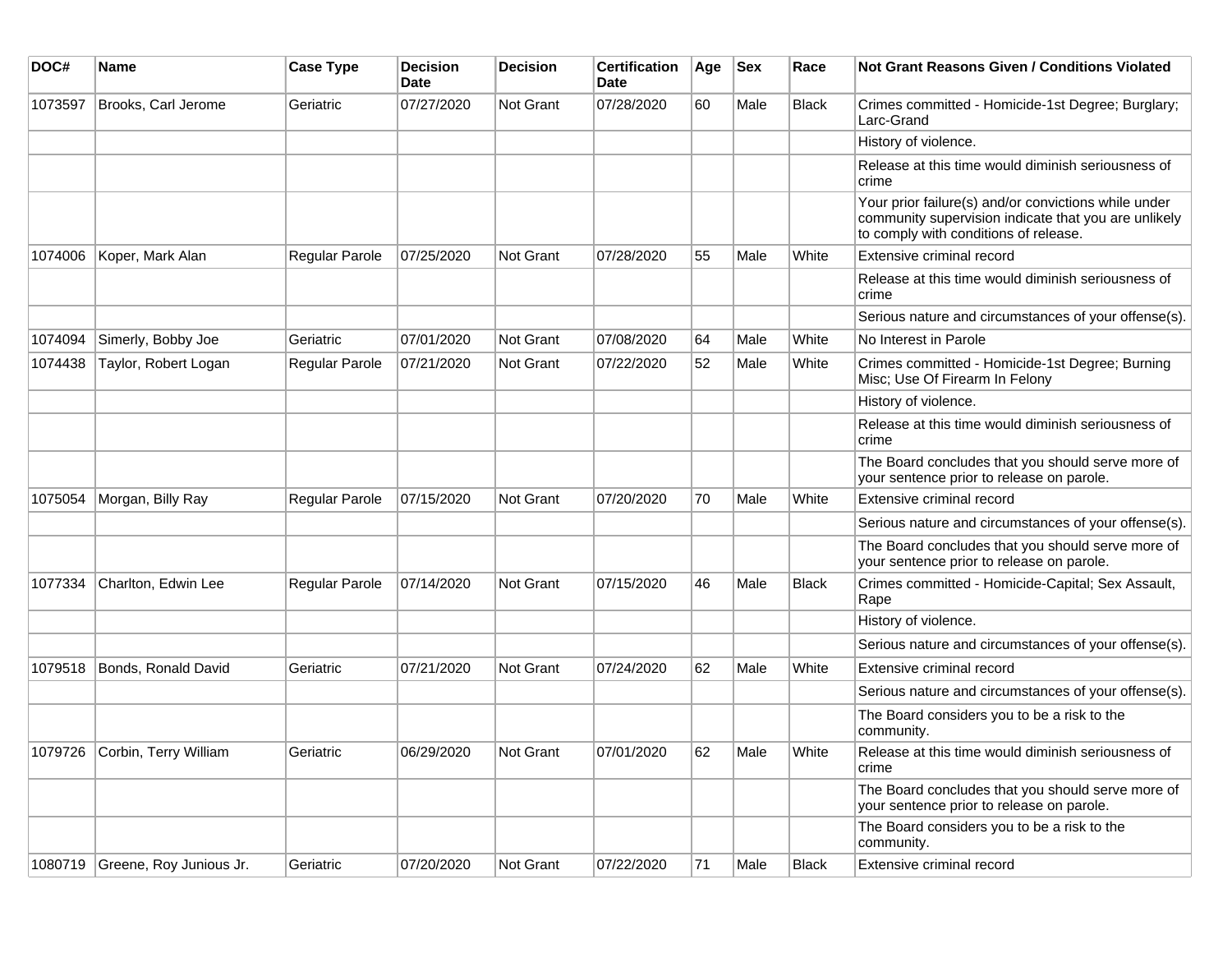| DOC#    | <b>Name</b>             | <b>Case Type</b> | <b>Decision</b><br><b>Date</b> | <b>Decision</b> | <b>Certification</b><br>Date | Age | <b>Sex</b> | Race         | <b>Not Grant Reasons Given / Conditions Violated</b>                                                                                                        |
|---------|-------------------------|------------------|--------------------------------|-----------------|------------------------------|-----|------------|--------------|-------------------------------------------------------------------------------------------------------------------------------------------------------------|
| 1080719 | Greene, Roy Junious Jr. | Geriatric        | 07/20/2020                     | Not Grant       | 07/22/2020                   | 71  | Male       | <b>Black</b> | Release at this time would diminish seriousness of<br>crime                                                                                                 |
|         |                         |                  |                                |                 |                              |     |            |              | Serious nature and circumstances of your offense(s).                                                                                                        |
|         |                         |                  |                                |                 |                              |     |            |              | The Board concludes that you should serve more of<br>your sentence prior to release on parole.                                                              |
| 1081106 | Franklin, Wayne Maurice | Geriatric        | 07/15/2020                     | Not Grant       | 07/20/2020                   | 67  | Male       | Black        | Crimes committed - Homicide-2Nd-Degree; Use Of<br>Firearm In Felony                                                                                         |
|         |                         |                  |                                |                 |                              |     |            |              | Release at this time would diminish seriousness of<br>crime                                                                                                 |
|         |                         |                  |                                |                 |                              |     |            |              | The Board concludes that you should serve more of<br>your sentence prior to release on parole.                                                              |
| 1081269 | Hartman, William Eugene | Regular Parole   | 07/23/2020                     | Not Grant       | 07/24/2020                   | 55  | Male       | White        | Extensive criminal record                                                                                                                                   |
|         |                         |                  |                                |                 |                              |     |            |              | The Board concludes that you should serve more of<br>your sentence prior to release on parole.                                                              |
|         |                         |                  |                                |                 |                              |     |            |              | You need to show a longer period of stable<br>adjustment.                                                                                                   |
|         |                         |                  |                                |                 |                              |     |            |              | Your prior failure(s) and/or convictions while under<br>community supervision indicate that you are unlikely<br>to comply with conditions of release.       |
| 1081290 | Tunis, Mark Patrick     | Regular Parole   | 06/29/2020                     | Not Grant       | 07/01/2020                   | 50  | Male       | <b>Black</b> | Crimes committed - Homicide-1st Degree; Robbery;<br>Robbery                                                                                                 |
|         |                         |                  |                                |                 |                              |     |            |              | Serious nature and circumstances of your offense(s).                                                                                                        |
|         |                         |                  |                                |                 |                              |     |            |              | The Board concludes that you should serve more of<br>your sentence prior to release on parole.                                                              |
| 1082360 | Williams, Ted           | Regular Parole   | 07/06/2020                     | Not Grant       | 07/09/2020                   | 61  | Male       | <b>Black</b> | Crimes committed - Burglary: Enter House To<br>Commit Larceny/A&B/Etc; Burglary: Enter House To<br>Commit Larceny/A&B/Etc; Parole Violation                 |
|         |                         |                  |                                |                 |                              |     |            |              | Release at this time would diminish seriousness of<br>crime                                                                                                 |
|         |                         |                  |                                |                 |                              |     |            |              | Serious nature and circumstances of your offense(s).                                                                                                        |
|         |                         |                  |                                |                 |                              |     |            |              | The Board concludes that you should serve more of<br>your sentence prior to release on parole.                                                              |
| 1084048 | Willis, Darrell W       | Geriatric        | 07/23/2020                     | Not Grant       | 07/24/2020                   | 65  | Male       | White        | Extensive criminal record                                                                                                                                   |
|         |                         |                  |                                |                 |                              |     |            |              | Release at this time would diminish seriousness of<br>crime                                                                                                 |
|         |                         |                  |                                |                 |                              |     |            |              | Serious nature and circumstances of your offense(s).                                                                                                        |
|         |                         |                  |                                |                 |                              |     |            |              | The Board considers you to be a risk to the<br>community.                                                                                                   |
|         |                         |                  |                                |                 |                              |     |            |              | You need further participation in institutional work<br>and/or educational programs to indicate your positive<br>progression towards re-entry into society. |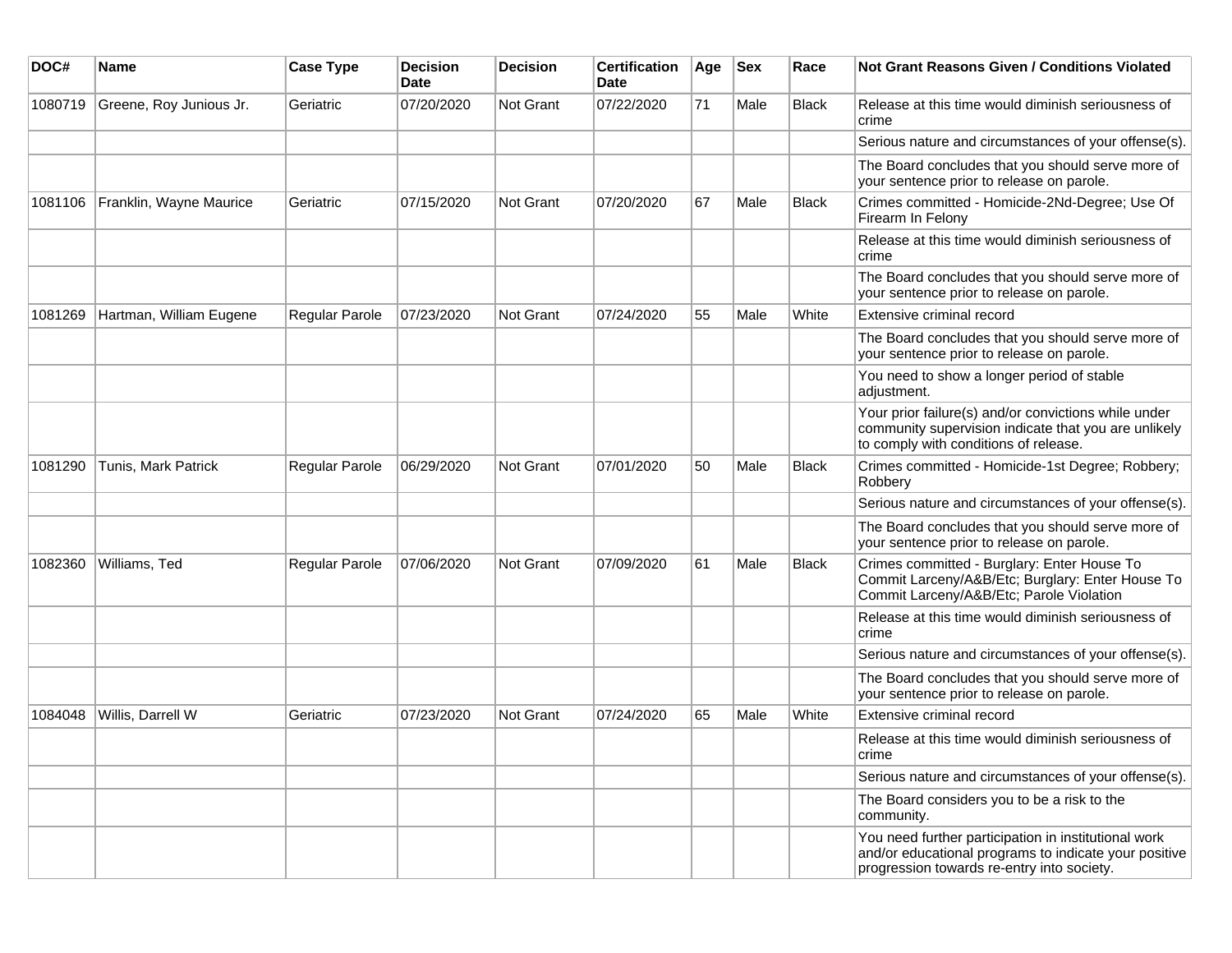| DOC#    | <b>Name</b>              | <b>Case Type</b>      | <b>Decision</b><br>Date | <b>Decision</b>  | <b>Certification</b><br>Date | Age | <b>Sex</b> | Race         | Not Grant Reasons Given / Conditions Violated                                                                                                         |
|---------|--------------------------|-----------------------|-------------------------|------------------|------------------------------|-----|------------|--------------|-------------------------------------------------------------------------------------------------------------------------------------------------------|
| 1086271 | Pettaway, Demetrius L    | Regular Parole        | 07/27/2020              | Not Grant        | 07/28/2020                   | 45  | Male       | <b>Black</b> | No Interest in Parole                                                                                                                                 |
| 1090029 | El-Shabazz, Quaiyim Amin | Geriatric             | 07/22/2020              | <b>Not Grant</b> | 07/24/2020                   | 63  | Male       | Black        | Conviction of a new crime while incarcerated                                                                                                          |
|         |                          |                       |                         |                  |                              |     |            |              | Crimes committed - Abduction: To Gain Pecuniary<br>Benefit (Extortion); Robbery: Business; Firearm:<br>Poss/Transport By Felon W/ Violent Off         |
|         |                          |                       |                         |                  |                              |     |            |              | Extensive criminal record                                                                                                                             |
|         |                          |                       |                         |                  |                              |     |            |              | The Board concludes that you should serve more of<br>your sentence prior to release on parole.                                                        |
|         |                          |                       |                         |                  |                              |     |            |              | The Board considers you to be a risk to the<br>community.                                                                                             |
| 1091165 | Shabazz, Kariem          | Regular Parole        | 07/22/2020              | Not Grant        | 07/24/2020                   | 69  | Male       | <b>Black</b> | No Interest in Parole                                                                                                                                 |
| 1092966 | King, Brandon Lee        | Regular Parole        | 06/29/2020              | Not Grant        | 07/01/2020                   | 42  | Male       | White        | Serious nature and circumstances of your offense(s).                                                                                                  |
|         |                          |                       |                         |                  |                              |     |            |              | The Board concludes that you should serve more of<br>your sentence prior to release on parole.                                                        |
| 1093115 | Cooper, Edward Lee       | Geriatric             | 07/15/2020              | <b>Not Grant</b> | 07/20/2020                   | 64  | Male       | Black        | Crimes committed - Murder: 1st Degree; Unlawful<br>Wounding                                                                                           |
|         |                          |                       |                         |                  |                              |     |            |              | Extensive criminal record                                                                                                                             |
|         |                          |                       |                         |                  |                              |     |            |              | History of violence.                                                                                                                                  |
|         |                          |                       |                         |                  |                              |     |            |              | The Board concludes that you should serve more of<br>your sentence prior to release on parole.                                                        |
|         |                          |                       |                         |                  |                              |     |            |              | Your prior failure(s) and/or convictions while under<br>community supervision indicate that you are unlikely<br>to comply with conditions of release. |
| 1094117 | Titus, Dennis Michael    | <b>Regular Parole</b> | 07/30/2020              | Not Grant        | 07/30/2020                   | 61  | Male       | White        | Crimes committed - Homicide-1st Degree; Sex Asslt-<br><b>Attempted Rape</b>                                                                           |
|         |                          |                       |                         |                  |                              |     |            |              | Release at this time would diminish seriousness of<br>crime                                                                                           |
|         |                          |                       |                         |                  |                              |     |            |              | Serious nature and circumstances of your offense(s).                                                                                                  |
| 1094331 | Ash, James Leonard       | Geriatric             | 07/08/2020              | <b>Not Grant</b> | 07/09/2020                   | 69  | Male       | Black        | Crimes committed - (Attempted)Murder: 1st Degree;<br>Assault: Malicious, Victim Severely Injured; Firearm:<br>Poss/Transport By Felon W/ Violent Off  |
|         |                          |                       |                         |                  |                              |     |            |              | History of substance abuse.                                                                                                                           |
|         |                          |                       |                         |                  |                              |     |            |              | History of violence.                                                                                                                                  |
|         |                          |                       |                         |                  |                              |     |            |              | The Board considers you to be a risk to the<br>community.                                                                                             |
| 1097626 | Mills, Bernard           | Geriatric             | 07/08/2020              | Not Grant        | 07/09/2020                   | 61  | Male       | <b>Black</b> | History of violence.                                                                                                                                  |
|         |                          |                       |                         |                  |                              |     |            |              | Release at this time would diminish seriousness of<br>crime                                                                                           |
|         |                          |                       |                         |                  |                              |     |            |              | Serious nature and circumstances of your offense(s).                                                                                                  |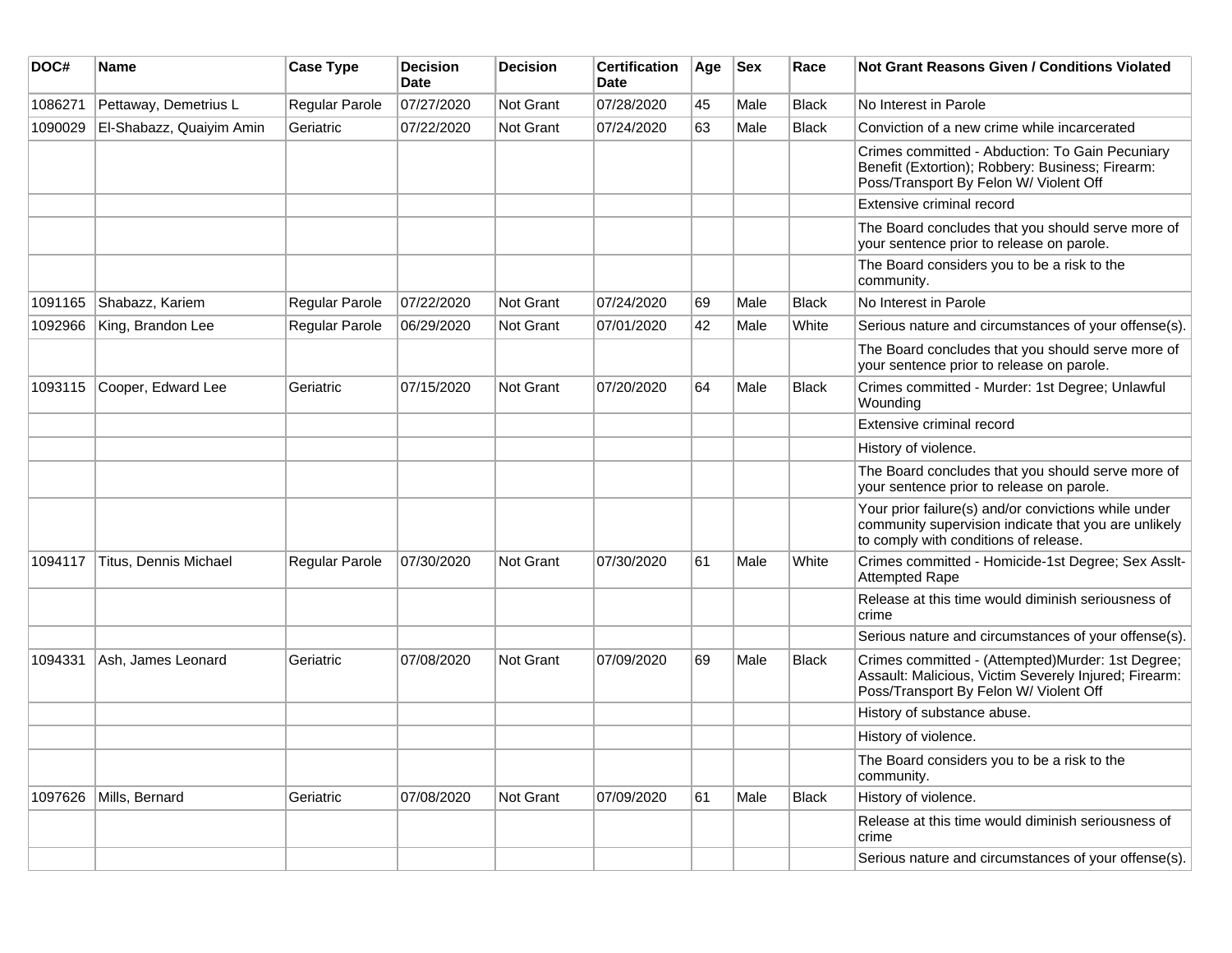| DOC#    | <b>Name</b>              | <b>Case Type</b>      | <b>Decision</b><br>Date | <b>Decision</b>  | <b>Certification</b><br>Date | Age | $ $ Sex | Race         | Not Grant Reasons Given / Conditions Violated                                                                                                         |
|---------|--------------------------|-----------------------|-------------------------|------------------|------------------------------|-----|---------|--------------|-------------------------------------------------------------------------------------------------------------------------------------------------------|
| 1097820 | Thivierge, Michael       | <b>Regular Parole</b> | 07/30/2020              | Not Grant        | 07/30/2020                   | 49  | Male    | White        | Crimes committed - Homicide-Capital; Robbery;<br>Felonious Injury Corr Employee                                                                       |
|         |                          |                       |                         |                  |                              |     |         |              | Serious nature and circumstances of your offense(s).                                                                                                  |
| 1098248 | Deloatch, Mark Curtis    | Geriatric             | 07/23/2020              | Not Grant        | 07/24/2020                   | 62  | Male    | <b>Black</b> | Extensive criminal record                                                                                                                             |
|         |                          |                       |                         |                  |                              |     |         |              | Release at this time would diminish seriousness of<br>crime                                                                                           |
|         |                          |                       |                         |                  |                              |     |         |              | Serious nature and circumstances of your offense(s).                                                                                                  |
|         |                          |                       |                         |                  |                              |     |         |              | The Board considers you to be a risk to the<br>community.                                                                                             |
| 1099446 | Frost, William Steve     | Regular Parole        | 07/06/2020              | Not Grant        | 07/09/2020                   | 57  | Male    | <b>Black</b> | No Interest in Parole                                                                                                                                 |
| 1099497 | Skinner, Phillip         | Geriatric             | 07/15/2020              | <b>Not Grant</b> | 07/20/2020                   | 61  | Male    | <b>Black</b> | Extensive criminal record                                                                                                                             |
|         |                          |                       |                         |                  |                              |     |         |              | History of violence.                                                                                                                                  |
|         |                          |                       |                         |                  |                              |     |         |              | Serious nature and circumstances of your offense(s).                                                                                                  |
| 1100593 | Reynolds, Edward Lee Jr. | <b>Regular Parole</b> | 07/22/2020              | Not Grant        | 07/24/2020                   | 56  | Male    | <b>Black</b> | Crimes committed - Murder: 2nd Degree; Robbery;<br>Robbery                                                                                            |
|         |                          |                       |                         |                  |                              |     |         |              | Extensive criminal record                                                                                                                             |
|         |                          |                       |                         |                  |                              |     |         |              | Serious nature and circumstances of your offense(s).                                                                                                  |
|         |                          |                       |                         |                  |                              |     |         |              | The Board concludes that you should serve more of<br>your sentence prior to release on parole.                                                        |
| 1101934 | Roland, James Thomas Sr. | Geriatric             | 07/14/2020              | Not Grant        | 07/20/2020                   | 76  | Male    | White        | Crimes committed - Kidnap/Abduct; Sex Asslt-<br>Attempted Rape; Sex Asslt-Attempted Rape                                                              |
|         |                          |                       |                         |                  |                              |     |         |              | Extensive criminal record                                                                                                                             |
|         |                          |                       |                         |                  |                              |     |         |              | Serious nature and circumstances of your offense(s).                                                                                                  |
|         |                          |                       |                         |                  |                              |     |         |              | The Board concludes that you should serve more of<br>your sentence prior to release on parole.                                                        |
| 1102256 | Wilson, Don Cornell      | Regular Parole        | 07/03/2020              | Not Grant        | 07/08/2020                   | 68  | Male    | <b>Black</b> | Crimes committed - Kidnap/Abduct; Sex Assault,<br>Rape; Sex Assault, Rape                                                                             |
|         |                          |                       |                         |                  |                              |     |         |              | Extensive criminal record                                                                                                                             |
|         |                          |                       |                         |                  |                              |     |         |              | Your prior failure(s) and/or convictions while under<br>community supervision indicate that you are unlikely<br>to comply with conditions of release. |
| 1104706 | Downer, Barry Eugene     | Geriatric             | 07/06/2020              | Not Grant        | 07/08/2020                   | 61  | Male    | White        | Crimes committed - Penetrate W/Inanimate Object;<br>Forcible Sodomy; Mayhem/Maiming                                                                   |
|         |                          |                       |                         |                  |                              |     |         |              | Serious nature and circumstances of your offense(s).                                                                                                  |
|         |                          |                       |                         |                  |                              |     |         |              | You need to show a longer period of stable<br>adjustment.                                                                                             |
| 1106034 | Hale, Donald Wesley      | Geriatric             | 07/06/2020              | Not Grant        | 07/09/2020                   | 64  | Male    | <b>Black</b> | Crimes committed - Kidnap/Abduct; Statutory<br>Burglary; Statutory Burglary                                                                           |
|         |                          |                       |                         |                  |                              |     |         |              | Extensive criminal record                                                                                                                             |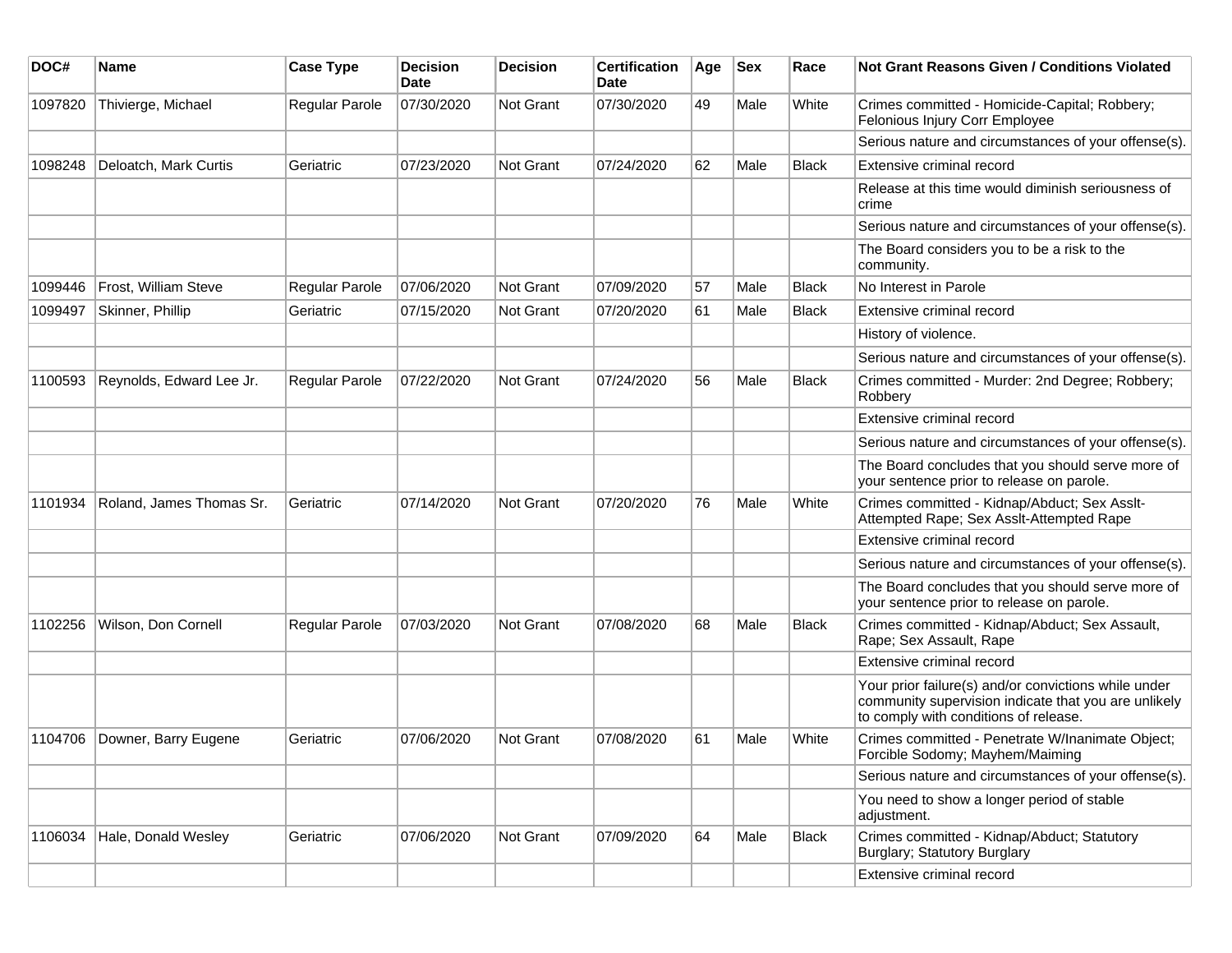| DOC#    | Name                            | <b>Case Type</b> | <b>Decision</b><br><b>Date</b> | Decision         | <b>Certification</b><br><b>Date</b> | Age | <b>Sex</b> | Race         | <b>Not Grant Reasons Given / Conditions Violated</b>                                                                                                        |
|---------|---------------------------------|------------------|--------------------------------|------------------|-------------------------------------|-----|------------|--------------|-------------------------------------------------------------------------------------------------------------------------------------------------------------|
| 1106034 | Hale, Donald Wesley             | Geriatric        | 07/06/2020                     | Not Grant        | 07/09/2020                          | 64  | Male       | Black        | The Board concludes that you should serve more of<br>your sentence prior to release on parole.                                                              |
|         |                                 |                  |                                |                  |                                     |     |            |              | The Board considers you to be a risk to the<br>community.                                                                                                   |
| 1108406 | Beddingfield, Thomas Emory<br>Ш | Geriatric        | 07/06/2020                     | Not Grant        | 07/08/2020                          | 61  | Male       | White        | Crimes committed - Aggravated Sexual Battery:<br>Victim <13 Yrs; Aggravated Sexual Battery: Victim<br><13 Yrs; Aggravated Sexual Battery: Victim <13 Yrs    |
|         |                                 |                  |                                |                  |                                     |     |            |              | Extensive criminal record                                                                                                                                   |
|         |                                 |                  |                                |                  |                                     |     |            |              | Release at this time would diminish seriousness of<br>crime                                                                                                 |
|         |                                 |                  |                                |                  |                                     |     |            |              | The Board concludes that you should serve more of<br>your sentence prior to release on parole.                                                              |
|         |                                 |                  |                                |                  |                                     |     |            |              | Your prior failure(s) and/or convictions while under<br>community supervision indicate that you are unlikely<br>to comply with conditions of release.       |
| 1108800 | Laforce, Bradley G              | Geriatric        | 07/08/2020                     | Not Grant        | 07/13/2020                          | 63  | Male       | White        | Extensive criminal record                                                                                                                                   |
|         |                                 |                  |                                |                  |                                     |     |            |              | Serious nature and circumstances of your offense(s).                                                                                                        |
|         |                                 |                  |                                |                  |                                     |     |            |              | The Board concludes that you should serve more of<br>your sentence prior to release on parole.                                                              |
|         |                                 |                  |                                |                  |                                     |     |            |              | The Board considers you to be a risk to the<br>community.                                                                                                   |
| 1110773 | Canady, Marlon                  | Geriatric        | 07/03/2020                     | <b>Not Grant</b> | 07/08/2020                          | 61  | Male       | <b>Black</b> | Extensive criminal record                                                                                                                                   |
|         |                                 |                  |                                |                  |                                     |     |            |              | Serious nature and circumstances of your offense(s).                                                                                                        |
|         |                                 |                  |                                |                  |                                     |     |            |              | The Board considers you to be a risk to the<br>community.                                                                                                   |
|         |                                 |                  |                                |                  |                                     |     |            |              | Your prior failure(s) and/or convictions while under<br>community supervision indicate that you are unlikely<br>to comply with conditions of release.       |
| 1112198 | Gilbert, Frank Lee Jr.          | Geriatric        | 07/16/2020                     | Not Grant        | 07/20/2020                          | 89  | Male       | White        | Crimes committed - Sex Assault, Rape; Sex Assault,<br>Rape; Sex Assault, Rape                                                                               |
|         |                                 |                  |                                |                  |                                     |     |            |              | Release at this time would diminish seriousness of<br>crime                                                                                                 |
|         |                                 |                  |                                |                  |                                     |     |            |              | Serious nature and circumstances of your offense(s).                                                                                                        |
|         |                                 |                  |                                |                  |                                     |     |            |              | The Board concludes that you should serve more of<br>your sentence prior to release on parole.                                                              |
| 1112443 | Parks, Gregory                  | Regular Parole   | 07/30/2020                     | Not Grant        | 07/30/2020                          | 58  | Male       | White        | Crimes committed - Homicide-Capital; Robbery;<br>Larceny                                                                                                    |
|         |                                 |                  |                                |                  |                                     |     |            |              | Serious nature and circumstances of your offense(s).                                                                                                        |
|         |                                 |                  |                                |                  |                                     |     |            |              | You need further participation in institutional work<br>and/or educational programs to indicate your positive<br>progression towards re-entry into society. |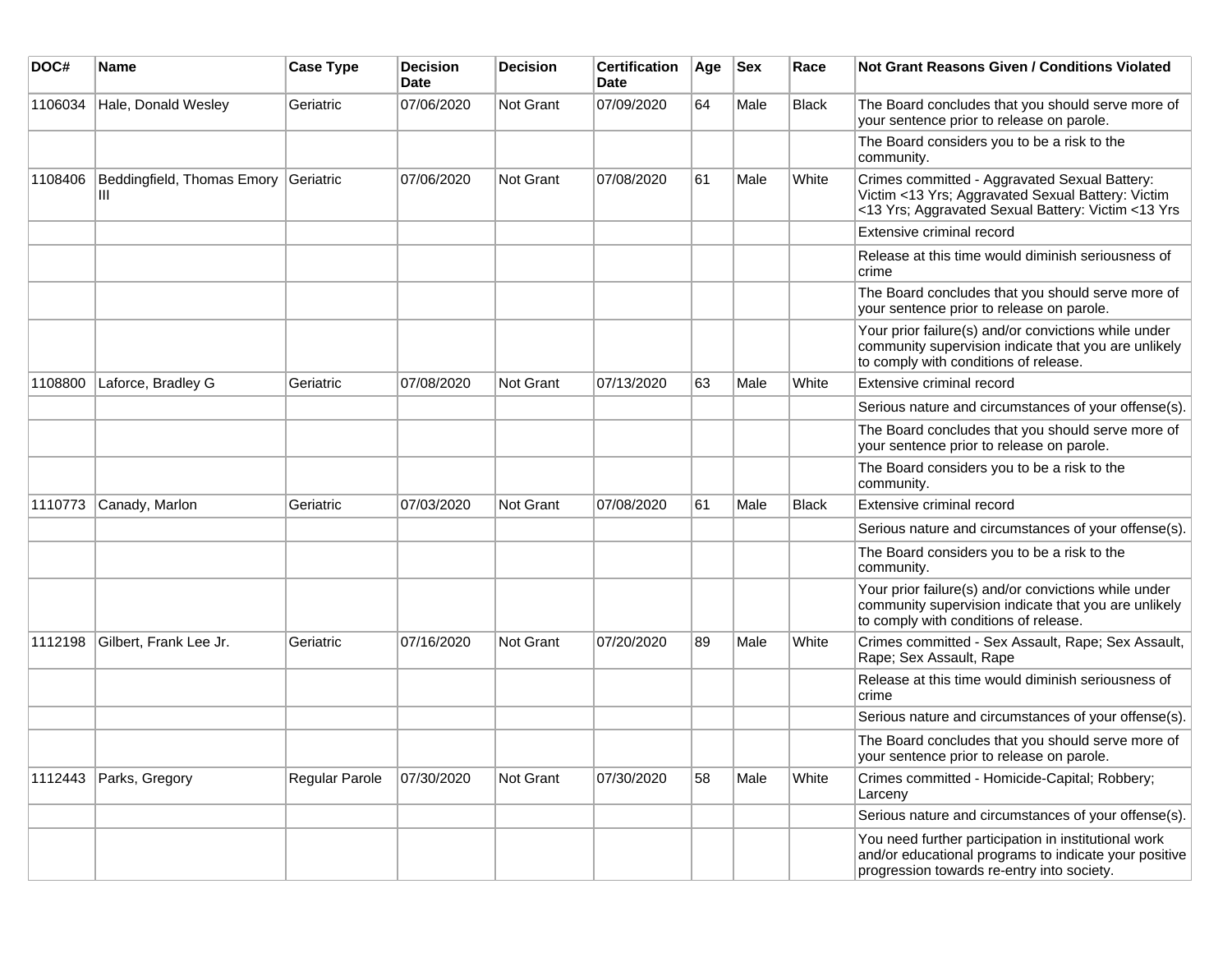| DOC#    | Name                              | <b>Case Type</b> | <b>Decision</b><br><b>Date</b> | <b>Decision</b> | Certification<br><b>Date</b> | Age | <b>Sex</b> | Race  | <b>Not Grant Reasons Given / Conditions Violated</b>                                                                                                                             |
|---------|-----------------------------------|------------------|--------------------------------|-----------------|------------------------------|-----|------------|-------|----------------------------------------------------------------------------------------------------------------------------------------------------------------------------------|
| 1112443 | Parks, Gregory                    | Regular Parole   | 07/30/2020                     | Not Grant       | 07/30/2020                   | 58  | Male       | White | Your prior failure(s) and/or convictions while under<br>community supervision indicate that you are unlikely<br>to comply with conditions of release.                            |
| 1113662 | Swart, Hamilton Hall III          | Geriatric        | 07/01/2020                     | Not Grant       | 07/08/2020                   | 60  | Male       | White | Crimes committed - (Attempted)Capital Murder: Law<br>Enforcement Officer; Assault: On Law<br>Enf/Judge/DOC/Fire/Emerg Person; Assault: On Law<br>Enf/Judge/DOC/Fire/Emerg Person |
|         |                                   |                  |                                |                 |                              |     |            |       | Extensive criminal record                                                                                                                                                        |
|         |                                   |                  |                                |                 |                              |     |            |       | History of substance abuse.                                                                                                                                                      |
|         |                                   |                  |                                |                 |                              |     |            |       | The Board concludes that you should serve more of<br>your sentence prior to release on parole.                                                                                   |
|         |                                   |                  |                                |                 |                              |     |            |       | Your prior failure(s) and/or convictions while under<br>community supervision indicate that you are unlikely<br>to comply with conditions of release.                            |
| 1115267 | Acuna, Jose Ariel                 | Geriatric        | 07/19/2020                     | Not Grant       | 07/21/2020                   | 61  | Male       | White | Release at this time would diminish seriousness of<br>crime                                                                                                                      |
|         |                                   |                  |                                |                 |                              |     |            |       | Serious nature and circumstances of your offense(s).                                                                                                                             |
|         |                                   |                  |                                |                 |                              |     |            |       | The Board concludes that you should serve more of<br>your sentence prior to release on parole.                                                                                   |
|         |                                   |                  |                                |                 |                              |     |            |       | The Board considers you to be a risk to the<br>community.                                                                                                                        |
|         |                                   |                  |                                |                 |                              |     |            |       | You need to show a longer period of stable<br>adjustment.                                                                                                                        |
|         |                                   |                  |                                |                 |                              |     |            |       | Your prior failure(s) and/or convictions while under<br>community supervision indicate that you are unlikely<br>to comply with conditions of release.                            |
| 1118248 | Sweigart, Eric J                  | Regular Parole   | 07/06/2020                     | Not Grant       | 07/09/2020                   | 49  | Male       | White | Extensive criminal record                                                                                                                                                        |
|         |                                   |                  |                                |                 |                              |     |            |       | The Board concludes that you should serve more of<br>your sentence prior to release on parole.                                                                                   |
|         |                                   |                  |                                |                 |                              |     |            |       | The Board considers you to be a risk to the<br>community.                                                                                                                        |
|         |                                   |                  |                                |                 |                              |     |            |       | You need further participation in institutional work<br>and/or educational programs to indicate your positive<br>progression towards re-entry into society.                      |
|         | 1121182   Bethea, Stanley Demetri | Regular Parole   | 07/27/2020                     | Not Grant       | 07/28/2020                   | 47  | Male       | Black | Crimes committed - Homicide-Capital; Robbery -<br>Attempted; Use Of Firearm In Felony                                                                                            |
|         |                                   |                  |                                |                 |                              |     |            |       | Extensive criminal record                                                                                                                                                        |
|         |                                   |                  |                                |                 |                              |     |            |       | Release at this time would diminish seriousness of<br>crime                                                                                                                      |
|         |                                   |                  |                                |                 |                              |     |            |       | The Board concludes that you should serve more of<br>your sentence prior to release on parole.                                                                                   |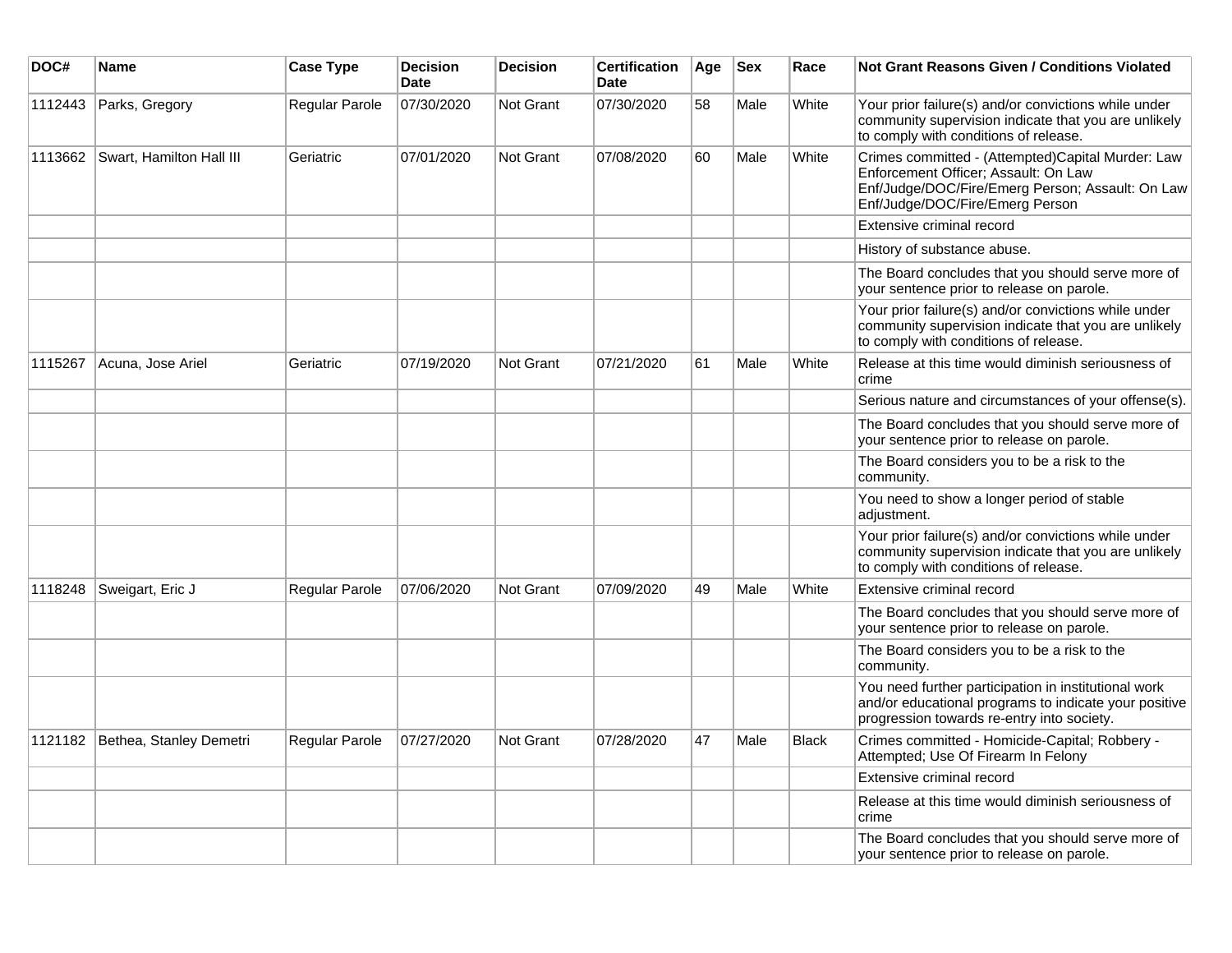| DOC#    | <b>Name</b>             | <b>Case Type</b> | <b>Decision</b><br><b>Date</b> | <b>Decision</b> | <b>Certification</b><br>Date | Age | <b>Sex</b> | Race         | Not Grant Reasons Given / Conditions Violated                                                                                                          |
|---------|-------------------------|------------------|--------------------------------|-----------------|------------------------------|-----|------------|--------------|--------------------------------------------------------------------------------------------------------------------------------------------------------|
| 1121182 | Bethea, Stanley Demetri | Regular Parole   | 07/27/2020                     | Not Grant       | 07/28/2020                   | 47  | Male       | <b>Black</b> | You need to show a longer period of stable<br>adjustment.                                                                                              |
| 1123204 | Talib, Yusuf Abdullah   | Regular Parole   | 07/28/2020                     | Not Grant       | 07/28/2020                   | 61  | Male       | <b>Black</b> | Crimes committed - Robbery; Weapon Offense;<br>Weapon Offense                                                                                          |
|         |                         |                  |                                |                 |                              |     |            |              | Release at this time would diminish seriousness of<br>crime                                                                                            |
|         |                         |                  |                                |                 |                              |     |            |              | Serious nature and circumstances of your offense(s).                                                                                                   |
|         |                         |                  |                                |                 |                              |     |            |              | You need to show a longer period of stable<br>adjustment.                                                                                              |
| 1124687 | Wilcox, Stephen Timothy | Geriatric        | 07/30/2020                     | Not Grant       | 07/30/2020                   | 62  | Male       | White        | Crimes committed - Carnal Know: Of Child 13-14Y:<br>W/O Force; Carnal Know: Of Child 13-14Y: W/O<br>Force; Possess Obscene Material With Minor, Felony |
|         |                         |                  |                                |                 |                              |     |            |              | Serious nature and circumstances of your offense(s).                                                                                                   |
|         |                         |                  |                                |                 |                              |     |            |              | The Board concludes that you should serve more of<br>your sentence prior to release on parole.                                                         |
| 1127706 | Zollman, Donnie W       | Geriatric        | 07/15/2020                     | Not Grant       | 07/20/2020                   | 69  | Male       | White        | Crimes committed - Aggravated Sexual Battery;<br>Aggravated Sexual Battery; Aggravated Sexual<br><b>Battery</b>                                        |
|         |                         |                  |                                |                 |                              |     |            |              | Extensive criminal record                                                                                                                              |
|         |                         |                  |                                |                 |                              |     |            |              | Serious nature and circumstances of your offense(s).                                                                                                   |
|         |                         |                  |                                |                 |                              |     |            |              | The Board concludes that you should serve more of<br>your sentence prior to release on parole.                                                         |
| 1130151 | Bagby, Randolph Jr.     | Geriatric        | 06/29/2020                     | Not Grant       | 07/01/2020                   | 60  | Male       | <b>Black</b> | Crimes committed - Homicide-1st Degree; Malicious<br>Wounding; Parole Violation                                                                        |
|         |                         |                  |                                |                 |                              |     |            |              | Extensive criminal record                                                                                                                              |
|         |                         |                  |                                |                 |                              |     |            |              | The Board concludes that you should serve more of<br>your sentence prior to release on parole.                                                         |
| 1131289 | Carr, Jamie Lyn         | Regular Parole   | 07/13/2020                     | Not Grant       | 07/15/2020                   | 48  | Male       | White        | No Interest in Parole                                                                                                                                  |
| 1132220 | Word, Verlie Marion Jr. | Regular Parole   | 07/22/2020                     | Not Grant       | 07/22/2020                   | 48  | Male       | <b>Black</b> | Crimes committed - Homicide-1st Degree; Homicide-<br>1st Degree; Robbery - Attempted                                                                   |
|         |                         |                  |                                |                 |                              |     |            |              | Extensive criminal record                                                                                                                              |
|         |                         |                  |                                |                 |                              |     |            |              | Release at this time would diminish seriousness of<br>crime                                                                                            |
|         |                         |                  |                                |                 |                              |     |            |              | Serious nature and circumstances of your offense(s).                                                                                                   |
|         |                         |                  |                                |                 |                              |     |            |              | The Board concludes that you should serve more of<br>your sentence prior to release on parole.                                                         |
| 1133600 | Hill, Richard Boyd      | Geriatric        | 07/15/2020                     | Not Grant       | 07/20/2020                   | 61  | Male       | <b>Black</b> | Extensive criminal record                                                                                                                              |
|         |                         |                  |                                |                 |                              |     |            |              | Serious nature and circumstances of your offense(s).                                                                                                   |
|         |                         |                  |                                |                 |                              |     |            |              | The Board concludes that you should serve more of<br>your sentence prior to release on parole.                                                         |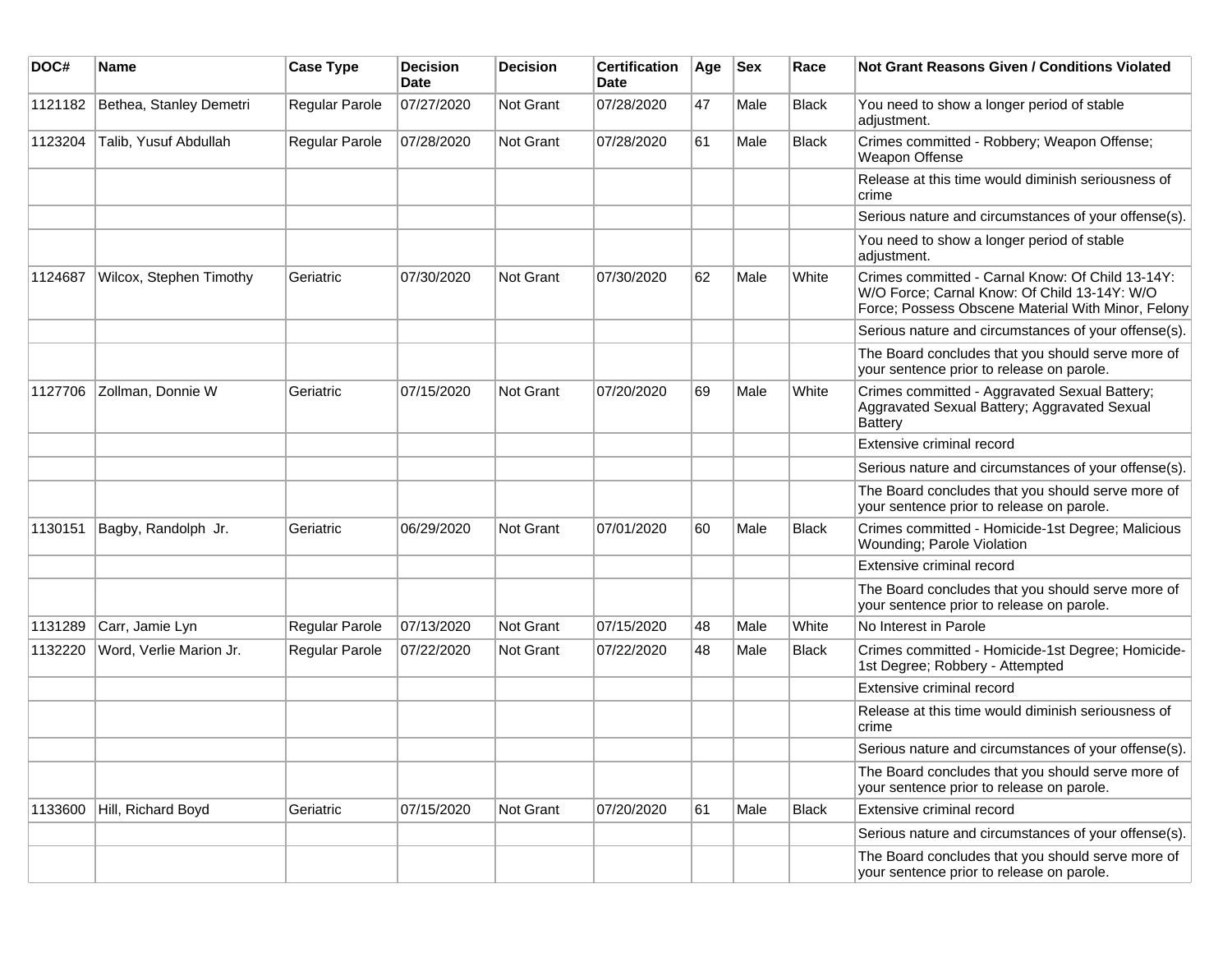| DOC#    | <b>Name</b>              | <b>Case Type</b> | <b>Decision</b><br>Date | <b>Decision</b>  | <b>Certification</b><br>Date | Age | <b>Sex</b> | Race         | <b>Not Grant Reasons Given / Conditions Violated</b>                                                                                                  |
|---------|--------------------------|------------------|-------------------------|------------------|------------------------------|-----|------------|--------------|-------------------------------------------------------------------------------------------------------------------------------------------------------|
| 1133600 | Hill, Richard Boyd       | Geriatric        | 07/15/2020              | Not Grant        | 07/20/2020                   | 61  | Male       | Black        | Your prior failure(s) and/or convictions while under<br>community supervision indicate that you are unlikely<br>to comply with conditions of release. |
| 1134145 | Thompson, Paul Cleveland | Geriatric        | 06/29/2020              | Not Grant        | 07/01/2020                   | 66  | Male       | White        | Extensive criminal record                                                                                                                             |
|         |                          |                  |                         |                  |                              |     |            |              | Release at this time would diminish seriousness of<br>crime                                                                                           |
|         |                          |                  |                         |                  |                              |     |            |              | Serious nature and circumstances of your offense(s).                                                                                                  |
|         |                          |                  |                         |                  |                              |     |            |              | You need to show a longer period of stable<br>adjustment.                                                                                             |
| 1135528 | Logan, Orell             | Regular Parole   | 06/29/2020              | <b>Not Grant</b> | 07/01/2020                   | 51  | Male       | <b>Black</b> | Crimes committed - Robbery; Robbery; Robbery                                                                                                          |
|         |                          |                  |                         |                  |                              |     |            |              | Serious nature and circumstances of your offense(s).                                                                                                  |
|         |                          |                  |                         |                  |                              |     |            |              | The Board concludes that you should serve more of<br>your sentence prior to release on parole.                                                        |
|         |                          |                  |                         |                  |                              |     |            |              | You need to show a longer period of stable<br>adjustment.                                                                                             |
| 1136649 | Derr, Norman Bruce       | Regular Parole   | 07/06/2020              | Not Grant        | 07/08/2020                   | 65  | Male       | White        | No Interest in Parole                                                                                                                                 |
| 1138479 | Staton, Larry Darnell    | Regular Parole   | 07/28/2020              | Not Grant        | 07/28/2020                   | 64  | Male       | <b>Black</b> | Crimes committed - Sex Assault, Rape; Robbery;<br>Robbery                                                                                             |
|         |                          |                  |                         |                  |                              |     |            |              | Serious nature and circumstances of your offense(s).                                                                                                  |
|         |                          |                  |                         |                  |                              |     |            |              | The Board considers you to be a risk to the<br>community.                                                                                             |
| 1139087 | Woodward, John Evin      | Geriatric        | 07/10/2020              | Not Grant        | 07/13/2020                   | 70  | Male       | <b>Black</b> | Extensive criminal record                                                                                                                             |
|         |                          |                  |                         |                  |                              |     |            |              | History of violence.                                                                                                                                  |
|         |                          |                  |                         |                  |                              |     |            |              | Release at this time would diminish seriousness of<br>crime                                                                                           |
|         |                          |                  |                         |                  |                              |     |            |              | The Board considers you to be a risk to the<br>community.                                                                                             |
| 1139100 | Green, Ronald Eugene     | Geriatric        | 07/28/2020              | <b>Not Grant</b> | 07/28/2020                   | 62  | Male       | Black        | Extensive criminal record                                                                                                                             |
|         |                          |                  |                         |                  |                              |     |            |              | Serious nature and circumstances of your offense(s).                                                                                                  |
|         |                          |                  |                         |                  |                              |     |            |              | The Board concludes that you should serve more of<br>your sentence prior to release on parole.                                                        |
|         |                          |                  |                         |                  |                              |     |            |              | Your prior failure(s) and/or convictions while under<br>community supervision indicate that you are unlikely<br>to comply with conditions of release. |
| 1139937 | Worsham, David Ray       | Geriatric        | 07/01/2020              | Not Grant        | 07/08/2020                   | 67  | Male       | White        | Crimes committed - Murder: 1st Degree                                                                                                                 |
|         |                          |                  |                         |                  |                              |     |            |              | Serious nature and circumstances of your offense(s).                                                                                                  |
|         |                          |                  |                         |                  |                              |     |            |              | The Board concludes that you should serve more of<br>your sentence prior to release on parole.                                                        |
| 1143815 | Frazier, Minor Lee       | Geriatric        | 07/23/2020              | Not Grant        | 07/24/2020                   | 70  | Male       | White        | Crimes committed - Malicious Wounding; Malicious<br>Wounding; Use Of Firearm In Felony                                                                |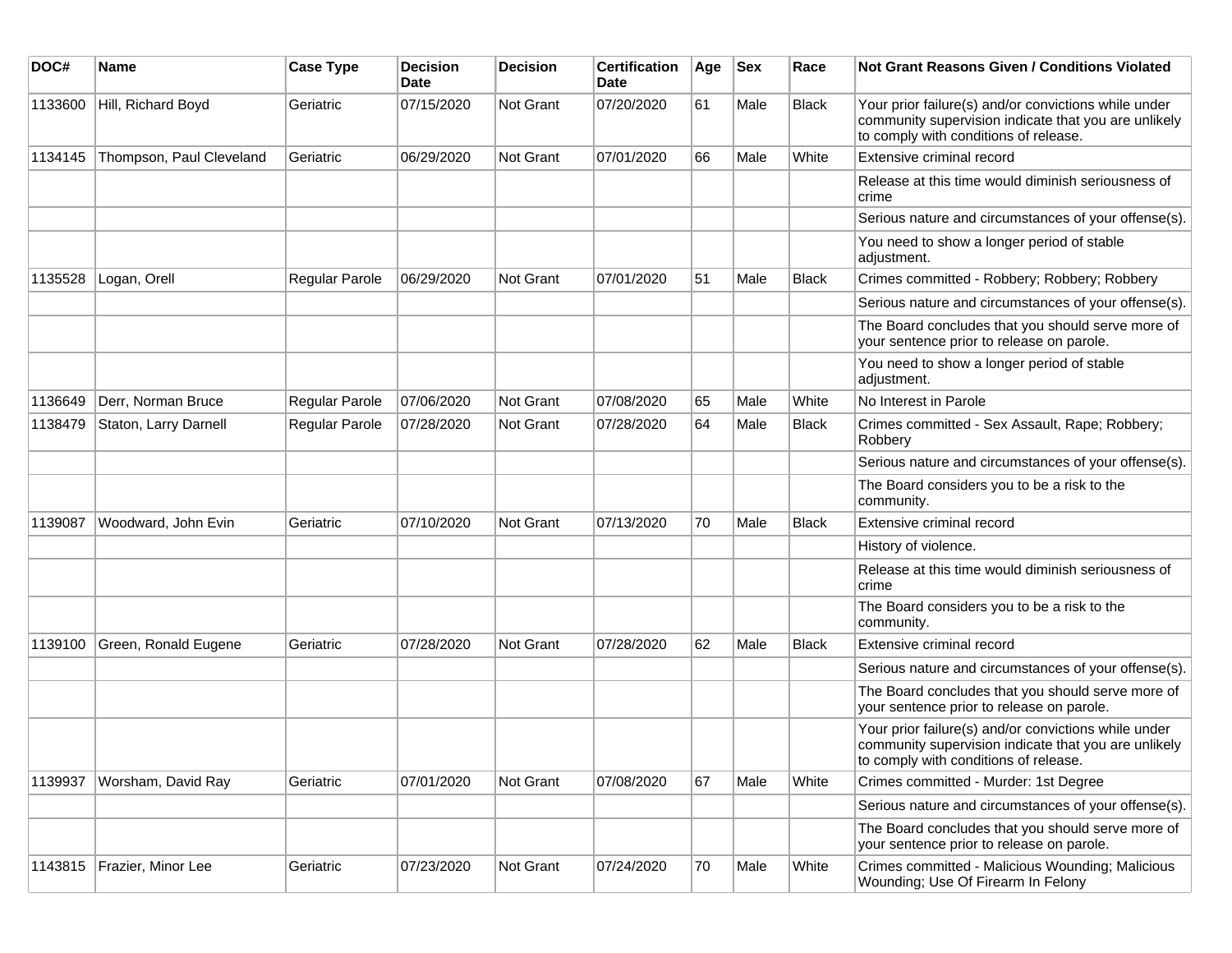| DOC#    | <b>Name</b>             | <b>Case Type</b> | <b>Decision</b><br><b>Date</b> | <b>Decision</b> | <b>Certification</b><br>Date | Age | <b>Sex</b> | Race         | <b>Not Grant Reasons Given / Conditions Violated</b>                                                                                                        |
|---------|-------------------------|------------------|--------------------------------|-----------------|------------------------------|-----|------------|--------------|-------------------------------------------------------------------------------------------------------------------------------------------------------------|
| 1143815 | Frazier, Minor Lee      | Geriatric        | 07/23/2020                     | Not Grant       | 07/24/2020                   | 70  | Male       | White        | Extensive criminal record                                                                                                                                   |
|         |                         |                  |                                |                 |                              |     |            |              | History of violence.                                                                                                                                        |
| 1145936 | Mayo, Alonzo Fitzgera   | Regular Parole   | 07/26/2020                     | Not Grant       | 07/28/2020                   | 51  | Male       | <b>Black</b> | Extensive criminal record                                                                                                                                   |
|         |                         |                  |                                |                 |                              |     |            |              | The Board concludes that you should serve more of<br>your sentence prior to release on parole.                                                              |
|         |                         |                  |                                |                 |                              |     |            |              | You need further participation in institutional work<br>and/or educational programs to indicate your positive<br>progression towards re-entry into society. |
|         |                         |                  |                                |                 |                              |     |            |              | Your prior failure(s) and/or convictions while under<br>community supervision indicate that you are unlikely<br>to comply with conditions of release.       |
|         |                         |                  |                                |                 |                              |     |            |              | Your record of institutional infractions indicates a<br>disregard for rules and that you are not ready to<br>conform to society.                            |
| 1145974 | Hickman, Rickey Anthony | Geriatric        | 06/29/2020                     | Not Grant       | 07/01/2020                   | 65  | Male       | <b>Black</b> | Extensive criminal record                                                                                                                                   |
|         |                         |                  |                                |                 |                              |     |            |              | The Board concludes that you should serve more of<br>your sentence prior to release on parole.                                                              |
|         |                         |                  |                                |                 |                              |     |            |              | Your prior failure(s) and/or convictions while under<br>community supervision indicate that you are unlikely<br>to comply with conditions of release.       |
| 1147287 | Roberson, Ronald Lloyd  | Geriatric        | 07/27/2020                     | Not Grant       | 07/28/2020                   | 71  | Male       | White        | Crimes committed - Forcible Sodomy                                                                                                                          |
|         |                         |                  |                                |                 |                              |     |            |              | Serious nature and circumstances of your offense(s).                                                                                                        |
|         |                         |                  |                                |                 |                              |     |            |              | The Board concludes that you should serve more of<br>your sentence prior to release on parole.                                                              |
| 1147517 | Hunt, William T Jr.     | Geriatric        | 07/13/2020                     | Not Grant       | 07/15/2020                   | 66  | Male       | Black        | Extensive criminal record                                                                                                                                   |
|         |                         |                  |                                |                 |                              |     |            |              | Serious nature and circumstances of your offense(s).                                                                                                        |
|         |                         |                  |                                |                 |                              |     |            |              | The Board concludes that you should serve more of<br>your sentence prior to release on parole.                                                              |
|         |                         |                  |                                |                 |                              |     |            |              | The Board considers you to be a risk to the<br>community.                                                                                                   |
| 1148104 | Ottis, Joseph Lavern    | Geriatric        | 07/17/2020                     | Not Grant       | 07/21/2020                   | 66  | Male       | Black        | Crimes committed - Sex Assault, Rape; Robbery;<br><b>Burglary</b>                                                                                           |
|         |                         |                  |                                |                 |                              |     |            |              | Extensive criminal record                                                                                                                                   |
|         |                         |                  |                                |                 |                              |     |            |              | History of substance abuse.                                                                                                                                 |
|         |                         |                  |                                |                 |                              |     |            |              | Release at this time would diminish seriousness of<br>crime                                                                                                 |
|         |                         |                  |                                |                 |                              |     |            |              | The Board considers you to be a risk to the<br>community.                                                                                                   |
|         |                         |                  |                                |                 |                              |     |            |              | Your prior failure(s) and/or convictions while under<br>community supervision indicate that you are unlikely<br>to comply with conditions of release.       |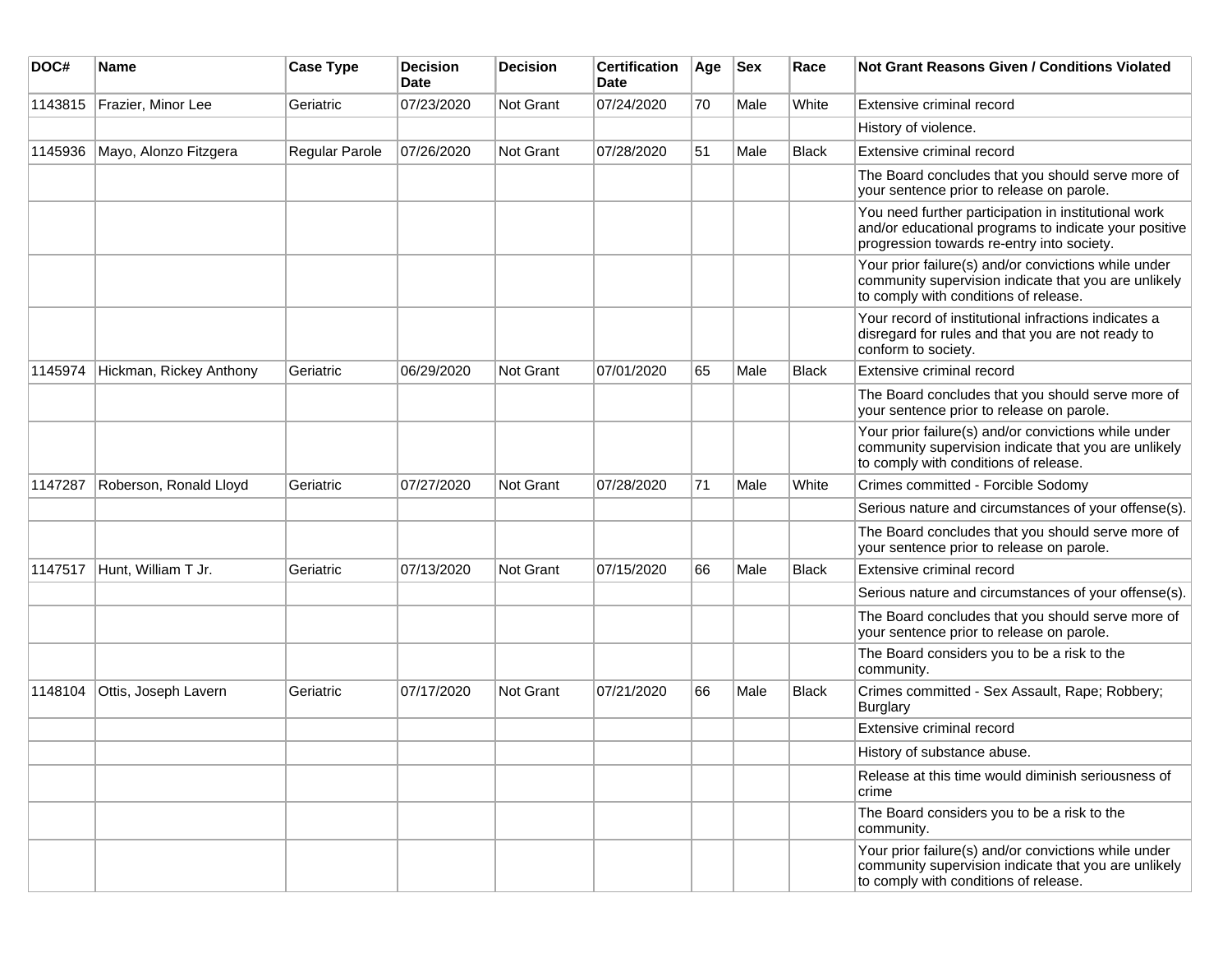| DOC#    | Name                      | <b>Case Type</b>      | <b>Decision</b><br><b>Date</b> | <b>Decision</b>  | <b>Certification</b><br>Date | Age | <b>Sex</b>   | Race         | Not Grant Reasons Given / Conditions Violated                                                                                                               |
|---------|---------------------------|-----------------------|--------------------------------|------------------|------------------------------|-----|--------------|--------------|-------------------------------------------------------------------------------------------------------------------------------------------------------------|
| 1148302 | Jones, Brian Levaughn     | Regular Parole        | 07/19/2020                     | Not Grant        | 07/22/2020                   | 57  | Male         | <b>Black</b> | Crimes committed - Kidnap/Abduct; Kidnap/Abduct;<br>Kidnap/Abduct                                                                                           |
|         |                           |                       |                                |                  |                              |     |              |              | Extensive criminal record                                                                                                                                   |
|         |                           |                       |                                |                  |                              |     |              |              | Serious nature and circumstances of your offense(s).                                                                                                        |
|         |                           |                       |                                |                  |                              |     |              |              | The Board considers you to be a risk to the<br>community.                                                                                                   |
| 1149086 | Peterson, Dominic Dewayne | Regular Parole        | 07/07/2020                     | <b>Not Grant</b> | 07/09/2020                   | 45  | Male         | <b>Black</b> | Crimes committed - Homicide-1st Degree; Robbery;<br>Robbery                                                                                                 |
|         |                           |                       |                                |                  |                              |     |              |              | Extensive criminal record                                                                                                                                   |
|         |                           |                       |                                |                  |                              |     |              |              | Release at this time would diminish seriousness of<br>crime                                                                                                 |
|         |                           |                       |                                |                  |                              |     |              |              | Your prior failure(s) and/or convictions while under<br>community supervision indicate that you are unlikely<br>to comply with conditions of release.       |
| 1149310 | Orndorff, Janice Larue    | Geriatric             | 07/30/2020                     | Not Grant        | 07/30/2020                   | 73  | Female White |              | Crimes committed - Homicide-2Nd-Degree;<br>Homicide-2Nd-Degree; Unlawful Wound/Bodily Injury                                                                |
|         |                           |                       |                                |                  |                              |     |              |              | Release at this time would diminish seriousness of<br>crime                                                                                                 |
|         |                           |                       |                                |                  |                              |     |              |              | Serious nature and circumstances of your offense(s).                                                                                                        |
| 1151845 | Waller, Harold L Jr.      | Regular Parole        | 07/16/2020                     | <b>Not Grant</b> | 07/20/2020                   | 54  | Male         | <b>Black</b> | No Interest in Parole                                                                                                                                       |
| 1153790 | Foreman, Ronnie           | Geriatric             | 07/22/2020                     | <b>Not Grant</b> | 07/24/2020                   | 70  | Male         | <b>Black</b> | Extensive criminal record                                                                                                                                   |
|         |                           |                       |                                |                  |                              |     |              |              | Serious nature and circumstances of your offense(s).                                                                                                        |
|         |                           |                       |                                |                  |                              |     |              |              | The Board concludes that you should serve more of<br>your sentence prior to release on parole.                                                              |
|         |                           |                       |                                |                  |                              |     |              |              | The Board considers you to be a risk to the<br>community.                                                                                                   |
| 1155563 | Walker, Clayre William    | <b>Regular Parole</b> | 07/15/2020                     | <b>Not Grant</b> | 07/20/2020                   | 56  | Male         | <b>Black</b> | Crimes committed - Sex Assault, Rape; Sex Assault,<br>Rape; Controlled Drugs - Sell                                                                         |
|         |                           |                       |                                |                  |                              |     |              |              | The Board concludes that you should serve more of<br>your sentence prior to release on parole.                                                              |
|         |                           |                       |                                |                  |                              |     |              |              | You need further participation in institutional work<br>and/or educational programs to indicate your positive<br>progression towards re-entry into society. |
|         |                           |                       |                                |                  |                              |     |              |              | You need to show a longer period of stable<br>adjustment.                                                                                                   |
| 1158022 | Miller, Derrick Edward    | Regular Parole        | 07/17/2020                     | <b>Not Grant</b> | 07/21/2020                   | 55  | Male         | White        | Crimes committed - Unlawful Wounding; Unlawful<br>Wounding; Assault & Battery - Family Member                                                               |
|         |                           |                       |                                |                  |                              |     |              |              | Extensive criminal record                                                                                                                                   |
|         |                           |                       |                                |                  |                              |     |              |              | History of violence.                                                                                                                                        |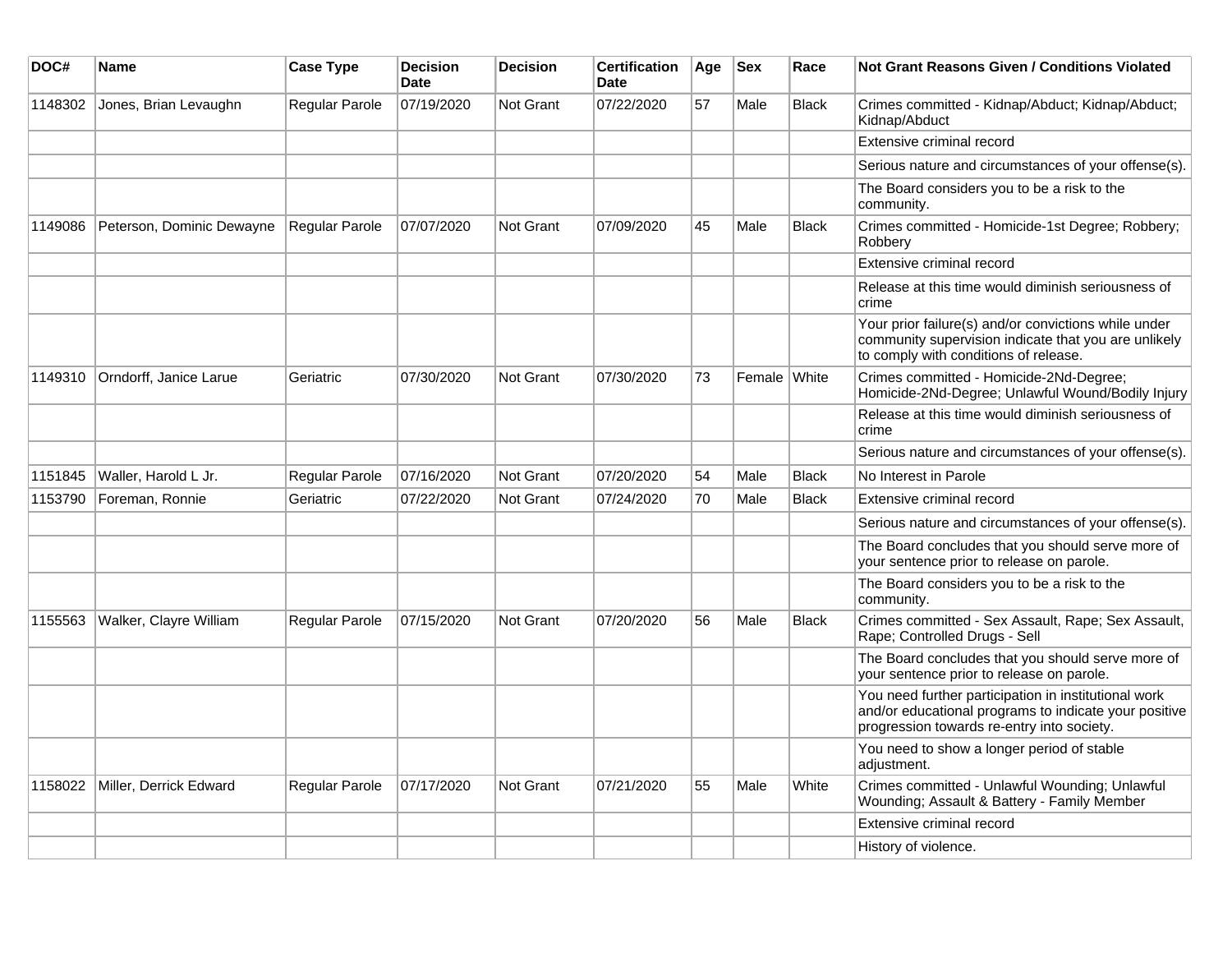| DOC#    | Name                      | <b>Case Type</b> | <b>Decision</b><br><b>Date</b> | <b>Decision</b>  | <b>Certification</b><br><b>Date</b> | Age | <b>Sex</b>     | Race         | Not Grant Reasons Given / Conditions Violated                                                                                                         |
|---------|---------------------------|------------------|--------------------------------|------------------|-------------------------------------|-----|----------------|--------------|-------------------------------------------------------------------------------------------------------------------------------------------------------|
| 1158022 | Miller, Derrick Edward    | Regular Parole   | 07/17/2020                     | <b>Not Grant</b> | 07/21/2020                          | 55  | Male           | White        | Your prior failure(s) and/or convictions while under<br>community supervision indicate that you are unlikely<br>to comply with conditions of release. |
| 1159159 | Poss, Floyd Milliman      | Geriatric        | 07/22/2020                     | <b>Not Grant</b> | 07/24/2020                          | 68  | Male           | White        | History of violence.                                                                                                                                  |
|         |                           |                  |                                |                  |                                     |     |                |              | Release at this time would diminish seriousness of<br>crime                                                                                           |
|         |                           |                  |                                |                  |                                     |     |                |              | Serious nature and circumstances of your offense(s).                                                                                                  |
| 1159278 | Draper, Anthony Darnell   | Geriatric        | 07/22/2020                     | <b>Not Grant</b> | 07/24/2020                          | 60  | Male           | <b>Black</b> | Extensive criminal record                                                                                                                             |
|         |                           |                  |                                |                  |                                     |     |                |              | Serious nature and circumstances of your offense(s).                                                                                                  |
|         |                           |                  |                                |                  |                                     |     |                |              | The Board concludes that you should serve more of<br>your sentence prior to release on parole.                                                        |
| 1161028 | Hudson, Donald Eugene Sr. | Geriatric        | 06/29/2020                     | <b>Not Grant</b> | 07/01/2020                          | 70  | Male           | White        | Crimes committed - Aggravated Sexual Battery;<br>Indecent Liberties; Contempt Of Court                                                                |
|         |                           |                  |                                |                  |                                     |     |                |              | The Board concludes that you should serve more of<br>your sentence prior to release on parole.                                                        |
| 1161111 | Trent, Andrew Faggins     | Geriatric        | 07/21/2020                     | Not Grant        | 07/24/2020                          | 88  | Male           | <b>Black</b> | Serious nature and circumstances of your offense(s).                                                                                                  |
|         |                           |                  |                                |                  |                                     |     |                |              | The Board concludes that you should serve more of<br>your sentence prior to release on parole.                                                        |
| 1161578 | Stallings, Ricky R        | Geriatric        | 07/26/2020                     | <b>Not Grant</b> | 07/28/2020                          | 62  | Male           | <b>Black</b> | Release at this time would diminish seriousness of<br>crime                                                                                           |
|         |                           |                  |                                |                  |                                     |     |                |              | Serious nature and circumstances of your offense(s).                                                                                                  |
|         |                           |                  |                                |                  |                                     |     |                |              | The Board concludes that you should serve more of<br>your sentence prior to release on parole.                                                        |
| 1162487 | Jones, Alicia Michelle    | Regular Parole   | 07/03/2020                     | <b>Not Grant</b> | 07/08/2020                          | 41  | Female   Black |              | Considering your offense and your institutional<br>records, the Board concludes that you should serve<br>more of your sentence before being paroled.  |
|         |                           |                  |                                |                  |                                     |     |                |              | Crimes committed - Homicide-Vol Manslaughter;<br>Robbery; Accessory After The Fact                                                                    |
|         |                           |                  |                                |                  |                                     |     |                |              | You need to show a longer period of stable<br>adjustment.                                                                                             |
|         |                           |                  |                                |                  |                                     |     |                |              | Your prior failure(s) and/or convictions while under<br>community supervision indicate that you are unlikely<br>to comply with conditions of release. |
| 1162886 | Wolfe, Carson Edward      | Geriatric        | 07/21/2020                     | <b>Not Grant</b> | 07/22/2020                          | 62  | Male           | White        | Crimes committed - Homicide-1st Degree; Homicide-<br>1st Degree; Homicide-2Nd-Degree                                                                  |
|         |                           |                  |                                |                  |                                     |     |                |              | Release at this time would diminish seriousness of<br>crime                                                                                           |
|         |                           |                  |                                |                  |                                     |     |                |              | Serious nature and circumstances of your offense(s).                                                                                                  |
| 1163709 | Saunders, Alvin Leonardo  | Geriatric        | 07/03/2020                     | <b>Not Grant</b> | 07/08/2020                          | 60  | Male           | Black        | Crimes committed - Abduct-No Ransom Or Asslt;<br>Malicious Wounding; Sodomy                                                                           |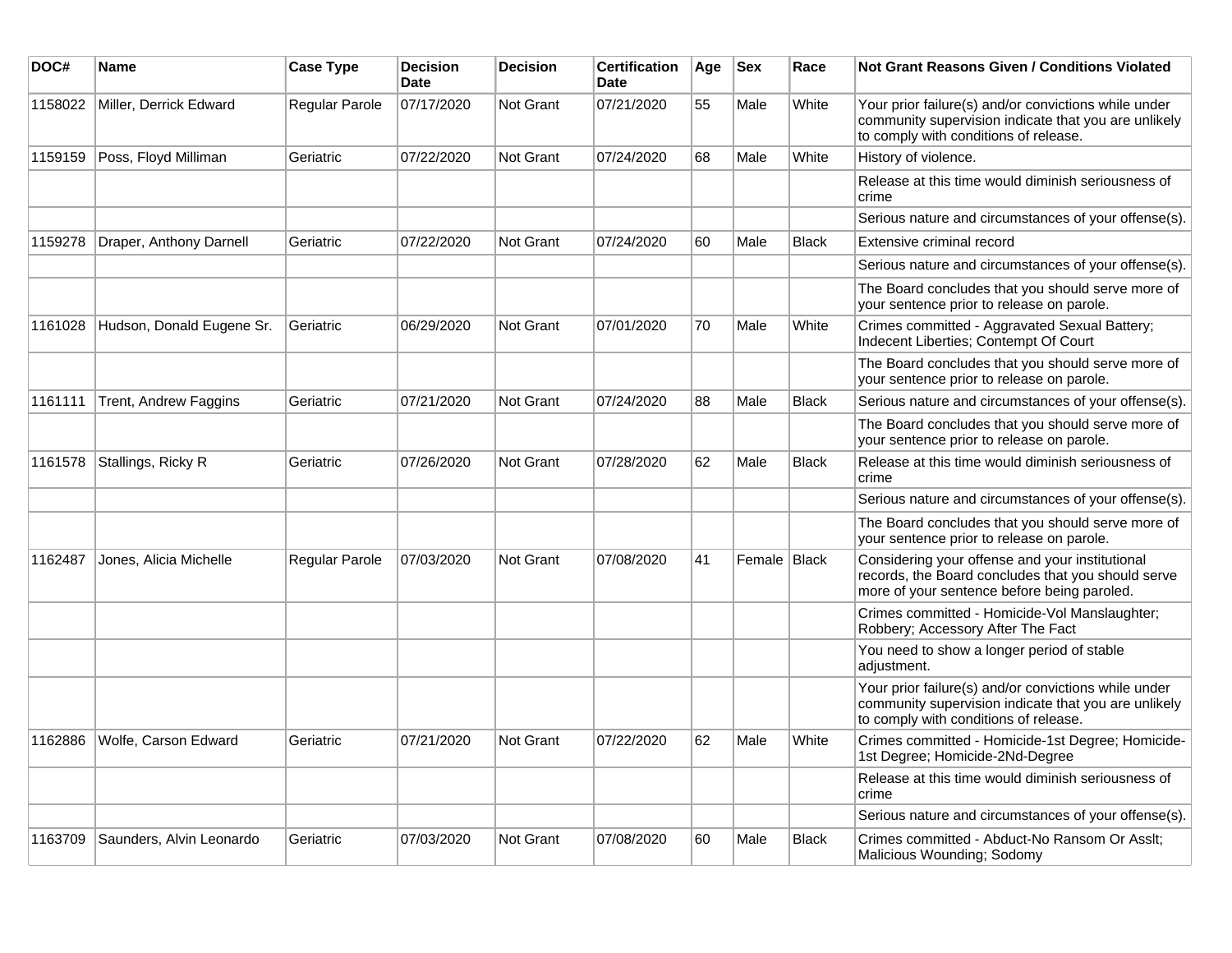| DOC#    | <b>Name</b>              | <b>Case Type</b>      | <b>Decision</b><br><b>Date</b> | <b>Decision</b>  | <b>Certification</b><br><b>Date</b> | Age | <b>Sex</b> | Race         | <b>Not Grant Reasons Given / Conditions Violated</b>                                                                                                        |
|---------|--------------------------|-----------------------|--------------------------------|------------------|-------------------------------------|-----|------------|--------------|-------------------------------------------------------------------------------------------------------------------------------------------------------------|
| 1163709 | Saunders, Alvin Leonardo | Geriatric             | 07/03/2020                     | <b>Not Grant</b> | 07/08/2020                          | 60  | Male       | <b>Black</b> | Release at this time would diminish seriousness of<br>crime                                                                                                 |
|         |                          |                       |                                |                  |                                     |     |            |              | Serious nature and circumstances of your offense(s).                                                                                                        |
| 1163875 | Bloom, Daniel Vincent    | Geriatric             | 07/22/2020                     | <b>Not Grant</b> | 07/24/2020                          | 64  | Male       | White        | Release at this time would diminish seriousness of<br>crime                                                                                                 |
|         |                          |                       |                                |                  |                                     |     |            |              | Serious nature and circumstances of your offense(s).                                                                                                        |
|         |                          |                       |                                |                  |                                     |     |            |              | The Board concludes that you should serve more of<br>your sentence prior to release on parole.                                                              |
|         |                          |                       |                                |                  |                                     |     |            |              | The Board considers you to be a risk to the<br>community.                                                                                                   |
| 1167871 | Battle, John Michael     | Geriatric             | 07/15/2020                     | <b>Not Grant</b> | 07/16/2020                          | 60  | Male       | White        | Crimes committed - Homicide/Murder                                                                                                                          |
|         |                          |                       |                                |                  |                                     |     |            |              | Serious nature and circumstances of your offense(s).                                                                                                        |
|         |                          |                       |                                |                  |                                     |     |            |              | The Board concludes that you should serve more of<br>your sentence prior to release on parole.                                                              |
| 1168875 | Gaither, Lloyd Kip       | <b>Regular Parole</b> | 07/30/2020                     | <b>Not Grant</b> | 07/31/2020                          | 55  | Male       | <b>Black</b> | Considering your offense and your institutional<br>records, the Board concludes that you should serve<br>more of your sentence before being paroled.        |
|         |                          |                       |                                |                  |                                     |     |            |              | Crimes committed - Abduct-No Ransom Or Asslt;<br>Sex Assault, Rape; Robbery                                                                                 |
|         |                          |                       |                                |                  |                                     |     |            |              | History of violence.                                                                                                                                        |
|         |                          |                       |                                |                  |                                     |     |            |              | Serious nature and circumstances of your offense(s).                                                                                                        |
| 1170548 | Jones, Willie Edward     | Geriatric             | 07/22/2020                     | <b>Not Grant</b> | 07/24/2020                          | 65  | Male       | <b>Black</b> | Crimes committed - Homicide-1st Degree; Breaking<br>And Entering; Use Of Firearm In Felony                                                                  |
|         |                          |                       |                                |                  |                                     |     |            |              | Release at this time would diminish seriousness of<br>crime                                                                                                 |
|         |                          |                       |                                |                  |                                     |     |            |              | Serious nature and circumstances of your offense(s).                                                                                                        |
|         |                          |                       |                                |                  |                                     |     |            |              | The Board concludes that you should serve more of<br>your sentence prior to release on parole.                                                              |
| 1174446 | Meredith, Paul Curtis    | Regular Parole        | 07/03/2020                     | <b>Not Grant</b> | 07/08/2020                          | 59  | Male       | White        | Extensive criminal record                                                                                                                                   |
|         |                          |                       |                                |                  |                                     |     |            |              | Serious nature and circumstances of your offense(s).                                                                                                        |
|         |                          |                       |                                |                  |                                     |     |            |              | The Board considers you to be a risk to the<br>community.                                                                                                   |
| 1176052 | Newson, James Lornie     | Geriatric             | 07/14/2020                     | <b>Not Grant</b> | 07/15/2020                          | 62  | Male       | Black        | Extensive criminal record                                                                                                                                   |
|         |                          |                       |                                |                  |                                     |     |            |              | Serious nature and circumstances of your offense(s).                                                                                                        |
|         |                          |                       |                                |                  |                                     |     |            |              | The Board concludes that you should serve more of<br>your sentence prior to release on parole.                                                              |
|         |                          |                       |                                |                  |                                     |     |            |              | You need further participation in institutional work<br>and/or educational programs to indicate your positive<br>progression towards re-entry into society. |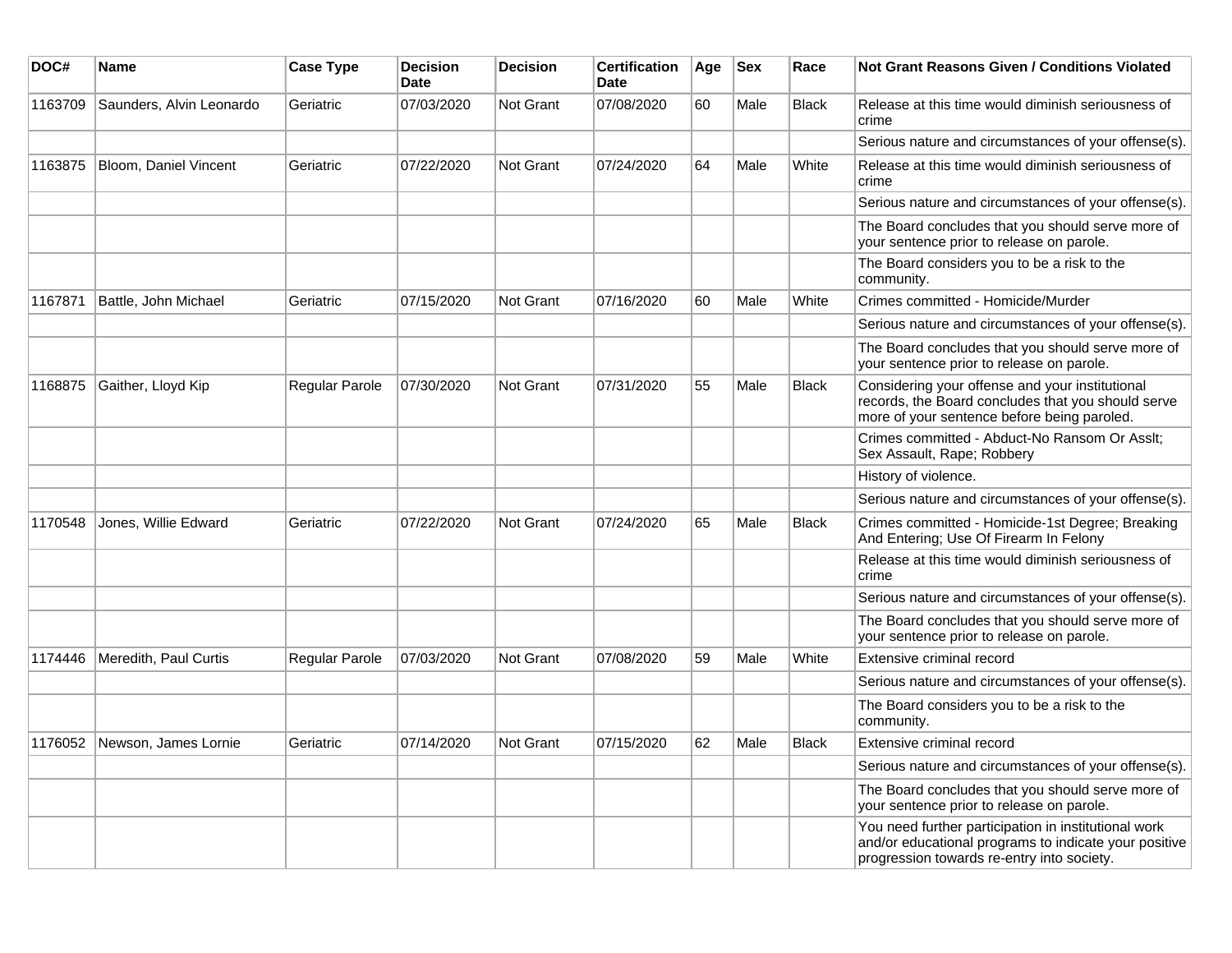| DOC#    | Name                       | <b>Case Type</b> | <b>Decision</b><br><b>Date</b> | <b>Decision</b>  | <b>Certification</b><br>Date | Age | <b>Sex</b>   | Race         | <b>Not Grant Reasons Given / Conditions Violated</b>                                                                                                        |
|---------|----------------------------|------------------|--------------------------------|------------------|------------------------------|-----|--------------|--------------|-------------------------------------------------------------------------------------------------------------------------------------------------------------|
| 1176052 | Newson, James Lornie       | Geriatric        | 07/14/2020                     | Not Grant        | 07/15/2020                   | 62  | Male         | Black        | You need to show a longer period of stable<br>adjustment.                                                                                                   |
| 1176667 | Mcintyre, Edward Elvors    | Geriatric        | 07/17/2020                     | Not Grant        | 07/20/2020                   | 69  | Male         | <b>Black</b> | Crimes committed - Kidnap/Abduct; Robbery;<br>Robbery - Attempted                                                                                           |
|         |                            |                  |                                |                  |                              |     |              |              | History of violence.                                                                                                                                        |
|         |                            |                  |                                |                  |                              |     |              |              | Release at this time would diminish seriousness of<br>crime                                                                                                 |
|         |                            |                  |                                |                  |                              |     |              |              | The Board concludes that you should serve more of<br>your sentence prior to release on parole.                                                              |
|         |                            |                  |                                |                  |                              |     |              |              | Your prior failure(s) and/or convictions while under<br>community supervision indicate that you are unlikely<br>to comply with conditions of release.       |
| 1177600 | Melton, Denny Coggin       | Geriatric        | 07/22/2020                     | <b>Not Grant</b> | 07/24/2020                   | 66  | Male         | White        | Crimes committed - Homicide/Murder; Use Of<br>Firearm In Felony                                                                                             |
|         |                            |                  |                                |                  |                              |     |              |              | History of violence.                                                                                                                                        |
|         |                            |                  |                                |                  |                              |     |              |              | Serious nature and circumstances of your offense(s).                                                                                                        |
|         |                            |                  |                                |                  |                              |     |              |              | The Board concludes that you should serve more of<br>your sentence prior to release on parole.                                                              |
| 1181499 | Foster, Roger Edward       | Regular Parole   | 07/30/2020                     | <b>Not Grant</b> | 07/30/2020                   | 57  | Male         | <b>Black</b> | No Interest in Parole                                                                                                                                       |
| 1181542 | Wright, Ernest Dillard Jr. | Geriatric        | 07/18/2020                     | <b>Not Grant</b> | 07/21/2020                   | 60  | Male         | White        | Crimes committed - Aggravated Sexual Battery;<br>Aggravated Sexual Battery; Aggravated Sexual<br>Battery                                                    |
|         |                            |                  |                                |                  |                              |     |              |              | Extensive criminal record                                                                                                                                   |
|         |                            |                  |                                |                  |                              |     |              |              | Release at this time would diminish seriousness of<br>crime                                                                                                 |
|         |                            |                  |                                |                  |                              |     |              |              | Serious nature and circumstances of your offense(s).                                                                                                        |
|         |                            |                  |                                |                  |                              |     |              |              | The Board concludes that you should serve more of<br>your sentence prior to release on parole.                                                              |
|         |                            |                  |                                |                  |                              |     |              |              | You need further participation in institutional work<br>and/or educational programs to indicate your positive<br>progression towards re-entry into society. |
| 1181647 | Inman, Robert Eugene       | Regular Parole   | 07/14/2020                     | <b>Not Grant</b> | 07/20/2020                   | 60  | Male         | White        | No Interest in Parole                                                                                                                                       |
| 1182412 | Crider, Carroll Earman     | Geriatric        | 07/23/2020                     | <b>Not Grant</b> | 07/24/2020                   | 69  | Male         | White        | Serious nature and circumstances of your offense(s).                                                                                                        |
|         |                            |                  |                                |                  |                              |     |              |              | The Board concludes that you should serve more of<br>your sentence prior to release on parole.                                                              |
|         |                            |                  |                                |                  |                              |     |              |              | The Board considers you to be a risk to the<br>community.                                                                                                   |
| 1184092 | Cooper, Dawn Patricia      | Geriatric        | 06/30/2020                     | Not Grant        | 07/01/2020                   | 66  | Female Black |              | No Interest in Parole                                                                                                                                       |
| 1185575 | Brown, Mary Gail           | Geriatric        | 07/27/2020                     | Not Grant        | 07/28/2020                   | 63  | Female White |              | Crimes committed - Homicide-1st Degree;<br>Kidnap/Abduct                                                                                                    |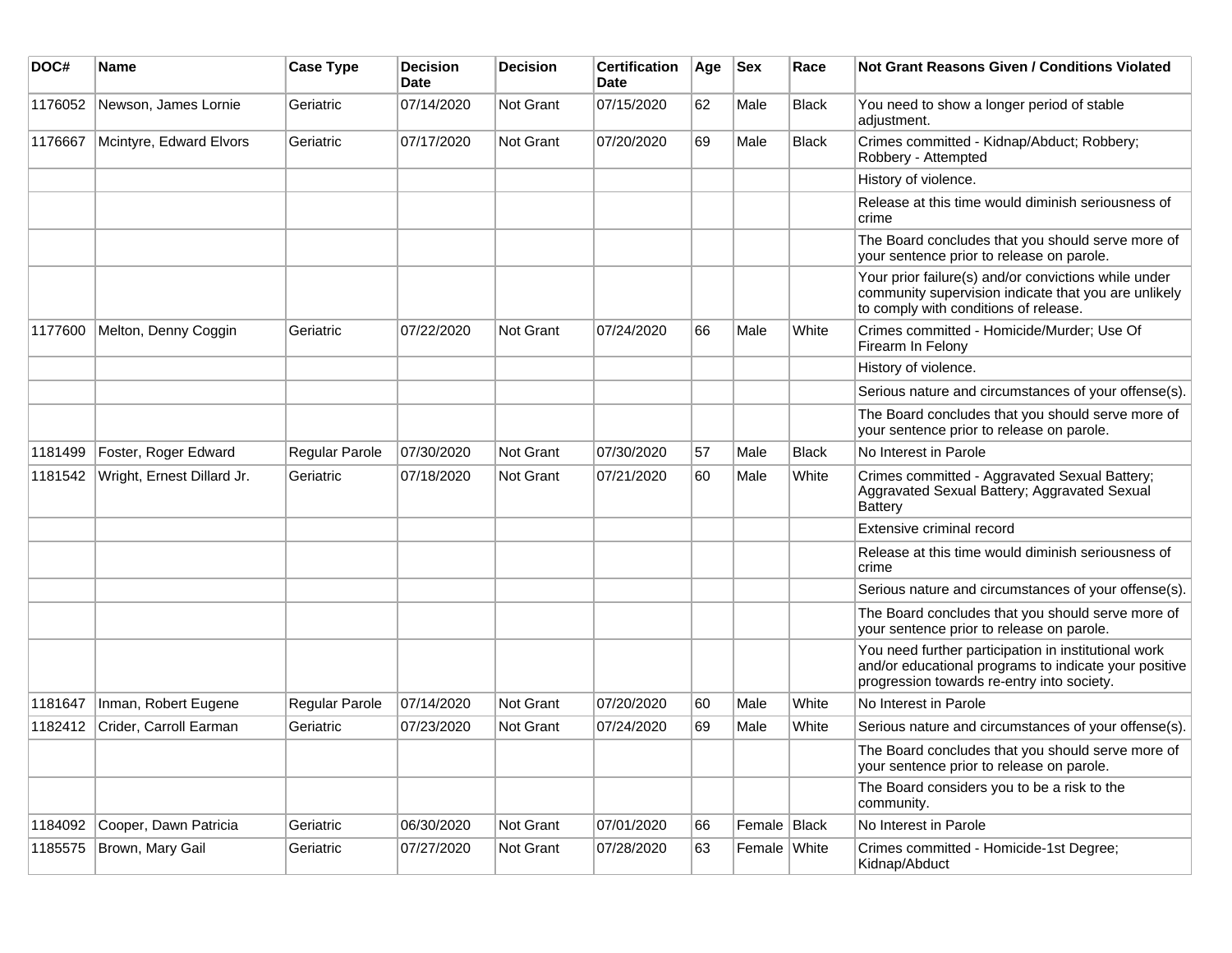| DOC#    | <b>Name</b>                       | <b>Case Type</b>      | <b>Decision</b><br><b>Date</b> | <b>Decision</b> | <b>Certification</b><br>Date | Age | <b>Sex</b>     | Race         | Not Grant Reasons Given / Conditions Violated                                                                                                                            |
|---------|-----------------------------------|-----------------------|--------------------------------|-----------------|------------------------------|-----|----------------|--------------|--------------------------------------------------------------------------------------------------------------------------------------------------------------------------|
| 1185575 | Brown, Mary Gail                  | Geriatric             | 07/27/2020                     | Not Grant       | 07/28/2020                   | 63  | Female White   |              | Release at this time would diminish seriousness of<br>crime                                                                                                              |
|         |                                   |                       |                                |                 |                              |     |                |              | Serious nature and circumstances of your offense(s).                                                                                                                     |
|         |                                   |                       |                                |                 |                              |     |                |              | The Board concludes that you should serve more of<br>your sentence prior to release on parole.                                                                           |
| 1187752 | Gomezmoron, Alcibiades<br>Segundo | Geriatric             | 07/16/2020                     | Not Grant       | 07/20/2020                   | 63  | Male           | White        | Crimes committed - Abduction: By Force,<br>Intimidation Or Deception; Object Sexual<br>Penetration: By Force Or Helpless; Assault:<br>Malicious, Victim Severely Injured |
|         |                                   |                       |                                |                 |                              |     |                |              | Serious nature and circumstances of your offense(s).                                                                                                                     |
|         |                                   |                       |                                |                 |                              |     |                |              | The Board concludes that you should serve more of<br>your sentence prior to release on parole.                                                                           |
|         |                                   |                       |                                |                 |                              |     |                |              | The Board considers you to be a risk to the<br>community.                                                                                                                |
| 1187998 | Maynard, Ronald Paul              | <b>Regular Parole</b> | 07/01/2020                     | Not Grant       | 07/08/2020                   | 64  | Male           | White        | Crimes committed - Sodomy: By Force Or Victim<br>Helplessness; Aggravated Sexual Battery: Victim<br><13 Yrs; Drugs: Possess Sch I Or li                                  |
|         |                                   |                       |                                |                 |                              |     |                |              | History of substance abuse.                                                                                                                                              |
|         |                                   |                       |                                |                 |                              |     |                |              | Serious nature and circumstances of your offense(s).                                                                                                                     |
| 1188478 | Ferguson, Kenneth                 | Geriatric             | 06/30/2020                     | Not Grant       | 07/01/2020                   | 60  | Male           | <b>Black</b> | Release at this time would diminish seriousness of<br>crime                                                                                                              |
|         |                                   |                       |                                |                 |                              |     |                |              | Serious nature and circumstances of your offense(s).                                                                                                                     |
| 1191148 | Elder, Timothy Preston            | Geriatric             | 07/15/2020                     | Not Grant       | 07/20/2020                   | 64  | Male           | White        | Crimes committed - Sodomy: By Force Or Victim<br>Helplessness; Sodomy: By Force Or Victim<br>Helplessness; Aggravated Sexual Battery: Victim<br>Incapacity/Etc           |
|         |                                   |                       |                                |                 |                              |     |                |              | Serious nature and circumstances of your offense(s).                                                                                                                     |
|         |                                   |                       |                                |                 |                              |     |                |              | The Board concludes that you should serve more of<br>your sentence prior to release on parole.                                                                           |
| 1191583 | Mingo, Angela Latonya             | Geriatric             | 07/22/2020                     | Not Grant       | 07/24/2020                   | 61  | Female   Black |              | Extensive criminal record                                                                                                                                                |
|         |                                   |                       |                                |                 |                              |     |                |              | History of violence.                                                                                                                                                     |
|         |                                   |                       |                                |                 |                              |     |                |              | Serious nature and circumstances of your offense(s).                                                                                                                     |
| 1197145 | Jarrett, Orville Hugh             | Geriatric             | 07/17/2020                     | Not Grant       | 07/20/2020                   | 62  | Male           | White        | Crimes committed - Murder: 1st Degree; Robbery:<br>On Or Near Street; Malicious Wounding                                                                                 |
|         |                                   |                       |                                |                 |                              |     |                |              | Extensive criminal record                                                                                                                                                |
|         |                                   |                       |                                |                 |                              |     |                |              | Release at this time would diminish seriousness of<br>crime                                                                                                              |
|         |                                   |                       |                                |                 |                              |     |                |              | Serious nature and circumstances of your offense(s).                                                                                                                     |
|         |                                   |                       |                                |                 |                              |     |                |              | The Board concludes that you should serve more of<br>your sentence prior to release on parole.                                                                           |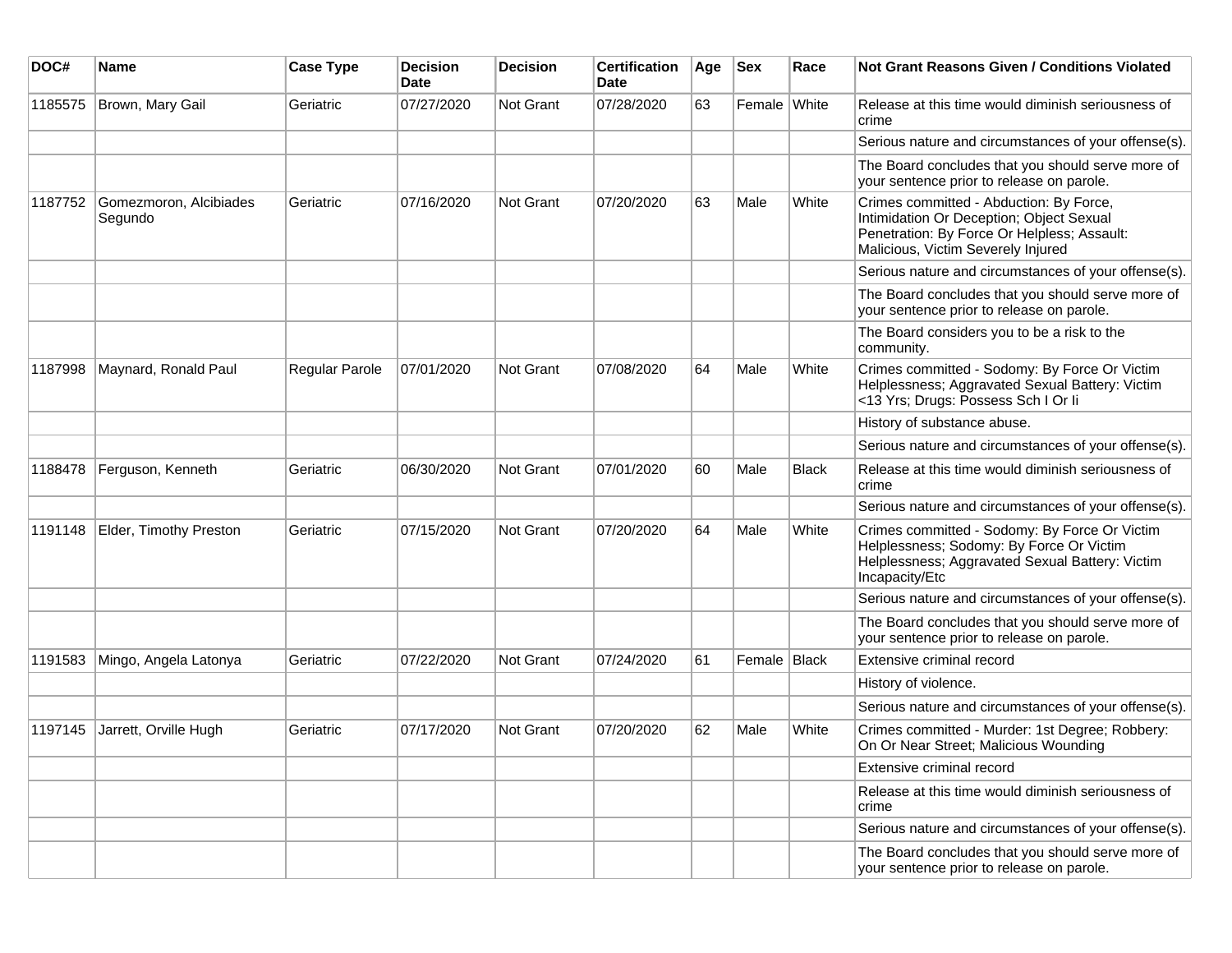| DOC#    | Name                      | <b>Case Type</b> | <b>Decision</b><br><b>Date</b> | <b>Decision</b> | <b>Certification</b><br>Date | Age | <b>Sex</b> | Race         | <b>Not Grant Reasons Given / Conditions Violated</b>                                                                                                                                          |
|---------|---------------------------|------------------|--------------------------------|-----------------|------------------------------|-----|------------|--------------|-----------------------------------------------------------------------------------------------------------------------------------------------------------------------------------------------|
| 1201662 | Watson, Audrel Jack Jr.   | Geriatric        | 07/26/2020                     | Not Grant       | 07/28/2020                   | 67  | Male       | White        | Crimes committed - (Attempted)Capital Murder: Law<br>Enforcement Officer; (Attempted)Murder: 1st<br>Degree; Malicious Wounding                                                                |
|         |                           |                  |                                |                 |                              |     |            |              | Serious nature and circumstances of your offense(s).                                                                                                                                          |
|         |                           |                  |                                |                 |                              |     |            |              | The Board concludes that you should serve more of<br>your sentence prior to release on parole.                                                                                                |
|         |                           |                  |                                |                 |                              |     |            |              | You need further participation in institutional work<br>and/or educational programs to indicate your positive<br>progression towards re-entry into society.                                   |
| 1203930 | Dole, Dexter              | Geriatric        | 07/26/2020                     | Not Grant       | 07/28/2020                   | 73  | Male       | White        | Crimes committed - Aggravated Sexual Battery:<br>Victim <13 Yrs; Object Sexual Penetration: Victim<br><13 Yrs; Sodomy: Victim <13 Yrs                                                         |
|         |                           |                  |                                |                 |                              |     |            |              | Release at this time would diminish seriousness of<br>crime                                                                                                                                   |
|         |                           |                  |                                |                 |                              |     |            |              | Serious nature and circumstances of your offense(s).                                                                                                                                          |
| 1206452 | Harris, Craig Anthony Sr. | Geriatric        | 07/16/2020                     | Not Grant       | 07/20/2020                   | 61  | Male       | <b>Black</b> | Crimes committed - Robbery: Business W/ Use Of<br>Gun Or Simulated Gun; Robbery: Business W/ Use<br>Of Gun Or Simulated Gun; (Conspiracy) Robbery:<br>Business W/ Use Of Gun Or Simulated Gun |
|         |                           |                  |                                |                 |                              |     |            |              | Extensive criminal record                                                                                                                                                                     |
|         |                           |                  |                                |                 |                              |     |            |              | The Board concludes that you should serve more of<br>your sentence prior to release on parole.                                                                                                |
| 1206596 | Yates, Alfred Conley      | Geriatric        | 07/21/2020                     | Not Grant       | 07/24/2020                   | 69  | Male       | White        | Crimes committed - Homicide/Murder; Use Of<br>Firearm In Felony                                                                                                                               |
|         |                           |                  |                                |                 |                              |     |            |              | Release at this time would diminish seriousness of<br>crime                                                                                                                                   |
|         |                           |                  |                                |                 |                              |     |            |              | The Board considers you to be a risk to the<br>community.                                                                                                                                     |
| 1209739 | Conn, Clevis Lane         | Geriatric        | 07/29/2020                     | Not Grant       | 07/30/2020                   | 60  | Male       | White        | Crimes committed - Object Sexual Penetration:<br>Victim <13 Yrs; Object Sexual Penetration: Victim<br><13 Yrs; Aggravated Sexual Battery: Victim <13 Yrs                                      |
|         |                           |                  |                                |                 |                              |     |            |              | Release at this time would diminish seriousness of<br>crime                                                                                                                                   |
|         |                           |                  |                                |                 |                              |     |            |              | Serious nature and circumstances of your offense(s).                                                                                                                                          |
|         |                           |                  |                                |                 |                              |     |            |              | The Board concludes that you should serve more of<br>your sentence prior to release on parole.                                                                                                |
| 1221184 | Marquez, Pedro Pablo      | Geriatric        | 07/25/2020                     | Not Grant       | 07/28/2020                   | 65  | Male       | White        | Serious nature and circumstances of your offense(s).                                                                                                                                          |
|         |                           |                  |                                |                 |                              |     |            |              | The Board concludes that you should serve more of<br>your sentence prior to release on parole.                                                                                                |
|         |                           |                  |                                |                 |                              |     |            |              | The Board considers you to be a risk to the<br>community.                                                                                                                                     |
| 1350546 | Pullen, David Linwood     | Geriatric        | 07/23/2020                     | Not Grant       | 07/24/2020                   | 76  | Male       | White        | History of substance abuse.                                                                                                                                                                   |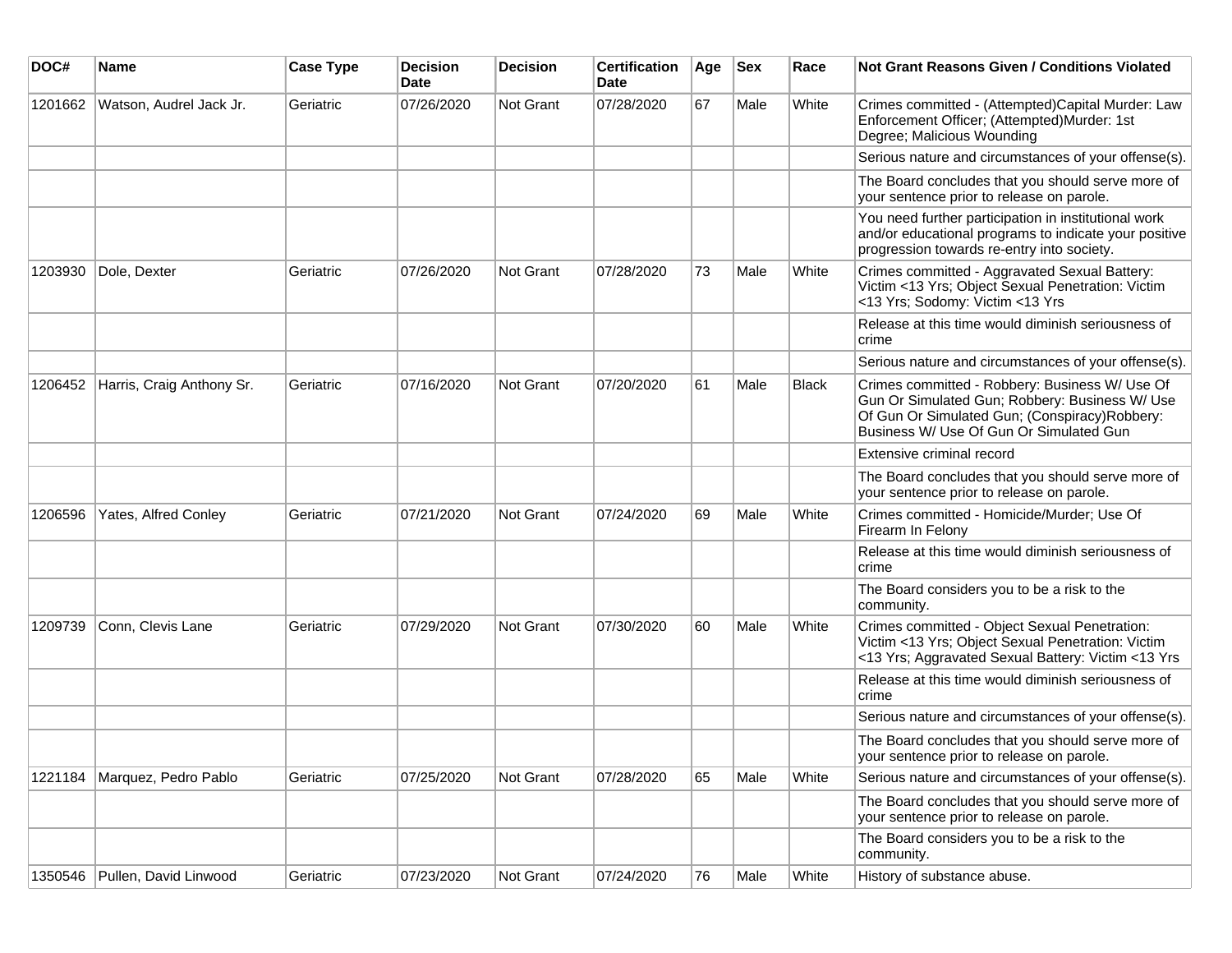| DOC#    | Name                          | <b>Case Type</b> | <b>Decision</b><br><b>Date</b> | <b>Decision</b>  | <b>Certification</b><br><b>Date</b> | Age | <b>Sex</b> | Race         | <b>Not Grant Reasons Given / Conditions Violated</b>                                                                                                                     |
|---------|-------------------------------|------------------|--------------------------------|------------------|-------------------------------------|-----|------------|--------------|--------------------------------------------------------------------------------------------------------------------------------------------------------------------------|
| 1350546 | Pullen, David Linwood         | Geriatric        | 07/23/2020                     | Not Grant        | 07/24/2020                          | 76  | Male       | White        | Release at this time would diminish seriousness of<br>crime                                                                                                              |
|         |                               |                  |                                |                  |                                     |     |            |              | Serious nature and circumstances of your offense(s).                                                                                                                     |
|         |                               |                  |                                |                  |                                     |     |            |              | The Board concludes that you should serve more of<br>your sentence prior to release on parole.                                                                           |
| 1359591 | Smith, Timothy Roy            | Geriatric        | 07/26/2020                     | Not Grant        | 07/28/2020                          | 61  | Male       | <b>Black</b> | Crimes committed - (Conspiracy) Accessory Before<br>the Fact - Capital Murder: Killing For Hire; Murder:<br>1st Degree; Firearm: Use In Commission Of Felony,<br>1st Off |
|         |                               |                  |                                |                  |                                     |     |            |              | Release at this time would diminish seriousness of<br>crime                                                                                                              |
|         |                               |                  |                                |                  |                                     |     |            |              | Serious nature and circumstances of your offense(s).                                                                                                                     |
|         |                               |                  |                                |                  |                                     |     |            |              | The Board concludes that you should serve more of<br>your sentence prior to release on parole.                                                                           |
|         | 1393972 Morrill, Gene Raymond | Geriatric        | 07/21/2020                     | <b>Not Grant</b> | 07/24/2020                          | 70  | Male       | White        | Crimes committed - (Attempted)Indecent Liberties:<br>W/Child <15Y; (Attempted)Indecent Liberties:<br>W/Child <15Y; (Attempted)Indecent Liberties:<br>W/Child <15Y        |
|         |                               |                  |                                |                  |                                     |     |            |              | Release at this time would diminish seriousness of<br>crime                                                                                                              |
|         |                               |                  |                                |                  |                                     |     |            |              | The Board concludes that you should serve more of<br>your sentence prior to release on parole.                                                                           |
| 1397089 | Ward, Lawrence Dean           | Geriatric        | 07/27/2020                     | Not Grant        | 07/28/2020                          | 63  | Male       | <b>Black</b> | Release at this time would diminish seriousness of<br>crime                                                                                                              |
|         |                               |                  |                                |                  |                                     |     |            |              | Serious nature and circumstances of your offense(s).                                                                                                                     |
|         |                               |                  |                                |                  |                                     |     |            |              | The Board concludes that you should serve more of<br>your sentence prior to release on parole.                                                                           |
| 1406189 | Robey, William Leonard        | Geriatric        | 07/02/2020                     | Not Grant        | 07/08/2020                          | 82  | Male       | White        | Crimes committed - Aggravated Sexual Battery:<br>Victim <13 Yrs; Indecent Liberties: W/Child <15Y;<br>Labor/Custody: Endanger/Cruelly Treat Child                        |
|         |                               |                  |                                |                  |                                     |     |            |              | Release at this time would diminish seriousness of<br>crime                                                                                                              |
| 1406297 | Szenasy, Randolph A           | Geriatric        | 07/28/2020                     | <b>Not Grant</b> | 07/28/2020                          | 66  | Male       | White        | Crimes committed - Murder: 1st Degree; Firearm:<br>Use In Commission Of Felony, 1st Off                                                                                  |
|         |                               |                  |                                |                  |                                     |     |            |              | Release at this time would diminish seriousness of<br>crime                                                                                                              |
|         |                               |                  |                                |                  |                                     |     |            |              | Serious nature and circumstances of your offense(s).                                                                                                                     |
|         |                               |                  |                                |                  |                                     |     |            |              | The Board concludes that you should serve more of<br>your sentence prior to release on parole.                                                                           |
|         | 1406518   Oliver, Willie Lee  | Geriatric        | 06/30/2020                     | Not Grant        | 07/01/2020                          | 76  | Male       | <b>Black</b> | No Interest in Parole                                                                                                                                                    |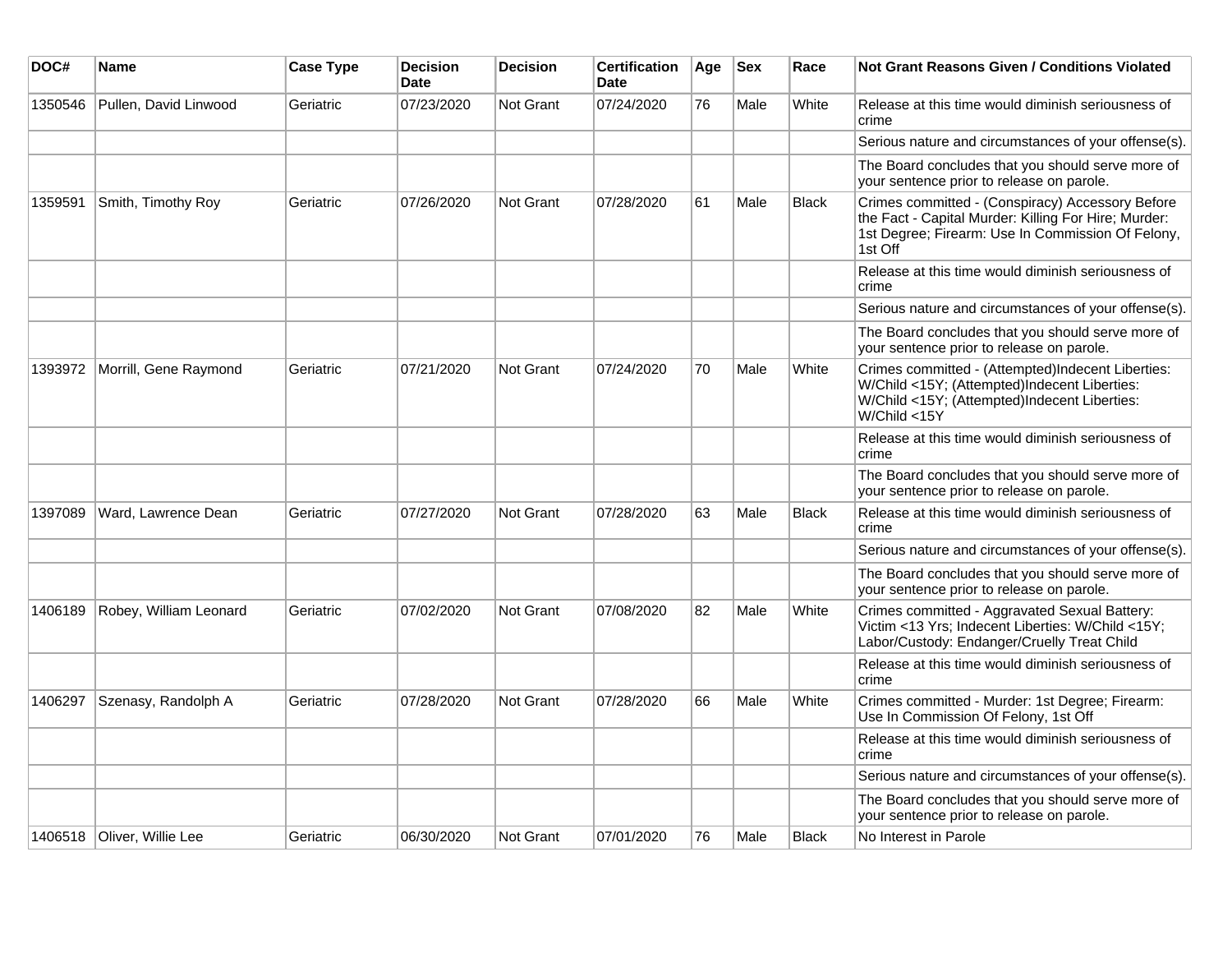| DOC#    | Name                     | <b>Case Type</b> | <b>Decision</b><br><b>Date</b> | <b>Decision</b> | <b>Certification</b><br><b>Date</b> | Age | <b>Sex</b> | Race  | Not Grant Reasons Given / Conditions Violated                                                                                                                  |
|---------|--------------------------|------------------|--------------------------------|-----------------|-------------------------------------|-----|------------|-------|----------------------------------------------------------------------------------------------------------------------------------------------------------------|
| 1407040 | Caviness, Harold R       | Geriatric        | 07/08/2020                     | Not Grant       | 07/09/2020                          | 77  | Male       | White | Crimes committed - Aggravated Sexual Battery:<br>Victim <13 Yrs; Aggravated Sexual Battery: Victim<br><13 Yrs; Aggravated Sexual Battery: Victim <13 Yrs       |
|         |                          |                  |                                |                 |                                     |     |            |       | Serious nature and circumstances of your offense(s).                                                                                                           |
| 1407262 | Combs, Lawrence Edward   | Geriatric        | 07/16/2020                     | Not Grant       | 07/20/2020                          | 73  | Male       | White | Crimes committed - Aggravated Sexual Battery:<br>Victim <13 Yrs; Sodomy: By Force Or Victim<br>Helplessness; Sodomy: By Force Or Victim<br>Helplessness        |
|         |                          |                  |                                |                 |                                     |     |            |       | Serious nature and circumstances of your offense(s).                                                                                                           |
|         |                          |                  |                                |                 |                                     |     |            |       | The Board concludes that you should serve more of<br>your sentence prior to release on parole.                                                                 |
| 1407628 | Shifflett, David Allen   | Geriatric        | 07/28/2020                     | Not Grant       | 07/28/2020                          | 60  | Male       | White | Crimes committed - Aggravated Sexual Battery:<br>Victim 13-14, Force; Aggravated Sexual Battery:<br>Victim <13 Yrs                                             |
|         |                          |                  |                                |                 |                                     |     |            |       | Release at this time would diminish seriousness of<br>crime                                                                                                    |
|         |                          |                  |                                |                 |                                     |     |            |       | The Board concludes that you should serve more of<br>your sentence prior to release on parole.                                                                 |
| 1411983 | Olah, Charles Joseph Sr. | Geriatric        | 07/07/2020                     | Not Grant       | 07/08/2020                          | 77  | Male       | White | Crimes committed - Rape: Intercourse By<br>Force/Threat/Intimidation; Sodomy: By Force Or<br>Victim Helplessness; Aggravated Sexual Battery:<br>Victim <13 Yrs |
|         |                          |                  |                                |                 |                                     |     |            |       | Serious nature and circumstances of your offense(s).                                                                                                           |
|         |                          |                  |                                |                 |                                     |     |            |       | The Board concludes that you should serve more of<br>your sentence prior to release on parole.                                                                 |
|         |                          |                  |                                |                 |                                     |     |            |       | The Board considers you to be a risk to the<br>community.                                                                                                      |
| 1413874 | Taylor, Lawrence Tower   | Geriatric        | 07/07/2020                     | Not Grant       | 07/09/2020                          | 75  | Male       | White | Crimes committed - Aggravated Sexual Battery:<br>Victim <13 Yrs; Sodomy: Victim <13 Yrs; Indecent<br>Liberties: W/Child By Parent/Etc                          |
|         |                          |                  |                                |                 |                                     |     |            |       | Other                                                                                                                                                          |
|         |                          |                  |                                |                 |                                     |     |            |       | Serious nature and circumstances of your offense(s).                                                                                                           |
|         |                          |                  |                                |                 |                                     |     |            |       | The Board considers you to be a risk to the<br>community.                                                                                                      |
| 1415769 | Childress, Ruey Jr.      | Geriatric        | 07/23/2020                     | Not Grant       | 07/24/2020                          | 68  | Male       | White | Crimes committed - Sodomy: Victim <13 Yrs;<br>Indecent Liberties: W/Child <15Y; False Report:<br>Falsely Summon/Report To Law Enf                              |
|         |                          |                  |                                |                 |                                     |     |            |       | Release at this time would diminish seriousness of<br>crime                                                                                                    |
|         |                          |                  |                                |                 |                                     |     |            |       | Serious nature and circumstances of your offense(s).                                                                                                           |
|         |                          |                  |                                |                 |                                     |     |            |       | The Board considers you to be a risk to the<br>community.                                                                                                      |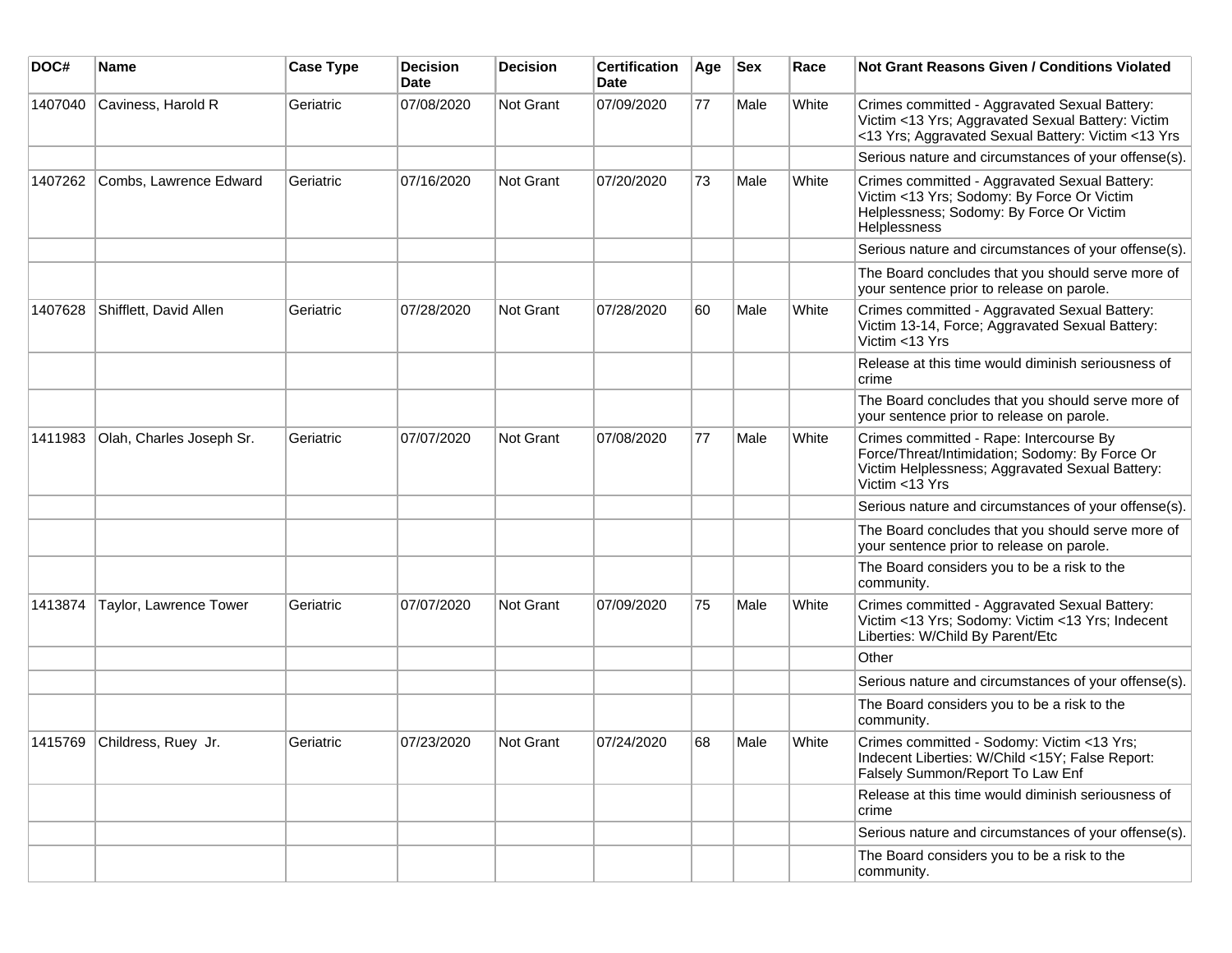| DOC#    | Name                                    | <b>Case Type</b> | <b>Decision</b><br>Date | <b>Decision</b> | <b>Certification</b><br><b>Date</b> | Age | <b>Sex</b> | Race         | <b>Not Grant Reasons Given / Conditions Violated</b>                                                                                                     |
|---------|-----------------------------------------|------------------|-------------------------|-----------------|-------------------------------------|-----|------------|--------------|----------------------------------------------------------------------------------------------------------------------------------------------------------|
| 1417303 | Smythers, Forrest Michael Jr. Geriatric |                  | 07/07/2020              | Not Grant       | 07/09/2020                          | 65  | Male       | White        | Release at this time would diminish seriousness of<br>crime                                                                                              |
|         |                                         |                  |                         |                 |                                     |     |            |              | Serious nature and circumstances of your offense(s).                                                                                                     |
|         |                                         |                  |                         |                 |                                     |     |            |              | The Board concludes that you should serve more of<br>your sentence prior to release on parole.                                                           |
| 1417887 | Yewcic, Steven Mark                     | Geriatric        | 07/22/2020              | Not Grant       | 07/24/2020                          | 64  | Male       | White        | Release at this time would diminish seriousness of<br>crime                                                                                              |
|         |                                         |                  |                         |                 |                                     |     |            |              | Serious nature and circumstances of your offense(s).                                                                                                     |
|         |                                         |                  |                         |                 |                                     |     |            |              | The Board concludes that you should serve more of<br>your sentence prior to release on parole.                                                           |
|         |                                         |                  |                         |                 |                                     |     |            |              | The Board considers you to be a risk to the<br>community.                                                                                                |
| 1418438 | Hayward, William Andrew                 | Geriatric        | 07/05/2020              | Not Grant       | 07/08/2020                          | 61  | Male       | <b>Black</b> | Release at this time would diminish seriousness of<br>crime                                                                                              |
|         |                                         |                  |                         |                 |                                     |     |            |              | Serious nature and circumstances of your offense(s).                                                                                                     |
|         |                                         |                  |                         |                 |                                     |     |            |              | The Board concludes that you should serve more of<br>your sentence prior to release on parole.                                                           |
| 1418856 | Laguardia, Thomas Joseph<br>Sr.         | Geriatric        | 07/05/2020              | Not Grant       | 07/08/2020                          | 68  | Male       | White        | Release at this time would diminish seriousness of<br>crime                                                                                              |
|         |                                         |                  |                         |                 |                                     |     |            |              | Serious nature and circumstances of your offense(s).                                                                                                     |
|         |                                         |                  |                         |                 |                                     |     |            |              | The Board considers you to be a risk to the<br>community.                                                                                                |
| 1419465 | Carter, John Thomas                     | Geriatric        | 07/23/2020              | Not Grant       | 07/24/2020                          | 64  | Male       | Black        | Release at this time would diminish seriousness of<br>crime                                                                                              |
|         |                                         |                  |                         |                 |                                     |     |            |              | Serious nature and circumstances of your offense(s).                                                                                                     |
|         |                                         |                  |                         |                 |                                     |     |            |              | The Board concludes that you should serve more of<br>your sentence prior to release on parole.                                                           |
| 1419815 | McKenney, William Henry                 | Geriatric        | 07/23/2020              | Not Grant       | 07/24/2020                          | 75  | Male       | White        | Crimes committed - Aggravated Sexual Battery:<br>Victim <13 Yrs; Object Sexual Penetration: Victim<br><13 Yrs; Aggravated Sexual Battery: Victim <13 Yrs |
|         |                                         |                  |                         |                 |                                     |     |            |              | The Board concludes that you should serve more of<br>your sentence prior to release on parole.                                                           |
|         |                                         |                  |                         |                 |                                     |     |            |              | The Board considers you to be a risk to the<br>community.                                                                                                |
|         |                                         |                  |                         |                 |                                     |     |            |              | Your prior failure(s) and/or convictions while under<br>community supervision indicate that you are unlikely<br>to comply with conditions of release.    |
| 1420464 | DelGross, Gary Joseph                   | Geriatric        | 07/02/2020              | Not Grant       | 07/08/2020                          | 66  | Male       | White        | Crimes committed - Murder: 2nd Degree                                                                                                                    |
|         |                                         |                  |                         |                 |                                     |     |            |              | History of violence.                                                                                                                                     |
|         |                                         |                  |                         |                 |                                     |     |            |              | Release at this time would diminish seriousness of<br>crime                                                                                              |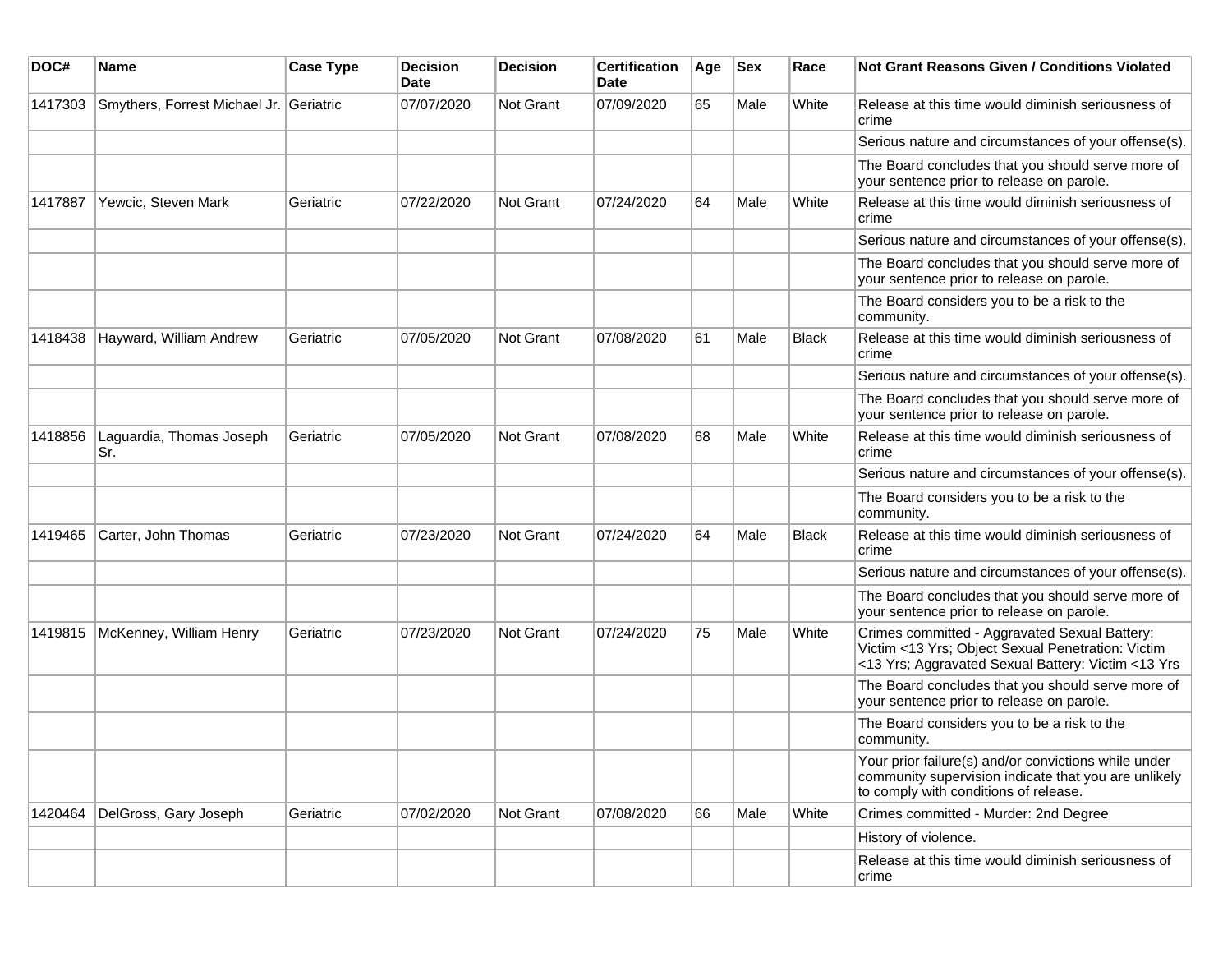| DOC#    | Name                         | <b>Case Type</b> | <b>Decision</b><br><b>Date</b> | <b>Decision</b>  | <b>Certification</b><br><b>Date</b> | Age | <b>Sex</b> | Race         | <b>Not Grant Reasons Given / Conditions Violated</b>                                                                                                                       |
|---------|------------------------------|------------------|--------------------------------|------------------|-------------------------------------|-----|------------|--------------|----------------------------------------------------------------------------------------------------------------------------------------------------------------------------|
| 1420464 | DelGross, Gary Joseph        | Geriatric        | 07/02/2020                     | Not Grant        | 07/08/2020                          | 66  | Male       | White        | Serious nature and circumstances of your offense(s).                                                                                                                       |
| 1421859 | Shepheard, Milton Earl       | Geriatric        | 07/15/2020                     | Not Grant        | 07/20/2020                          | 65  | Male       | <b>Black</b> | Serious nature and circumstances of your offense(s).                                                                                                                       |
|         |                              |                  |                                |                  |                                     |     |            |              | The Board concludes that you should serve more of<br>your sentence prior to release on parole.                                                                             |
| 1422424 | Spiker, George H. Jr.        | Geriatric        | 07/20/2020                     | Not Grant        | 07/22/2020                          | 66  | Male       | White        | Crimes committed - Propose Sex By Comp Etc.<br><15Y, Offender 7+ Yr; Propose Sex By Comp Etc.<br><15Y, Offender 7+ Yr; Propose Sex By Comp Etc.<br><15Y, Offender 7+ Yr    |
|         |                              |                  |                                |                  |                                     |     |            |              | Serious nature and circumstances of your offense(s).                                                                                                                       |
|         |                              |                  |                                |                  |                                     |     |            |              | The Board considers you to be a risk to the<br>community.                                                                                                                  |
| 1428902 | Bueno Rodriguez, Antonio     | Geriatric        | 07/07/2020                     | Not Grant        | 07/08/2020                          | 66  | Male       | White        | Release at this time would diminish seriousness of<br>crime                                                                                                                |
|         |                              |                  |                                |                  |                                     |     |            |              | Serious nature and circumstances of your offense(s).                                                                                                                       |
|         |                              |                  |                                |                  |                                     |     |            |              | The Board considers you to be a risk to the<br>community.                                                                                                                  |
| 1437895 | Smith, Harry Paul            | Geriatric        | 07/25/2020                     | <b>Not Grant</b> | 07/28/2020                          | 92  | Male       | White        | Crimes committed - Aggravated Sexual Battery:<br>Victim <13 Yrs; Aggravated Sexual Battery: Victim<br><13 Yrs; Aggravated Sexual Battery: Victim <13 Yrs                   |
|         |                              |                  |                                |                  |                                     |     |            |              | Release at this time would diminish seriousness of<br>crime                                                                                                                |
|         |                              |                  |                                |                  |                                     |     |            |              | Serious nature and circumstances of your offense(s).                                                                                                                       |
|         |                              |                  |                                |                  |                                     |     |            |              | The Board considers you to be a risk to the<br>community.                                                                                                                  |
|         | 1443212 Newbill, Rufus Clark | Geriatric        | 06/30/2020                     | <b>Not Grant</b> | 07/01/2020                          | 72  | Male       | Black        | Crimes committed - Sodomy: Victim <13 Yrs                                                                                                                                  |
|         |                              |                  |                                |                  |                                     |     |            |              | Release at this time would diminish seriousness of<br>crime                                                                                                                |
|         |                              |                  |                                |                  |                                     |     |            |              | Serious nature and circumstances of your offense(s).                                                                                                                       |
|         |                              |                  |                                |                  |                                     |     |            |              | The Board considers you to be a risk to the<br>community.                                                                                                                  |
| 1447269 | Davis, Alton Kenny           | Geriatric        | 07/01/2020                     | <b>Not Grant</b> | 07/08/2020                          | 68  | Male       | White        | Crimes committed - Abduction: By Force,<br>Intimidation Or Deception; Abduction: By Force,<br>Intimidation Or Deception; Rape: Intercourse By<br>Force/Threat/Intimidation |
|         |                              |                  |                                |                  |                                     |     |            |              | Release at this time would diminish seriousness of<br>crime                                                                                                                |
|         |                              |                  |                                |                  |                                     |     |            |              | Serious nature and circumstances of your offense(s).                                                                                                                       |
|         | 1469576 Boyd, John Roger     | Geriatric        | 07/17/2020                     | Not Grant        | 07/21/2020                          | 68  | Male       | White        | Crimes committed - Produce Child Porn Age 15+,<br>Offender 7+ Yrs; Child<br>Pornography:Pwi/Reproduce/Sell/Give 2nd+;<br>Propose Sex By Comp Etc. 15+y, Offender 7+ Yr     |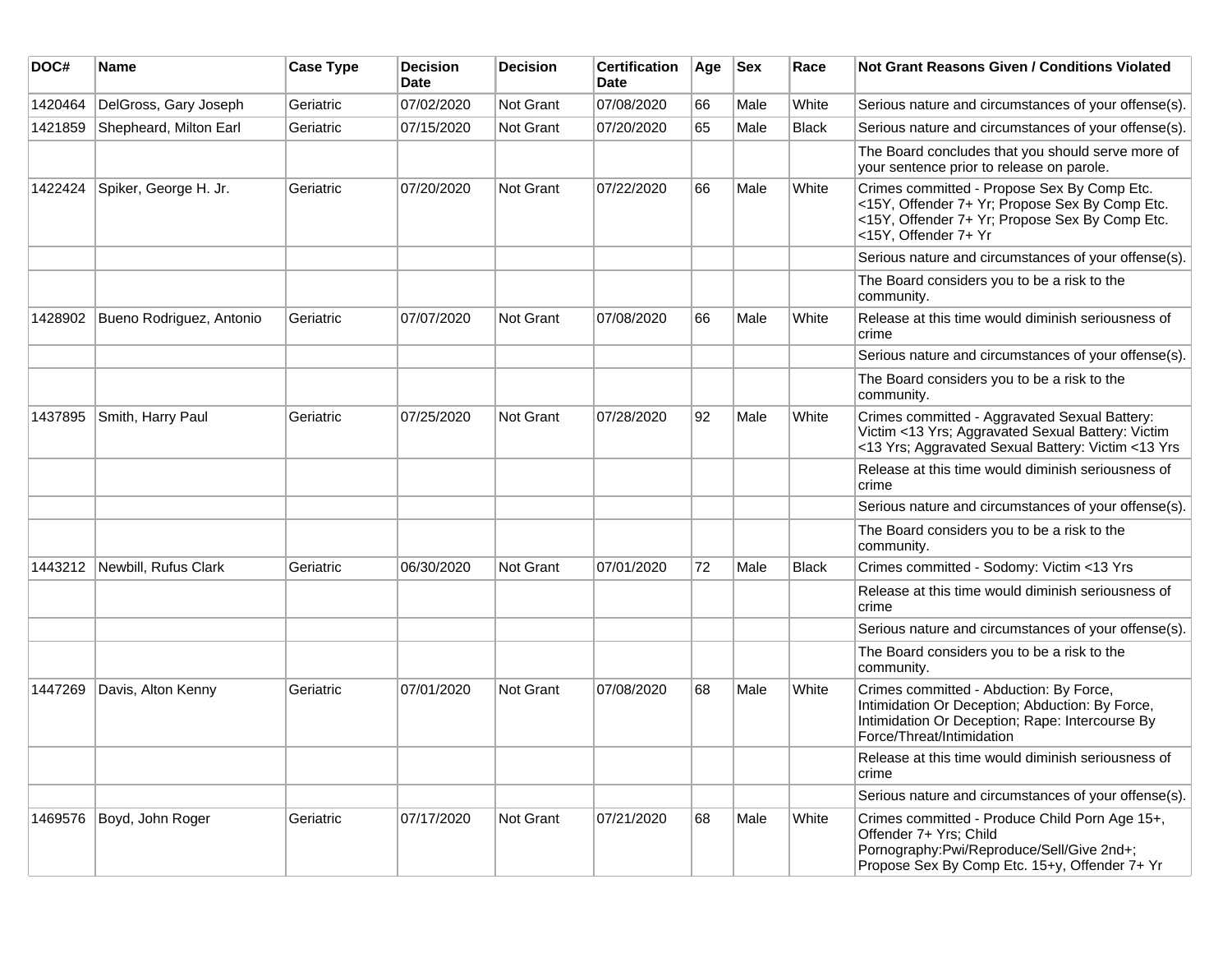| DOC#    | <b>Name</b>              | <b>Case Type</b> | <b>Decision</b><br><b>Date</b> | <b>Decision</b>  | <b>Certification</b><br><b>Date</b> | Age | <b>Sex</b> | Race  | <b>Not Grant Reasons Given / Conditions Violated</b>                                                                                                        |
|---------|--------------------------|------------------|--------------------------------|------------------|-------------------------------------|-----|------------|-------|-------------------------------------------------------------------------------------------------------------------------------------------------------------|
| 1469576 | Boyd, John Roger         | Geriatric        | 07/17/2020                     | Not Grant        | 07/21/2020                          | 68  | Male       | White | Release at this time would diminish seriousness of<br>crime                                                                                                 |
|         |                          |                  |                                |                  |                                     |     |            |       | Serious nature and circumstances of your offense(s).                                                                                                        |
|         |                          |                  |                                |                  |                                     |     |            |       | You need further participation in institutional work<br>and/or educational programs to indicate your positive<br>progression towards re-entry into society. |
| 1477062 | Perkins, Earl Dean       | Geriatric        | 07/28/2020                     | <b>Not Grant</b> | 07/28/2020                          | 71  | Male       | White | Serious nature and circumstances of your offense(s).                                                                                                        |
|         |                          |                  |                                |                  |                                     |     |            |       | The Board concludes that you should serve more of<br>your sentence prior to release on parole.                                                              |
|         |                          |                  |                                |                  |                                     |     |            |       | The Board considers you to be a risk to the<br>community.                                                                                                   |
| 1492419 | Whited, Larry William    | Geriatric        | 06/29/2020                     | <b>Not Grant</b> | 07/01/2020                          | 68  | Male       | White | Crimes committed - Object Sexual Penetration:<br>Victim <13 Yrs; Object Sexual Penetration: Victim<br><13 Yrs; Aggravated Sexual Battery: Victim <13 Yrs    |
|         |                          |                  |                                |                  |                                     |     |            |       | Serious nature and circumstances of your offense(s).                                                                                                        |
|         |                          |                  |                                |                  |                                     |     |            |       | The Board considers you to be a risk to the<br>community.                                                                                                   |
| 1496501 | Manley, Eddie Ray        | Geriatric        | 07/05/2020                     | <b>Not Grant</b> | 07/08/2020                          | 69  | Male       | White | Crimes committed - Possess Obscene Material With<br>Minor, Felony; Child Pornography: Possess, 2+ Off;<br>Child Pornography: Possess, 2+ Off                |
|         |                          |                  |                                |                  |                                     |     |            |       | Release at this time would diminish seriousness of<br>crime                                                                                                 |
|         |                          |                  |                                |                  |                                     |     |            |       | Serious nature and circumstances of your offense(s).                                                                                                        |
|         |                          |                  |                                |                  |                                     |     |            |       | The Board considers you to be a risk to the<br>community.                                                                                                   |
| 1564488 | Matthews, William Gerald | Geriatric        | 07/13/2020                     | Not Grant        | 07/15/2020                          | 67  | Male       | White | Crimes committed - Aggravated Sexual Battery:<br>Victim <13 Yrs                                                                                             |
|         |                          |                  |                                |                  |                                     |     |            |       | Serious nature and circumstances of your offense(s).                                                                                                        |
|         |                          |                  |                                |                  |                                     |     |            |       | The Board concludes that you should serve more of<br>your sentence prior to release on parole.                                                              |
| 1588783 | Little, Willie Lee       | Geriatric        | 07/08/2020                     | <b>Not Grant</b> | 07/13/2020                          | 68  | Male       | White | Extensive criminal record                                                                                                                                   |
|         |                          |                  |                                |                  |                                     |     |            |       | Release at this time would diminish seriousness of<br>crime                                                                                                 |
|         |                          |                  |                                |                  |                                     |     |            |       | Your prior failure(s) and/or convictions while under<br>community supervision indicate that you are unlikely<br>to comply with conditions of release.       |
| 1595634 | Evans, Aubrey Bascom III | Geriatric        | 07/21/2020                     | <b>Not Grant</b> | 07/24/2020                          | 76  | Male       | White | History of violence.                                                                                                                                        |
|         |                          |                  |                                |                  |                                     |     |            |       | Release at this time would diminish seriousness of<br>crime                                                                                                 |
|         |                          |                  |                                |                  |                                     |     |            |       | Serious nature and circumstances of your offense(s).                                                                                                        |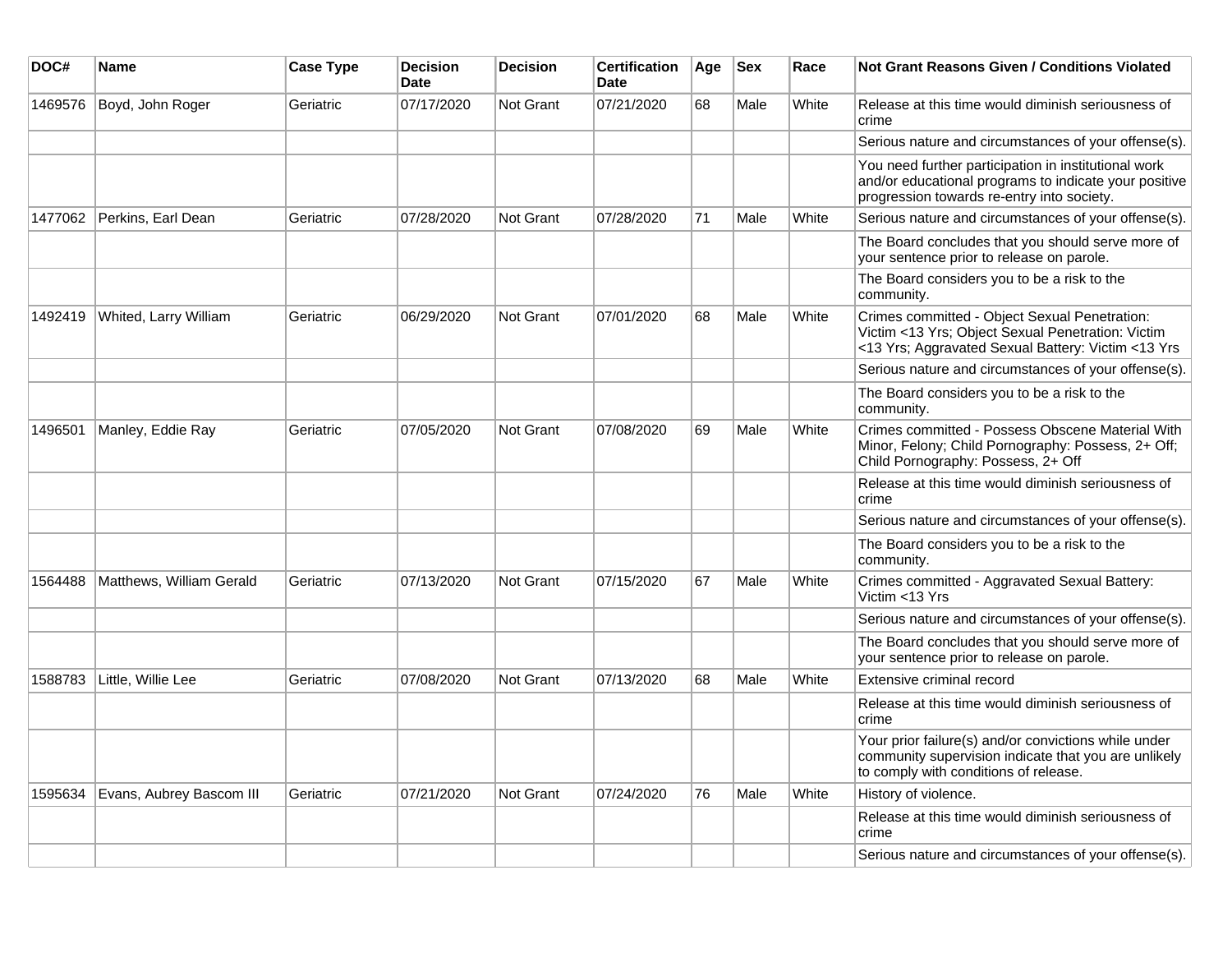| DOC#    | <b>Name</b>              | <b>Case Type</b> | <b>Decision</b><br><b>Date</b> | <b>Decision</b>  | <b>Certification</b><br>Date | Age | <b>Sex</b> | Race         | <b>Not Grant Reasons Given / Conditions Violated</b>                                                                                                        |
|---------|--------------------------|------------------|--------------------------------|------------------|------------------------------|-----|------------|--------------|-------------------------------------------------------------------------------------------------------------------------------------------------------------|
| 1595634 | Evans, Aubrey Bascom III | Geriatric        | 07/21/2020                     | Not Grant        | 07/24/2020                   | 76  | Male       | White        | The Board concludes that you should serve more of<br>your sentence prior to release on parole.                                                              |
| 1595894 | Crabtree, Jack Randall   | Geriatric        | 07/08/2020                     | Not Grant        | 07/13/2020                   | 74  | Male       | White        | Crimes committed - Murder: 2nd Degree; Firearm:<br>Possess By Non Violent Felon, >10 Yrs; Firearm:<br>Use In Commission Of Felony, 1st Off                  |
|         |                          |                  |                                |                  |                              |     |            |              | Extensive criminal record                                                                                                                                   |
|         |                          |                  |                                |                  |                              |     |            |              | History of violence.                                                                                                                                        |
|         |                          |                  |                                |                  |                              |     |            |              | Serious nature and circumstances of your offense(s).                                                                                                        |
|         |                          |                  |                                |                  |                              |     |            |              | You need further participation in institutional work<br>and/or educational programs to indicate your positive<br>progression towards re-entry into society. |
| 1627002 | Amyotte, Jay Bradford    | Geriatric        | 07/27/2020                     | Not Grant        | 07/28/2020                   | 65  | Male       | White        | Crimes committed - Aggravated Sexual Battery:<br>Victim <13 Yrs; Aggravated Sexual Battery: Victim<br><13 Yrs; Indecent Liberties: W/Child By Parent/Etc    |
|         |                          |                  |                                |                  |                              |     |            |              | Serious nature and circumstances of your offense(s).                                                                                                        |
|         |                          |                  |                                |                  |                              |     |            |              | The Board concludes that you should serve more of<br>your sentence prior to release on parole.                                                              |
|         |                          |                  |                                |                  |                              |     |            |              | You need further participation in institutional work<br>and/or educational programs to indicate your positive<br>progression towards re-entry into society. |
| 1642181 | Johnson, John Louis      | Geriatric        | 07/22/2020                     | Not Grant        | 07/24/2020                   | 70  | Male       | <b>Black</b> | Crimes committed - Manslaughter: Voluntary;<br>Firearm: Use In Commission Of Felony, 1st Off                                                                |
|         |                          |                  |                                |                  |                              |     |            |              | Extensive criminal record                                                                                                                                   |
|         |                          |                  |                                |                  |                              |     |            |              | Release at this time would diminish seriousness of<br>crime                                                                                                 |
|         |                          |                  |                                |                  |                              |     |            |              | Serious nature and circumstances of your offense(s).                                                                                                        |
| 1647249 | Bernard, Larry Edward    | Geriatric        | 07/28/2020                     | Not Grant        | 07/28/2020                   | 64  | Male       | White        | Extensive criminal record                                                                                                                                   |
|         |                          |                  |                                |                  |                              |     |            |              | Serious nature and circumstances of your offense(s).                                                                                                        |
|         |                          |                  |                                |                  |                              |     |            |              | The Board concludes that you should serve more of<br>your sentence prior to release on parole.                                                              |
|         |                          |                  |                                |                  |                              |     |            |              | Your prior failure(s) and/or convictions while under<br>community supervision indicate that you are unlikely<br>to comply with conditions of release.       |
| 1752964 | O'Neal, David Michael    | Geriatric        | 06/30/2020                     | <b>Not Grant</b> | 07/01/2020                   | 68  | Male       | White        | Release at this time would diminish seriousness of<br>crime                                                                                                 |
|         |                          |                  |                                |                  |                              |     |            |              | Serious nature and circumstances of your offense(s).                                                                                                        |
|         |                          |                  |                                |                  |                              |     |            |              | The Board concludes that you should serve more of<br>your sentence prior to release on parole.                                                              |
|         |                          |                  |                                |                  |                              |     |            |              | Your record of institutional infractions indicates a<br>disregard for rules and that you are not ready to<br>conform to society.                            |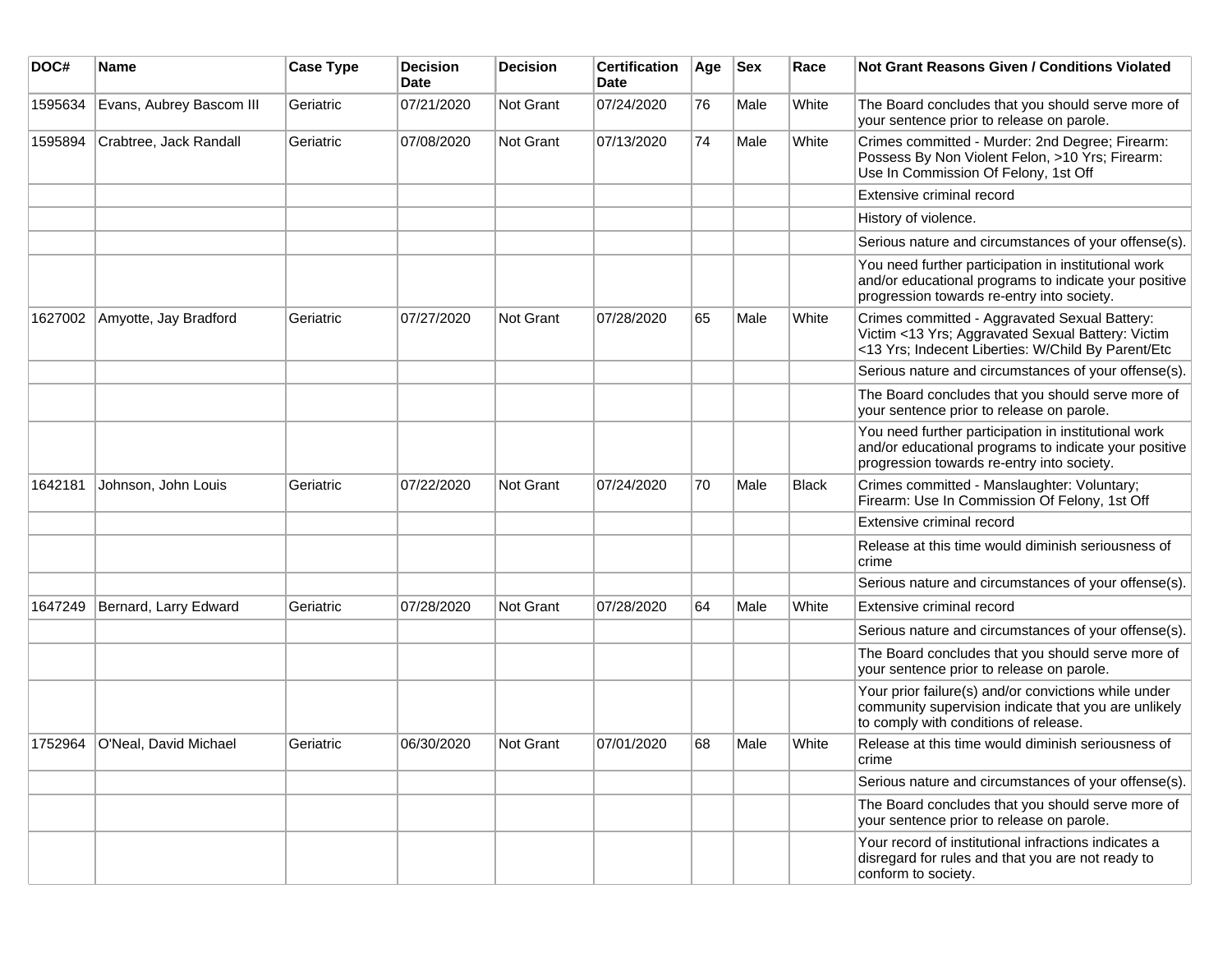| DOC#    | Name                                   | <b>Case Type</b>     | <b>Decision</b><br><b>Date</b> | <b>Decision</b> | <b>Certification</b><br><b>Date</b> | Age | <b>Sex</b> | Race         | <b>Not Grant Reasons Given / Conditions Violated</b>                                                                                                                                                                                                                                         |
|---------|----------------------------------------|----------------------|--------------------------------|-----------------|-------------------------------------|-----|------------|--------------|----------------------------------------------------------------------------------------------------------------------------------------------------------------------------------------------------------------------------------------------------------------------------------------------|
| 1173312 | Parker, Jackie Lee                     | Violation<br>Hearing | 07/19/2020                     | Revoke          | 07/23/2020                          | 64  | Male       | Black        |                                                                                                                                                                                                                                                                                              |
|         |                                        |                      |                                |                 |                                     |     |            |              | 10. I will not change my residence without the<br>permission of the Probation and Parole Officer. I will<br>not leave the State of Virginia or travel outside of a<br>designated area without permission of the Probation<br>and Parole Officer.                                             |
|         |                                        |                      |                                |                 |                                     |     |            |              | 11. I will not abscond from supervision. I understand<br>I will be considered an absconder when my<br>whereabouts are no longer known to my supervising<br>officer. I freely, voluntarily and intelligently waive any<br>right I may have to extradition if arrested outside of<br>Virginia. |
| 1180225 | Everett, Eric Lamonto                  | Violation<br>Hearing | 07/21/2020                     | Revoke          | 07/21/2020                          | 59  | Male       | <b>Black</b> |                                                                                                                                                                                                                                                                                              |
|         |                                        |                      |                                |                 |                                     |     |            |              | 01. I will obey all Federal, State and local laws and<br>ordinances.                                                                                                                                                                                                                         |
| 1188729 | Wallace, Wayne Lee                     | Violation<br>Hearing | 07/17/2020                     | Revoke          | 07/20/2020                          | 55  | Male       | <b>Black</b> |                                                                                                                                                                                                                                                                                              |
|         |                                        |                      |                                |                 |                                     |     |            |              | 01. I will obey all Federal, State and local laws and<br>ordinances.                                                                                                                                                                                                                         |
|         |                                        |                      |                                |                 |                                     |     |            |              | 11. I will not abscond from supervision. I understand<br>I will be considered an absconder when my<br>whereabouts are no longer known to my supervising<br>officer. I freely, voluntarily and intelligently waive any<br>right I may have to extradition if arrested outside of<br>Virginia. |
| 1398300 | Hale, Daniel Dontenaro                 | Violation<br>Hearing | 07/03/2020                     | Revoke          | 07/07/2020                          | 36  | Male       | <b>Black</b> |                                                                                                                                                                                                                                                                                              |
|         |                                        |                      |                                |                 |                                     |     |            |              | 06. I will follow the Probation and Parole Officer's<br>instructions and will be truthful, cooperative, and<br>report as instructed.                                                                                                                                                         |
| 1449725 | Munford, Breon Nathaniel               | Violation<br>Hearing | 07/23/2020                     | Revoke          | 07/27/2020                          | 27  | Male       | <b>Black</b> |                                                                                                                                                                                                                                                                                              |
|         |                                        |                      |                                |                 |                                     |     |            |              | 02. I will report any arrest, including traffic tickets,<br>within 3 days to the Probation and Parole Officer.                                                                                                                                                                               |
|         |                                        |                      |                                |                 |                                     |     |            |              | 10. I will not change my residence without the<br>permission of the Probation and Parole Officer. I will<br>not leave the State of Virginia or travel outside of a<br>designated area without permission of the Probation<br>and Parole Officer.                                             |
| 1630757 | Richardson, Christopher Alan Violation | Hearing              | 07/23/2020                     | Revoke          | 07/28/2020                          | 29  | Male       | White        |                                                                                                                                                                                                                                                                                              |